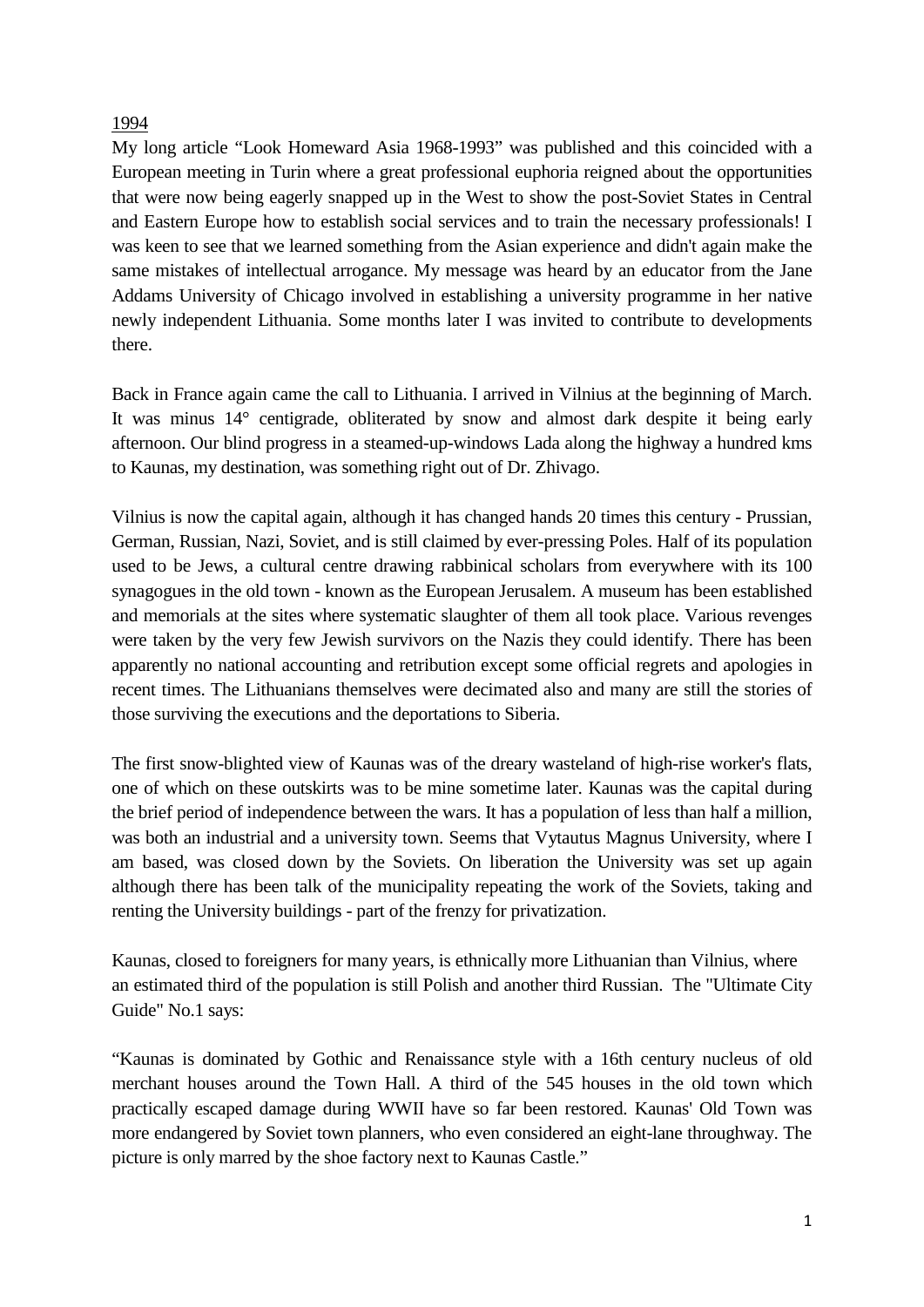The old town is indeed very pleasant and is now mainly pedestrian walkway with romantic old-fashioned lamposts. It is encompassed by the confluence of its two rivers - the Nemunas and the Neris - where bundled-up families feed a large cluster of soiled-looking swans. There are galleries and coffeehouses along the cobbled streets with their decorated façades and some pleasant housing being constructed among the areas of desolation. In the old town hall square, brides all freezing in their flimsy white gowns are interminably photographed surrounded by clusters of motley bedecked relatives, an accordion player circles each group looking for a few coins, and sheepish somewhat leering grooms pour out sparkling wine to their mates.

On the spot where a "Soviet tank stood for fifty years" a large cross has been erected and two more to celebrate the first two countries to formally recognize the new Lithuania - Iceland and Denmark. The overall impression of Lithuania is of the country entering a kind of convalescence after a long illness.

To begin with I was housed in a convent with retired nuns who cared for me diligently, feeding me well with meals awaiting my nightly return in a hot box insulated with plastic bags. I was soon to discover when I moved to my worker's apartment, which housed only me (and Erika later) instead of the more usual multiple families, that keeping me in warmth was a highly unusual and privileged position.

The apartment was without the shiny cleanliness of the convent house and like everyone else, without the erstwhile divine intervention, I found no heat in the radiators, although there was hot water once or twice in the bathroom. The pipes ran from floor to ceiling through the toilet. Sitting there, one warded off the ice-age.

I was out beyond the trolleybus route but after the arctic walk to it, it then took 40 minutes on the No.13 crusher to get to the University. It required some kind of commando training to make an assault across the icy ditches and the water courses between the pavement and the arriving bus, avoiding the avalanche of passengers as they tumbled out of the door under the great buildups of pressure inside. (They appeared desperate to get into the Guinness book of records by demonstrating that their number could actually be doubled once the bus was totally filled to capacity). You then elbowingly launched yourself recklessly into the solid mass of humanity still in the bus, trying not to rebound before the doors slice you in half or leave you back in one of the water trenches. It remains to discover where one's arm is with the bag you had in your hand (everyone must carry a bag if shopping is to be made possible), and through your steamedup spectacles find how to insert your ticket into the hole-puncturing cancelling gadget. Buses cost 5 cents a ride, taxi cabs as little as 50 cents or so, \$1.50 from the apartment, but one is ashamed to seem affluent.

I found a shopping mall (pall?) where you take your own bags and jars and line up for every single item (average 10 minutes per queue). Serving everything is quite opposite to fast-food, there seems to be a need to do everything at a speed as near as possible to actually moving backwards. (Can it still be the black Soviet humour: "They pretend to pay us, and we pretend to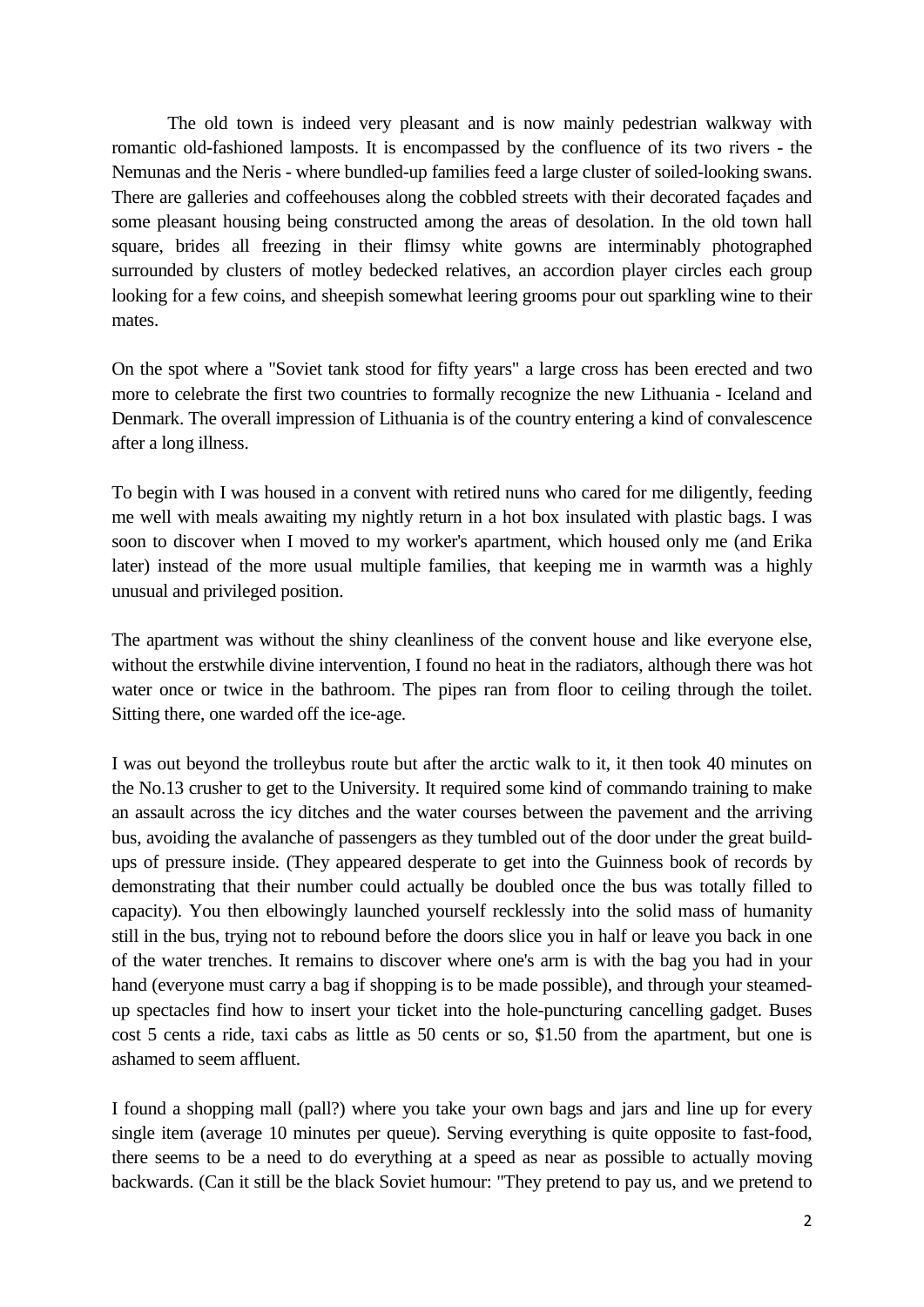work?"). Stores with plastic and shiny things have a little opening through which customers and owners do business (a bit like the defences that go up for the Notting Hill carnival); the grocery, which has bread (very good) and many cake things (creamy and not good at all) is rather dreary. There is now some imported fruit (Colombia, Ecuador and Spain) for the first time, and pickled vegetables mostly from elsewhere.

Crowds, every day as in a football match, descend on the open market past the old women on the pavement selling a hunk of bacon fat, old shoes, a brassiere or an individual something. The market consists of a kind of church hall with some long stalls outside. Inside there is a veritable carnage. Blooded carcasses are everywhere being attacked and mutilated with woodsmen's axes, the crunch of bones and squelch of flesh provides a satanic symphony. Skin-stripped severed heads of cows, sheep, goats and split pig's skulls stare fixedly and raw but insistently demand attention; one or two sensitive souls here and there stick on a pair of modest paper monocles to cover the bulging eyeballs, no doubt to save them from observing the mayhem. Our daughter Miri's vegetarianism is obviously well-founded. There are also great tubs of sauerkraut to taste to decide which particular sour you prefer and the purchases are crammed into the jar you bring along. There are enormous jars of pickled cucumbers, tasting just like my grandmother used to make.

I now enter the stores as if I know what I am doing. Window-dressing is not the thing here and although there is no obvious lack of utilitarian things (except antibiotics and medicines etc.) it is not clear what there is to buy until you get inside. However, I seem to find that cafes are usually named by the single items that they sell, such as "pienas" for a milk bar, "Zeppelin" for a tonweight zeppelin-shaped potato-covered meatball, and so on. Konditorie manages "kave" (coffee), a few cookies and a kind of jelly.

There are a number of folkloric stores, amber is in abundance (prices have soared since the advent of the film Jurassic Park), dried flowers are woven tightly in lovely patterns on long sticks especially for Easter, the traditional crowns for the girls' costumes are very pretty.

Once the weather had improved to the level of sub-arctic I began to explore the social whirl of the town. There is an excellent music theatre, a sort of elegant colonial façade fronts aircrafthanger type megalomanic marble foyers which surprisingly lead into the delightfully proportioned intimate purple plush velveted gold and cream decorated plaster auditorium. I bought my \$1.25cents ticket to my splendid box seat for Fidelio, to be given Traviata instead. All ages are in their best clothes which they promenade in the foyers at the intermissions and there is very inexpensive champagne available. Frequently they staged Hapsburg Vienna light opera musicals with marvellously costumed scenes in gorgeous palaces which ill prepared you for re-entry to the bleak glacial landscape of Kaunas outside.

Having discovered the totally unexpected splendour of the music theatre happenings I was fast becoming an intrepid socialite. I was soon again in my "usual" seat for "My Fair Lady". Liza did a kind of Punch and Judy version of the flower seller but became much more soprano voiced and at home in her lovely gowns later with Professor Higgins. He, a rather corpulent man, was much too serious in epiglottal song to remind one of Rex Harrison. Doolittle played apparently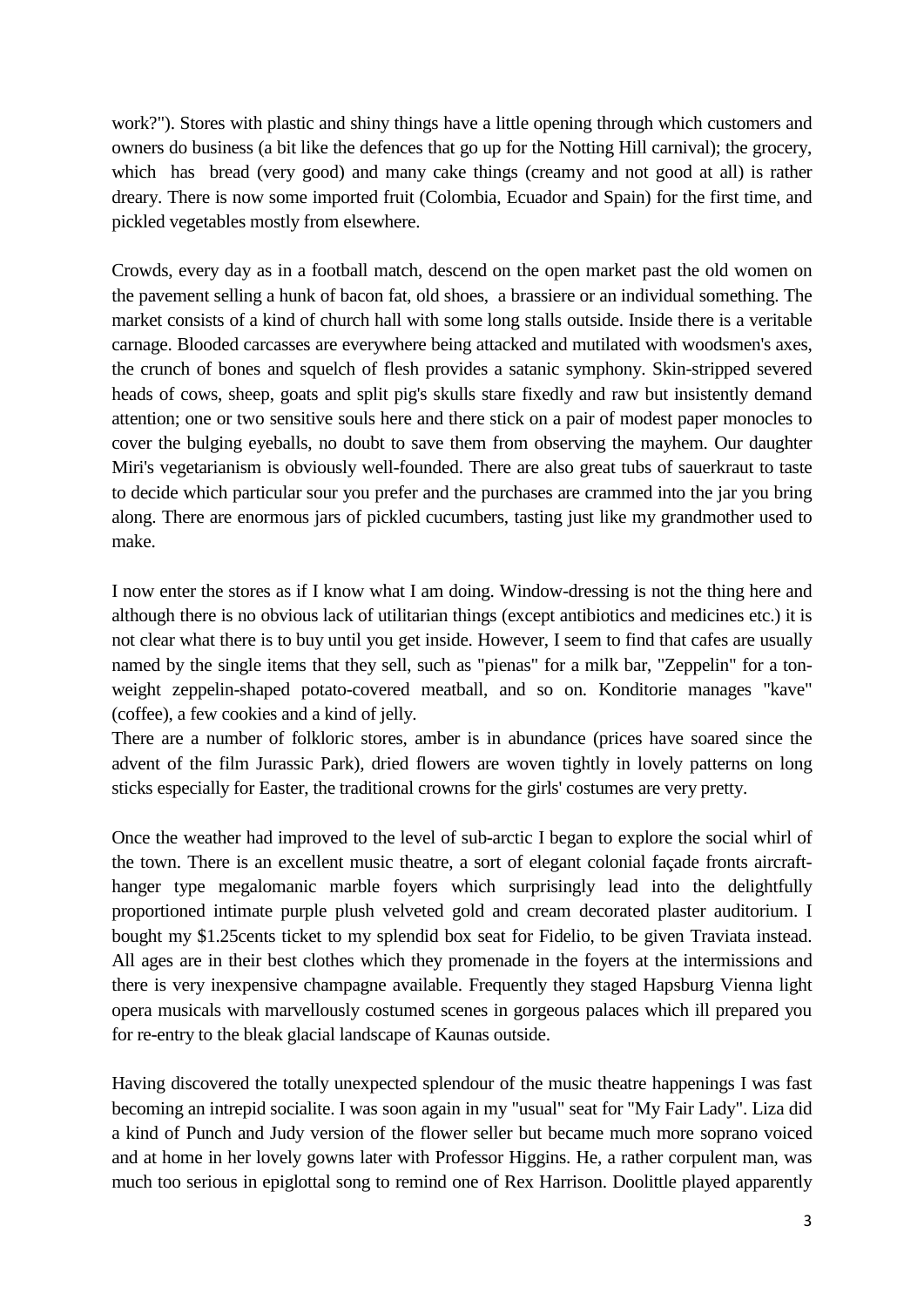his off stage real life role of drunkard and enjoyed himself. The chorus did their Cockney thing and although I completely missed the usual bring-the-house-down "Not bloody likely" (how is it said in Lithuanian?) I enjoyed the music, the ambience, and the memory of the triumph with my parody "My Bare Lady", the story of Lady Godiva, performed in New York's International House many years ago. "I could have pranced all night....I'm not even saddle sore..." etc. On that occasion I danced chest to bosom with Shelley Winters and came close, very close to stardom...Ah well.

Growing bolder, later I tried the rare western movies. "Age of Innocence" was advertised. I bought my 50 cents ticket. The movie seemed to be centred round a hunk of a man who spent much of his time perilously strolling on parapets above streets far below, or on the peaks of roofs, or over warehouse lift shafts. Young women seemed to follow him in his nonchalant pursuits and occasionally one or other, clinging desperately to his shirt which would rip (fine torso), would fall nonchalantly to her death. This would not worry him for long and he would throw brassiered girls around at the disco a la John Travolta, before strolling, as was his habit, along a crenellated high-pitched rooftop once more, casually talking on his cellular telephone while his correspondent, in her black underwear, was orgasmically turned-on. Quite what he said in achieving these successes I could not make out. Was it Czech and the city Prague? I don't know. However, I began to have the faintest suspicion that this was not the Age of Innocence. When this dawned I went in search of enlightenment and was hastened through the rain, where a door was unlocked by a woman who pitied me for having missed the beginning of the "Age" and seemed to question whether I had been under-aged at my previous location.

I was now in a large cinema, totally unheated, with the audience swaddled up to the eyes in warm clothing. A full-size screen now and again declared over the lovingly filmed technicoloured snacks at formal Victorian family everyday umpteen-course banquets: "This video is the property of CTNV. Duplication, sale or rental is forbidden". The fascinating feature of this new experience was that there was only one booming very masculine voice-over (totally drowning the genteel English of the soundtrack) which translated indiscriminately all that was said by everybody - the narrator, the men, women, children the young and old alike. An achievement, I suppose, something like the skill of the pianist during the era of the silent movies. Except that no attempt was made here to change the range of tones or emotions of the various speakers. This, boom boom, what did they said innit?

Months later I was to be taken to the only night-spot open, a dark cavernous red-velvet walled Soviet-styled restaurant where a good group (great saxophone) played 1960s pop and the Beatles and a few mini-skirted girls (how is it they don't freeze to death?) danced. This is apparently the real swinging scene before the town is returned to its nightly atmosphere of the tomb. There was Spanish champagne at \$5 a bottle, on which it said in English: "The attractive packaging will grace any elegant table".

All of this, it must be understood, has nothing to do with the planet one re-enters outside, on which Lithuania is situated, or why I was there in the first place....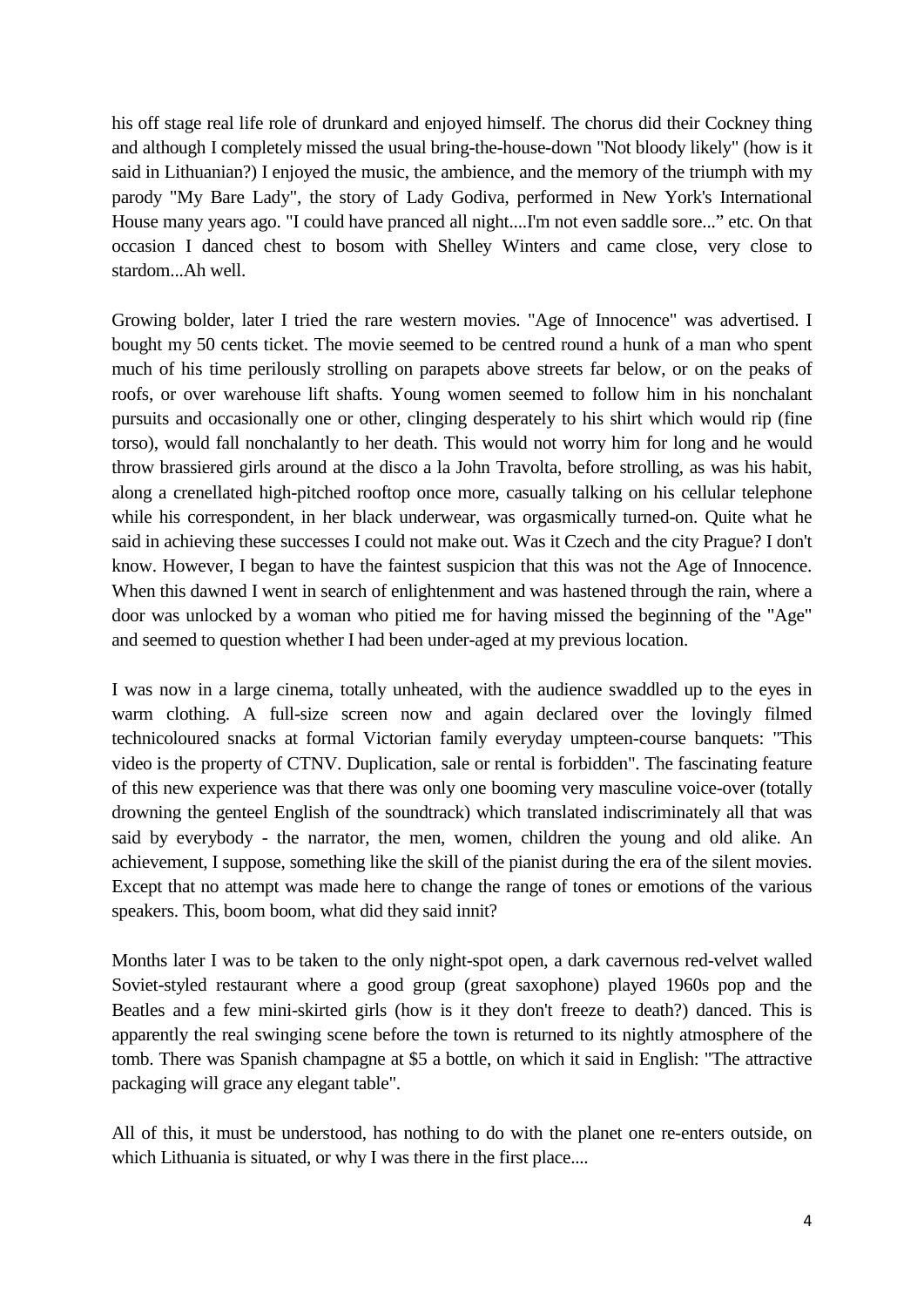A two-year Master's degree programme had been established in the University the previous year. The "Centrum" for "Professional Education in Social Welfare" is financed for three years by the Conference of Catholic Bishops in the USA. Much goes to the credit of the drive of an outstanding Sister heading up Caritas, which is newly emerging as the leading non-government organisation. There is clearly a swing to religion as the churches are well attended by old, young, men and women alike. The churches, many Sovietised as factories and store-houses, are being restored despite the desperate economic situation.

The programme is staffed by expatriate academics from Chicago, Loyola in Illinois, a wonderful and exasperating Argentinean/American from Rutgers New Jersey, and other itinerants, giving time like myself.

My responsibility was to set up a fieldwork sequence in the curriculum where the students would both serve and learn. A "practicum" it had to be named, as both 'field' and 'work' seemed not to go down well with the didactic traditions of the University. Social reality, especially where it is so distressing, is mostly shunned by academic institutions everywhere. The relationship between the University and our "Centrum", it was explained to me somewhat obscurely, "...was a chess game, like the power relationship between the King and Queen". Given our particular ambience and financial support system, I could not resist observing that we had many more than two Bishops on our side... but I could see that I would have to watch that as a pawn in this game I did not perform the role of the off-to-the-side parallel thinking, black (humour) knight.

Within two-weeks - students unseen, they were away in Poland - I had visited, tried to understand, and set up "contracts" with a range of placements. These extended from institutions for infants to a hospice for the dying, places of incarceration for delinquents and the physically and mentally handicapped, the psychiatric, the drug abusers, the alcoholics (of epidemic proportions), family (Catholic) counselling, the destitute, released prisoners, and municipality services for the aged, pensioners, and the schools.

There had been until now no personnel specifically trained in social service functions, in building voluntary service in communities or in bringing about genuine community participation for social change (other than that which was politically motivated), so that there existed no indigenous role models or experienced supervision. My role was to develop and supervise the practice for the time being from within the University itself and to discover what needed to be done and the priorities for the future social development agenda. Much of my learning came from the daily journals on social conditions, and the "case" records I required the students to keep. I began to get a glimpse of the reality under-belly of Lithuania 1994.

Many of the factories are now closed. Raw materials and the items manufactured used to go to the Soviet Union. This has now ceased and there is widespread unemployment. Many of my students are such as qualified physicians and engineers for whom there is no longer work or prospects. Privatization has gone mad, with no one but an organised Mafia rejoicing. Seems Lithuanian Airlines now has a regular flight (with ancient Russian aircraft) and loads of drunken passengers who are doing business with the Arab Emirates and Cyprus. There is no doubt,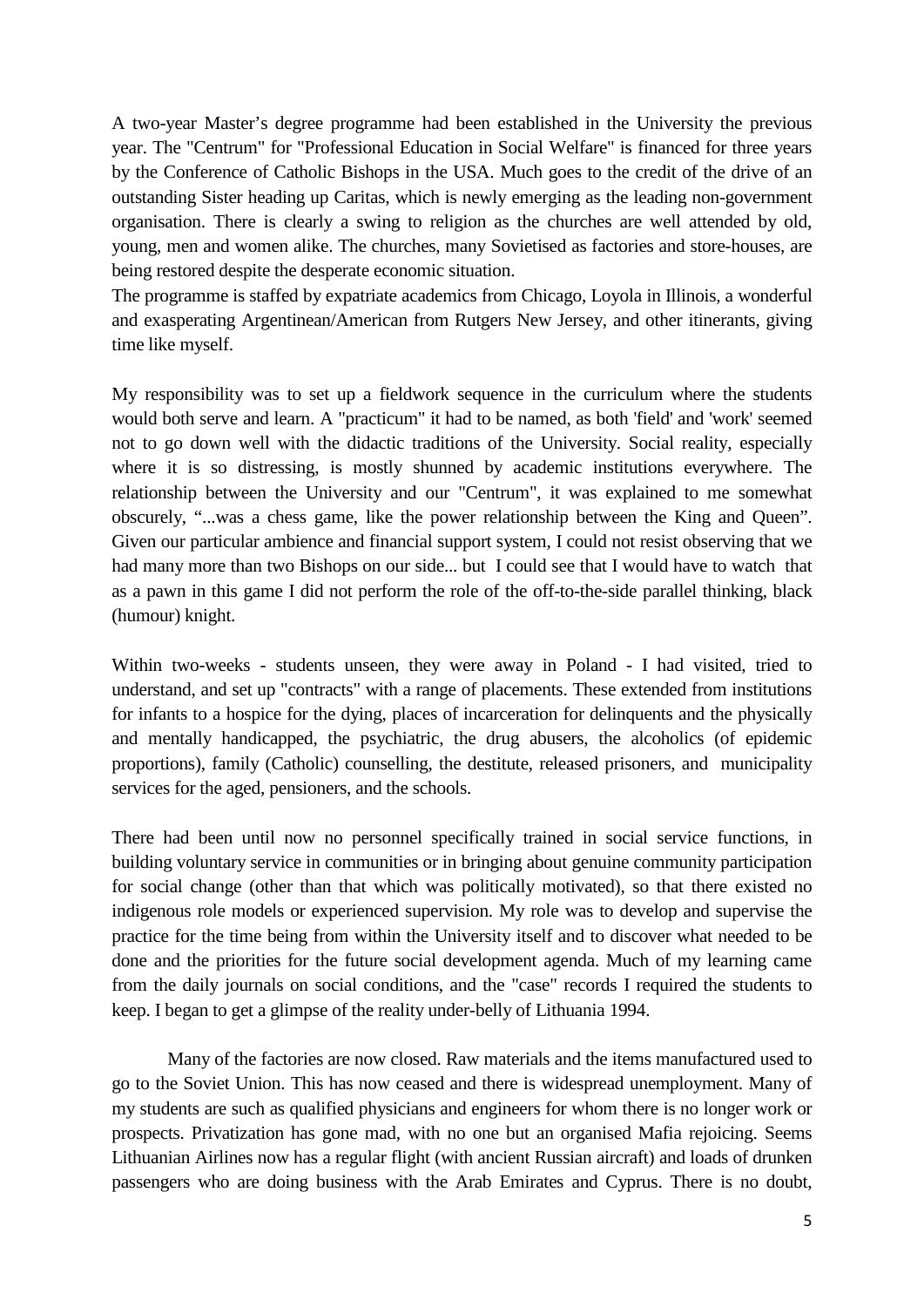according to the students, that such elites and the present destitute were a minority in the old regime but now there is an immense gap opening up between a new and crooked free market, free ethics, the elite and the rocketing numbers of unemployed and excluded.

On the basis that factories were publicly owned, now in an incomprehensible scheme vouchers were distributed for investment in the new private economy. Mafia held "auctions" and gained controlling possession. In my survey (of three), one engineer exchanged his share for two pairs of shoes, another for a bottle of perfume, and one actually invested in a factory and has earned \$1.25 interest in the year.

All shops were government-owned, but no longer. There are many abandoned stores. Suppliers and distribution have had to be reinvented. At first it seems that many people opened shops and lots of "parduotuves" in little front rooms, in booths, bars ("baras"), small trailers and in odd corners of office blocks. They sell motley collections of things and much liquor ("gerimai"). I think I keep repeating "things" ("prekes") because much is not recognisable, which makes my own shopping, of the point-my-finger variety difficult. Seems that many entrepreneurs raised a little capital at 12% a month and launched into free-market business. For a year all seemed OK as the capital was eked out but now bankruptcies mount and at 12% there are few takers.

Housing (like my apartment), once owned by the factory or the commune, is now sold off, but few understand their property rights and there are highly organised groups robbing people of their claim. Little has been done to organize common facilities so that maintenance and services have fallen apart.

It seems that under the Soviets no social problems were acknowledged. Those who under the regime were mysteriously found to be homeless were rounded up and "directed" to residential hostels and closed institutions by the police. Now there are no longer such hostels provided, so they are begging on the streets. (I was to see in the underpass of the road that bisects the old town the rag-bedecked nothing-in-their bag ladies waiting for small coins, a man incessantly playing his one tune on the mandolin, indifferent to an old girl sprawled out asleep/dead? A man also sprawled on the pavement in the bitter cold, with the passers-by giving not a glance. I was surprised to see as I returned some time later that a stretcher arrived to pick up the old girl and stow her in an ambulance; the man was gone; the mandolin player seemed to be continuing his sole gay melody without interruption.

Heating is certainly a major problem. At the municipality they complain that the plight of the old is compounded by the unreal cost of fuel and power that has to be paid to Russia, presumably from those power stations which featured in old documentaries. Close to the border in Latvia (?) there is a nuclear plant which is of the same model as Chernobyl (our daughter informs me that an article in the Guardian says that the meat here in Lithuania remains contaminated by that disaster. This is bad news in this sausage-and-animal-fats consuming society – for those that can afford it, that is).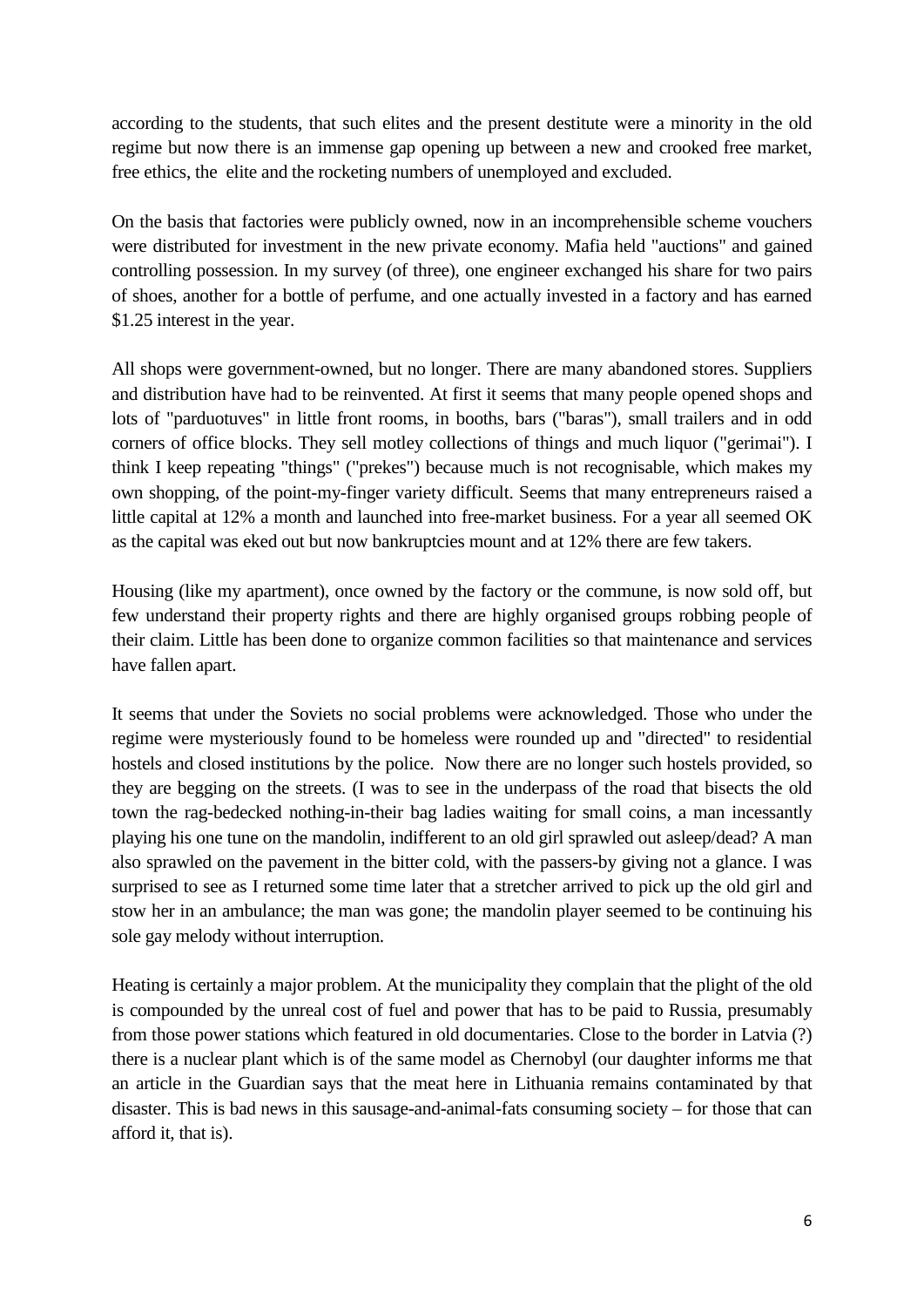It is not clear how anyone earns enough for living. The crush on the bus is mysterious- where are people going to work? I discover a paper-making factory that had a Doric-fronted recreation centre on the main street. The factory was sold off, which included the recreation centre. To make money they have partitioned off strange pieces of the building for bars and stores (parduotuves) and hairdressing saloons (kripkytla)) and let out a bit of hall for anyone who would like to pay for karate lessons or watch mayhem on pirated videos (cost of heating added). Now everyone has to pay to be recreated and the former staff doesn't get paid at all except for what they can squeeze from enterprising events like a disco. The educated have government jobs and are paid virtually nothing as there are no identifiable revenues as far as I can make out (except perhaps cigarettes which are smoked prolifically and lead to smuggling and a black market). I am told that many doctors in the public hospitals seem to demand gifts and money before attending to the patients. There is a functioning shoe factory, cake-making establishments, some fertilizer producers, and some small lubricant manufacturer at Klaipeda on the Baltic coast based on imported oil and destined to fall to the powerful oil companies from outside.

What the future holds is unclear. The initial freedom political party has been voted out of office and many of the original ("50 years of subjugation") old-guard people are still in place. The International Monetary Fund is doing its structural adjustment thing which is the kiss of death for humanitarian activities in favour of unproven future prospects from free trade and market forces. It is the mark of our times that globally governments have, through the GATT agreements, embraced even more unbridled free trade. This especially, so it would seem, in armaments. Strange how even the powers that make massive "legitimate" military expenditures are unable to demonstrate that arms can be put to positive use in neutralising murderous (who armed them?) warlords in Bosnia, Rwanda, Angola and the like. Who then is the enemy? Boy! Is it a crazy world?

This time it was high and very pleasant summer. The leaves that I had with some desperation watched appearing from nothingness and turn to buds and delicate blossoming were now in green splendour in the little riverside resort of Birstonas. Meeting together now for the first time were the academics, people from the ministries and the NGOs. To get ourselves in context I argued that we should constitute ourselves as an on-going working commission to identify the priority social development needs of this newly emerging country. Such a commission was envisaged as beginning the work of outlining Lithuanian social policy, programmes, manpower, career scales for social workers, and related academic and training qualifications, all of which would place social work and schools in a national framework. This I thought would eventually open an informed debate in the circles where decisions needed to be made. There seemed to be some support for this and it was agreed to meet and apportion aspects of such work early in October. On my way home again I stayed overnight in Vilnius Old Town and wandered the streets with new friends.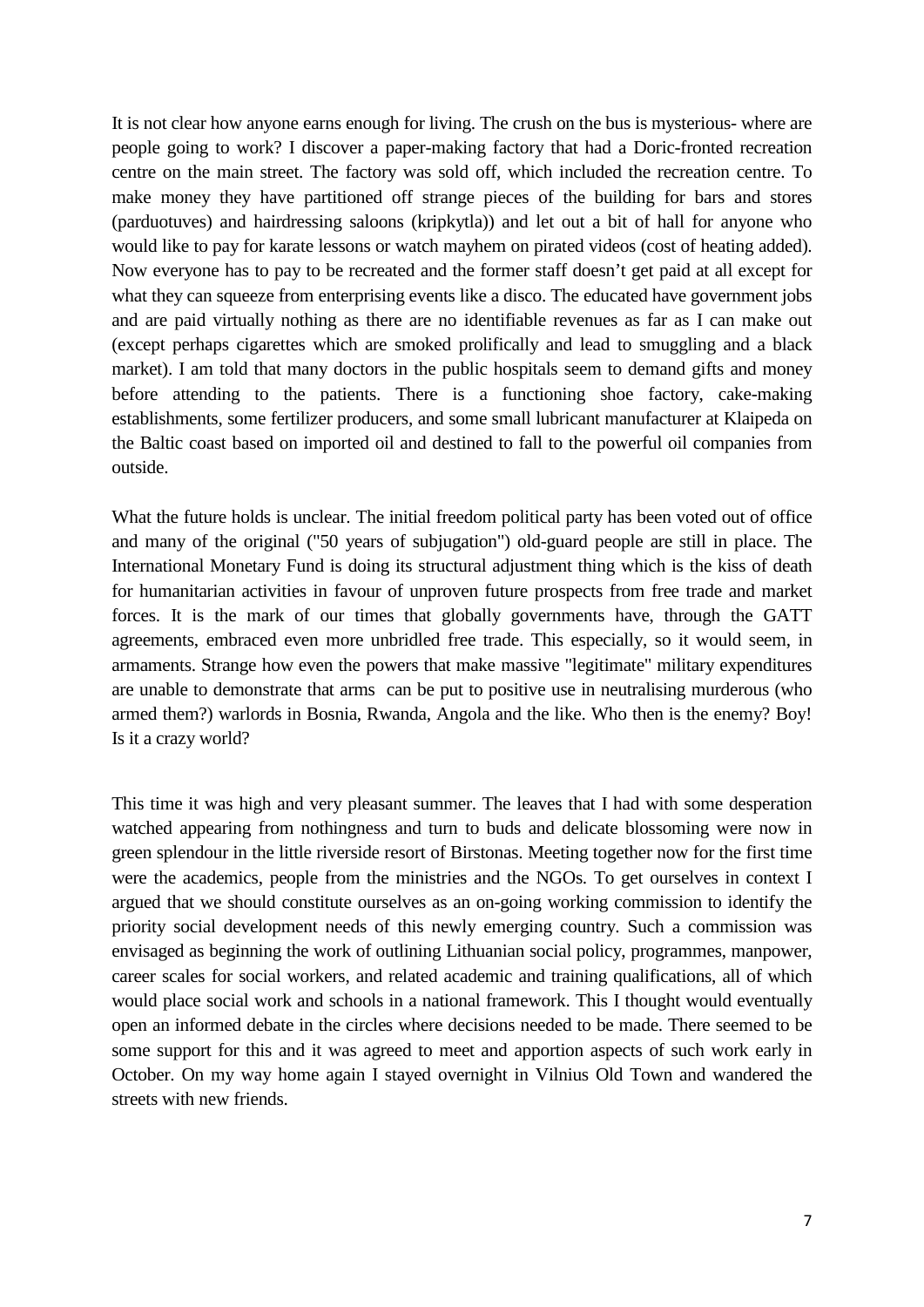So back to France and on again to Lithuania. This time it was for just five weeks in October to teach a course on "Social Development". This was in the main an opening up of the broad development issues extrapolated from the direct experience of the students from the traditional welfare field, and aspects of what I had become involved with since I first arrived.

I am fond of telling students that they must perceive their experience as theatre in which they are sitting in the best seats. No one sees and hears what they will, and within this theatre they must become an actor themselves, creating their own script and influencing the action. The students had provided many scenes.

Literally to come in from the freezing cold, all kinds of people with all kinds of general problems are being admitted to the specialized psychiatric hospital and get no specialized attention there. I am told that under the former regime, doctors were not allowed to diagnose "alcoholism" and had to give other fancy names to the condition, which is endemic. Now it is OK and there is accommodation for some in the relative warmth of the narcosis centre. (In class I wondered whether we could set up a charity to provide vodka for the homeless so that we can get them qualified to obtain a roof and some kind of care. Social Development!)

Rape, it seems, is a national sport. People are reluctant to seek protection from the law, as the law in the past was used against people rather than for them.

Physically institutions such as the Infants Home are not too awful, but I had forgotten the impact of large numbers of malformed and slobbering scraps of humanity running to hug one's legs or rocking, totally absorbed in some silent capsule of a world of their own. The difficulties here include the rejection of parents and society of such youngsters; no provision for fostering or adoption of even the best endowed; the remoteness of the people in the surrounding neighbourhood, who are very much uninvolved except in helping themselves to what might be around in the playgrounds; the staff's no-incentive weary attempts to deal with the hyperactive, the screamers and the hunched-up lost ones.

The municipality in theory has an enormous range of responsibilities, but with few resources, no social work trained workers or adequate social support systems (pensioners if they are lucky get \$5 a month). In the hospice for the terminally ill and the dying, here too fortunate elderly are taken in to save them from dying earlier at home in the cold. I suppose the pungent air of urine is inevitable? Among the occupants are the old priest with a lined face as if sculptured in pale wood who lives only to publish his book on evolution and the place of God; the patriot, one of the first, dating back to the freedom movement in 1918; the old lady proud to show how she had been "decorated with clothes from many countries… but not from England" she admonished me when she learned where I had come from. (I offered my jacket, which was fortunately graciously refused, but earned I think a lot of goodwill and seemed to help my credentials all round. A ham as always! Some of the students are nuns emerging from hiding and the Director had the idea that as social workers they "could prepare them for confession and..." ....."How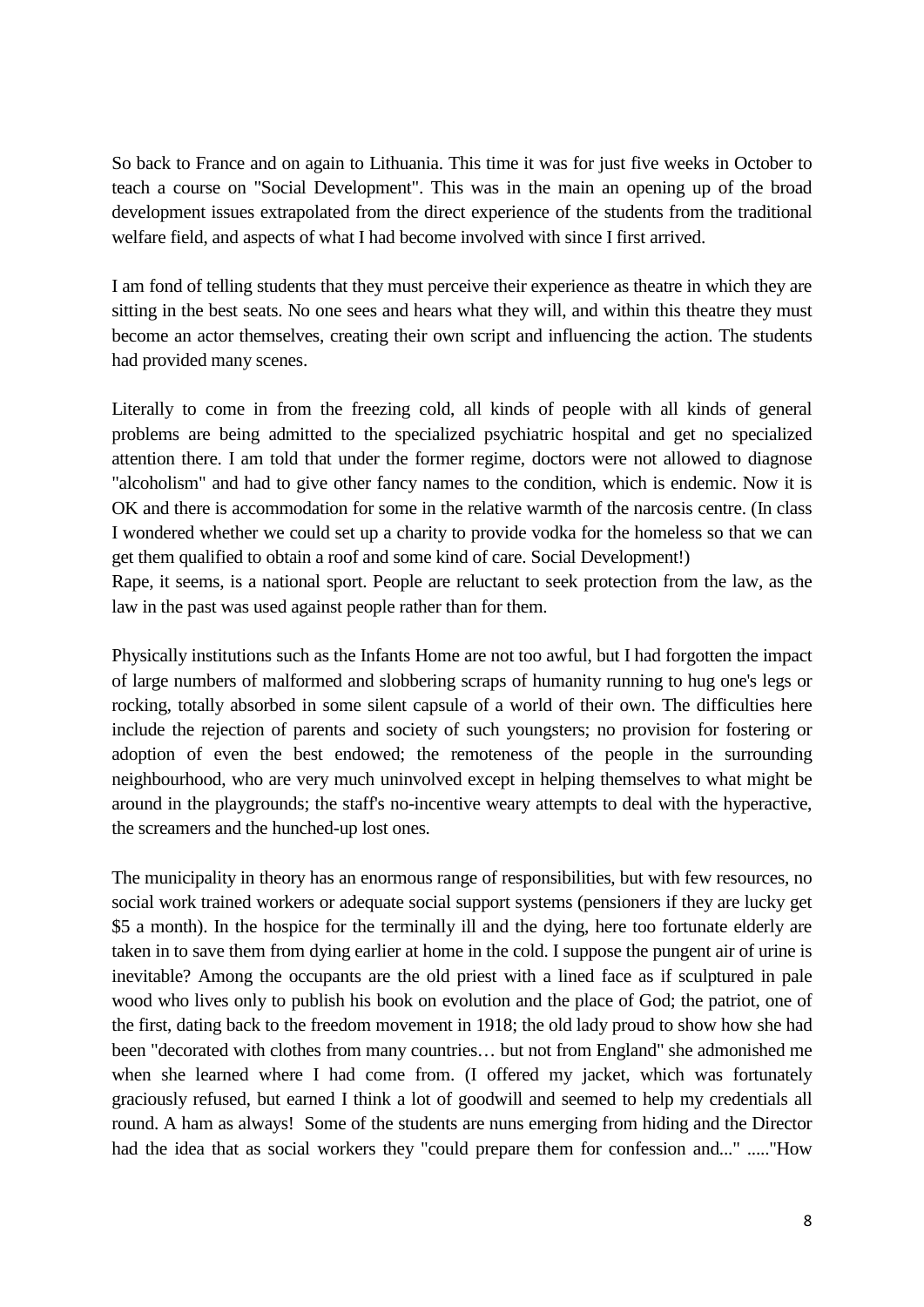about helping to feed the patients when we are shorthanded?" This needed to be handled with some delicacy, softly, softly.

The "Shelter" for delinquents and runaways is primitive and punitive. (A three-year old abandoned at the bus station is taken into custody by the police. The bigger children are aggressive to the little one even when he is being protected on the lap of one of the students. Why not to the Infants Home? "I think they don't take over threes"; not true. Then why not the Children's Home? "Well, infants are Ministry of Health, children are Ministry of Education, Police Ministry of the Interior". No one talks to nobody.

What do you do with prisoners released with a grant of 75 cents and no accommodation because they lost their housing rights on conviction, no winter clothes...etc?. What do you say to those who tell how as children they were made to file past the executed and not show a twitch of recognition of their kin (some still in the throes of dying) lest they themselves be liquidated also? Or to him who had fled as the Nazis advanced and crossed the scorched-earth burning bridge as the Russians retreated, upon which he was drafted into the Russian Army. Quite how and why with the killing of his brothers he returned to Lithuania I could not follow and now he says, with many of the collaborators back in power, he goes armed with his evil-looking black pistol in case there will be revenge on would-be avengers.

Before returning to Lithuania I had hunted around here in Geneva and learned rather more about the country and what was going on in Kaunas itself than had been possible to hear while there. For example, there had been some United Nations assistance for preparing for the Status of Women' Conference to be held in Beijing, including a service in the Kaunas Municipality (which later I was to discover the Department Chief of Social Service in Kaunas knew nothing about!). Nor, as far as I could tell, had any national committee with the requested participation of non-government organisations been formed by the government to prepare for the upcoming World Summit on Social Development in Copenhagen in the spring.

One must have some reservations on the value of these global jamborees. For example, the Summit on the Environment in Rio was a fiasco but nevertheless it put the environment firmly on the world's agenda (which it certainly had not been a decade ago). A number of important initiatives have taken place nationally and through NGOs and have brought about international support. There is in process work on "greening" national budgets to identify the financial loss of non-replaceable resources, environmental destruction, and required expenditures on protection etc.). The nature of this social development theme is potentially of immense importance; the preparatory work is addressing quite revolutionary ideas even if they are 40 or 50 years late and come at a time when governments everywhere are abdicating social responsibilities.

Although in the preamble and article 55 of the United Nations Charter social objectives are prominent, the experience of the last 50 years has shown that development has been conceived predominantly as economic. "Social" was the area of welfare services ordinarily seen as requiring expenditures draining economic resources and were provided out of extreme necessity by charities or reluctantly by government from their revenues. 'Social' could wait, it was thought,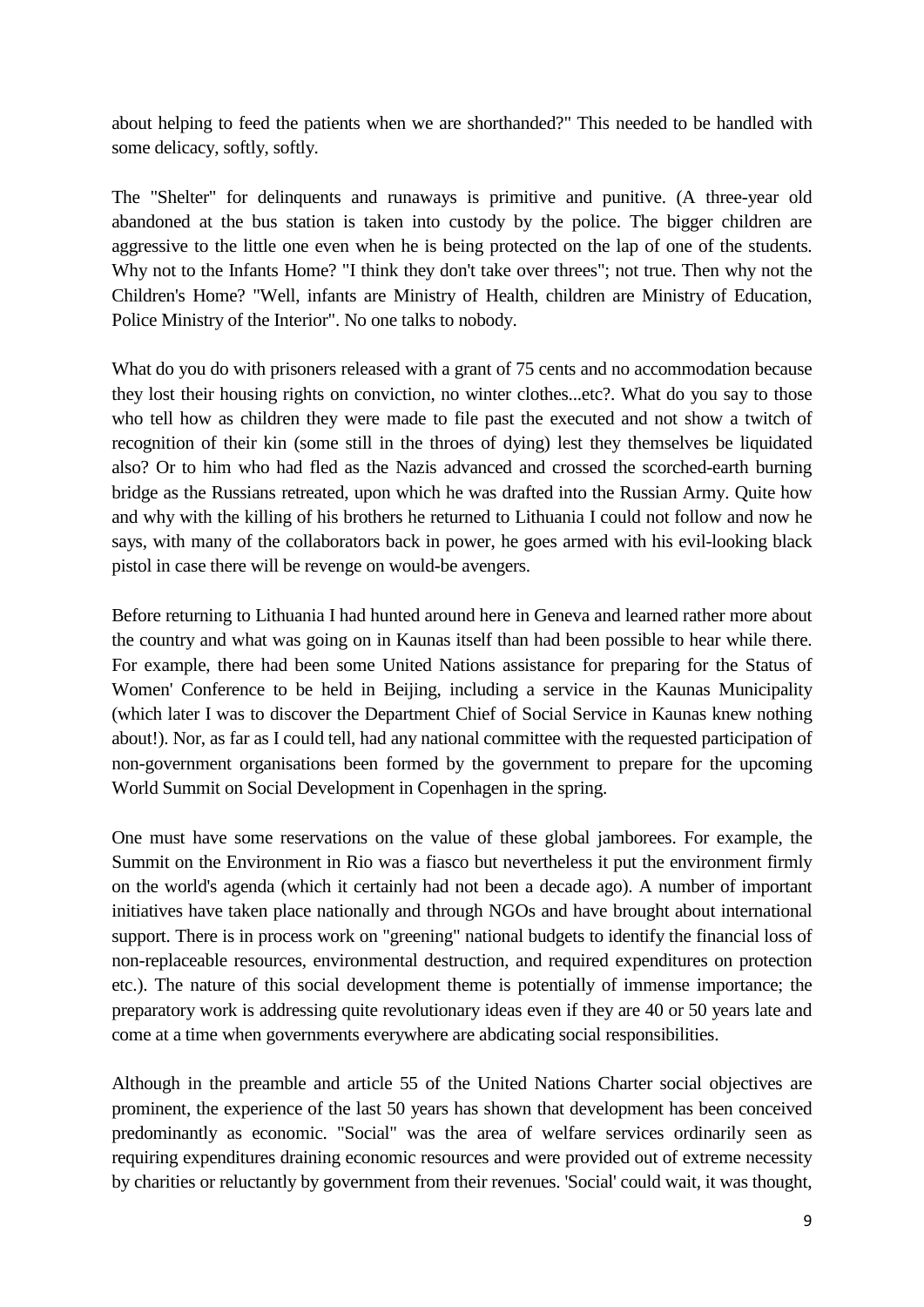for the "trickle down" effect from the wealth that followed in the footsteps of industrial development as it had, historically, for the present industrialized nations. Meanwhile, ministers for social welfare were low down in terms of political influence in government, and had very little available to them in the way of budgets, staff and resources. They were often also responsible for much else (e.g. sport, culture, labour etc.).

The significance of the World Summit is that "social" is now to be conceptually recognized and elevated to the mainstream development agenda. This has come about by the growing concern that economics, despite the current euphoria for free market forces, has had no decisive trickledown effect and has done little for the massive populations of the rural and burgeoning numbers of the urban poor. Economics-powered development strategies, it is becoming clear to some, have failed to address the critical problems which ail our planet.

Social development, it is therefore argued, should no longer be circumscribed by welfare alone but is to be conceived as at least equal to and inseparable from economics, and a requirement, if not a prerequisite, for the main-line development processes to attain overall national and international development goals. At the World Summit, international stimulation, support, and hard resources are planned to actively acknowledge this growing perspective.

Now at our second "Birstonas" meeting, it proved to be too ambitious to establish a "commission" to examine the direction of desirable social policy and necessary programmes over the coming decade. However, I had prepared from what I had learned a "Did you know" document to introduce Lithuania to itself and to what was happening that would interest it in the outside world. Of course Lithuania had been cut off from the Western world and was represented previously, if at all, at global forums by Moscow. On investigation it seems that the President of Lithuania is going to attend the Social Development Summit, but to contribute what?

I took steps to see what could be done about getting Caritas, as the lead NGO, invited to the NGO Forum to be held in parallel at Copenhagen; subsequently I managed to set in motion the possibility of a UN package of support for a Citizen's Information, Advice and Referral Service, to be mainly manned by volunteers (which I had proposed and may well involve me and the students in setting it up next year); the financing of an Australian/Lithuanian supervisor for the fieldwork management; and a number of research projects.

In addition it was possible to recruit a handful of the first batch of graduates to serve in various agencies and institutions and to begin to supervise the current students. Of course, this is a lifting-up-by-the-shoe-laces operation and supervisory and teaching skills have to be learned as they go, with the support of a supervisor development group I initiated.

As in romantic movies, when I departed in November the days had taken on an autumnal melancholy. The sun emerged wanly out of the morning mist into a perfect blue sky. The trees which I knew as budless dead black trunks were now gorgeous with an almost New England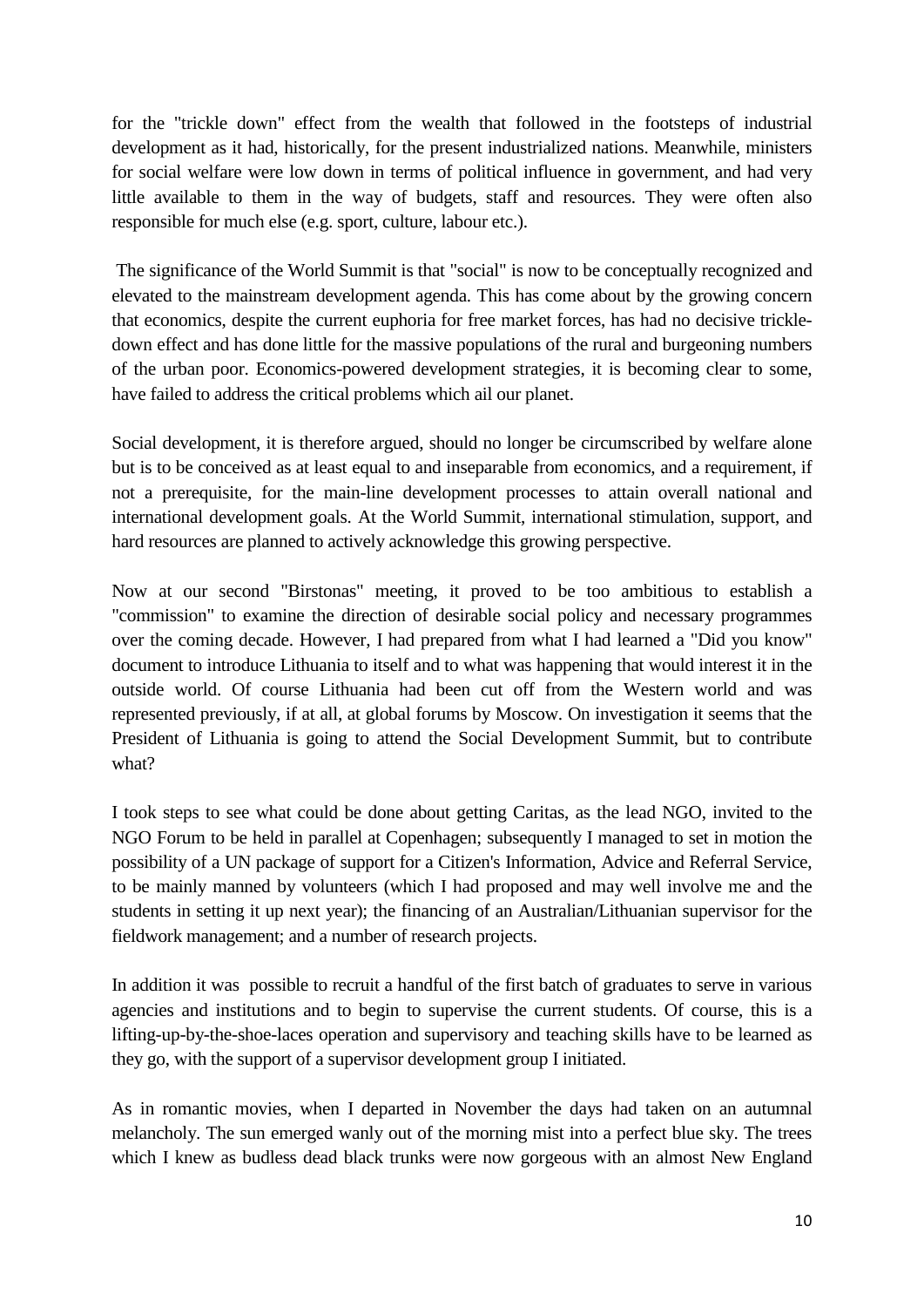autumn intensity. The tree-lined streets and spaces were beautiful and erased the memory of the ice-bound city I had first encountered. Super!

Erika came to Lithuania for a month in May, when for me it had already emerged into relatively tropical weather - I have a picture of her wrapped up in three (five?) layers of clothing as others bikinied on the Baltic beach where we natives rode horses through the newly blossomed woods and along the dunes. During her stay she also initiated the establishment of the donated social work library at the University.

### 1995

For me, this has been for me another Lithuania-focused year. When I left Lithuania in November of last year I had hoped that the discovery that the President of Lithuania would be attending the UN World Summit on Social Development would provide some perspective of where Lithuania was planning to move in relation to its social conditions. I had previously urged that Lithuania's self-declared schools of social work would develop such a perspective by establishing an on-going working commission to identify the priority social development needs of their newly emerging country. Such a commission I envisaged as beginning the work of outlining Lithuanian social policy, programmes, manpower, career scales for social workers, and related academic and training qualifications, all of which would place their social work and schools in a national framework. This commission I thought would stimulate an informed debate in the circles where crucial decisions needed to be made. However, this proved to be too ambitious and the social work schools in the universities have been slow in becoming a constituted and effective organization.

I began to think that something of this purpose might be accomplished by NGOs who were expected by the UN to be invited to help formulate governments' presentations at the Summit. However, I could find no national committee where the internationally requested NGO participation had been formed by Lithuania to prepare the Lithuanian position at the upcoming World Summit. The least I could do in the circumstances was to find ways to see what could be done about getting Caritas, as the lead dynamic NGO I worked with in Kaunas, invited to the Summit and the NGO Forum to be held in parallel with the Heads of State at Copenhagen. This actually worked out and Sister Albina (a wise and effective energetic organiser) along with Regina Kulys (the Chicago-based moving spirit of the Lithuanian University Social Welfare Centre in Kaunas) attended. Sister Albina insisted that I join them officially.

So come early March I arrived in Copenhagen. The great international jamboree was held at two locations: one for the politico Heads of State at the "Bella Centre" (where they swirled around, drowned in resounding statements and gloriously obscure concepts and words, and the other, a swarming NGO event held in the ex-naval workshops at Holmens, made familiar to me in Hoeg's excellent novel, "Miss Smilla's Feeling for Snow". (Did you know the Inuit –Eskimos had 40 different words to describe the qualities of snow?).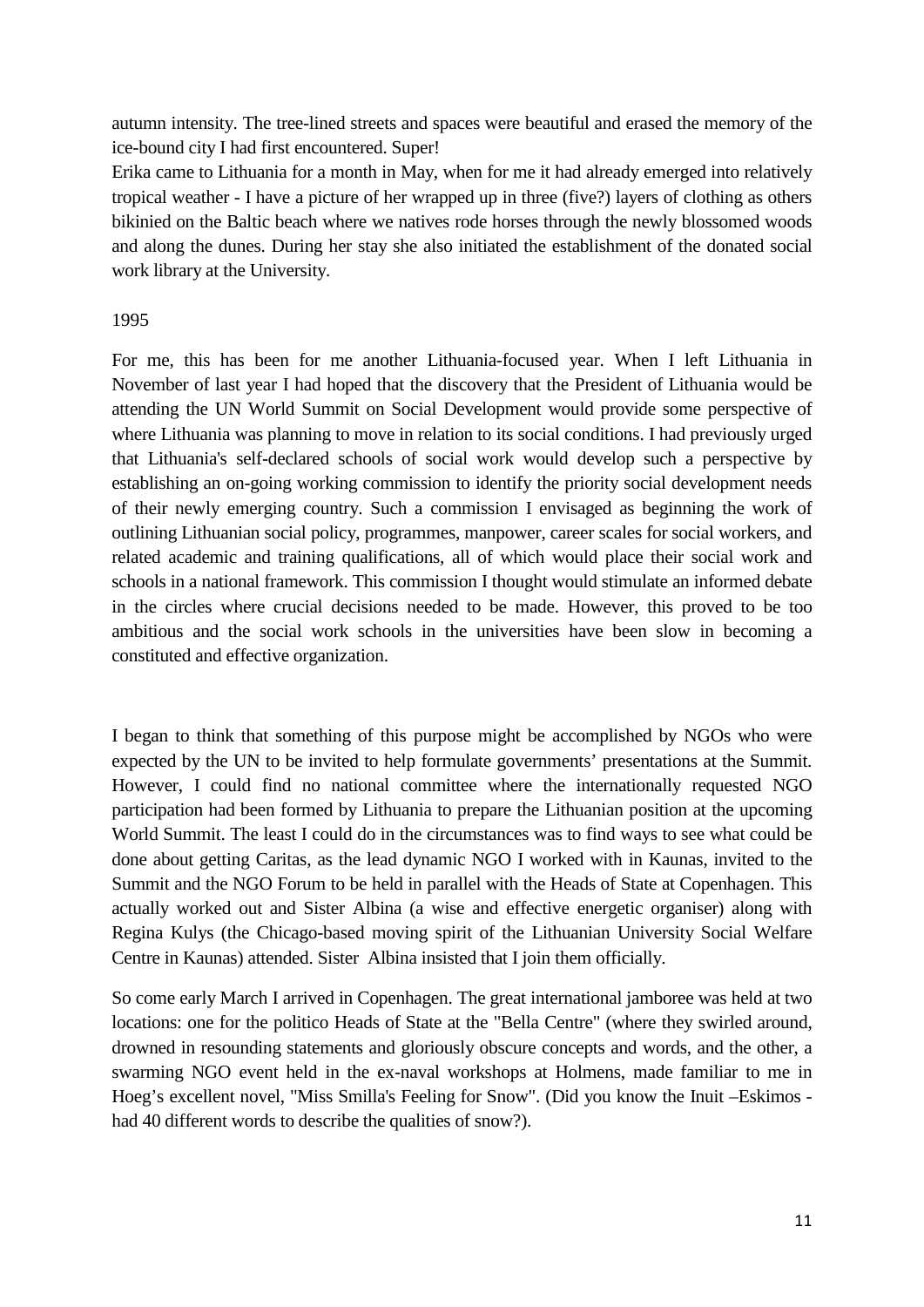Thousands of people milled around the hundreds of meetings at the NGO Forum, meetings about everything and sometimes nothing much. There emerged the complaint that between the politicos and the NGOs there existed a "Berlin Wall" - an analogy strengthened by the powerful security measures and the speeding glass-tinted official stretch limousines flanked with police outrider escorts. (Four of the Security Council's five permanent members are not represented here by heads of government (Russia, China, the USA and of course, the UK, who don't even accept the European Union social charter). Meanwhile, Mrs. Hilary Clinton declares governments must have responsible economic policies - just as the dollar plunges and makes everything in Copenhagen madly expensive. The Danes outdo themselves with "cultural events" including the out of season opening of the Tivoli Pleasure Gardens over the bitterly cold weekend at enormous cost. Voices are heard questioning the cost of the whole Summit operation. Boutros Ghali points out that the costs are equal to the purchase of ten military tanks. Many NGOs - the devoted stretcher-bearers of the world - are advertising themselves with colourful and cluttered stands, African drummers, gospel singers (excellent). The World Bank and its "structural adjustment" disasters are the target of many; one of their speakers is prevented from speaking and a group breaks up the meeting, scattering documents all over the floor. Politicians are drafting words - the USA fighting to keep words, previously agreed to at the Cairo conference "reproduction health" (euphemism for family planning), being obliterated now; drafting committees, translators, editors up all night, NGOs drafting alternative declarations taking quite different stands to those of the "privatize everything in sight" governments….

There is a formal banquet with the Queen of Denmark, with seating arranged next to her according to seniority in years as Head of State. It turns out that Fidel Castro is the longest serving, and Nelson Mandela way beyond the salt. Apparently Castro has given up smoking, his Havana cigar caricature a thing of the past. The Queen chain smokes like a chimney. Speculation as to whether Castro would provide aid to Denmark by teaching her how to give up the weed. Is this is the way the world goes??

The UN Research Institute for Social Development continues to impress me. They host a toplevel two-day conference in the banqueting hall of Copenhagen University, all pomp and circumstance murals down the centuries and a pulpit suitable for a papal address. The Rector extols the virtue of the conference - the bringing together the many minds and the fruits of interdisciplinary exchange. As an example he explains that he as a biologist slowly came to see that AIDS/HIV had a social dimension. Slowly! The Nobel Prize Nigerian WoleSolyinke makes a powerful speech and Rolf Daerendorf, a German (now Lord Rolf, thanks to being ex Director of the London School of Economics and now at Oxford) gives a learned and dry academic rendering of "Economic opportunity, civil society and political liberty", explaining the difference between totalitarian and authoritarian regimes, with a hint that perhaps the latter as espoused by Asians is necessary. He is followed by Madame Tolstoya a Russian lady who climbs the papal pulpit and provides the most marvellous and humorously insightful account of the shifting loves and admirations of "The self-image of the Russian intelligentsia" from pre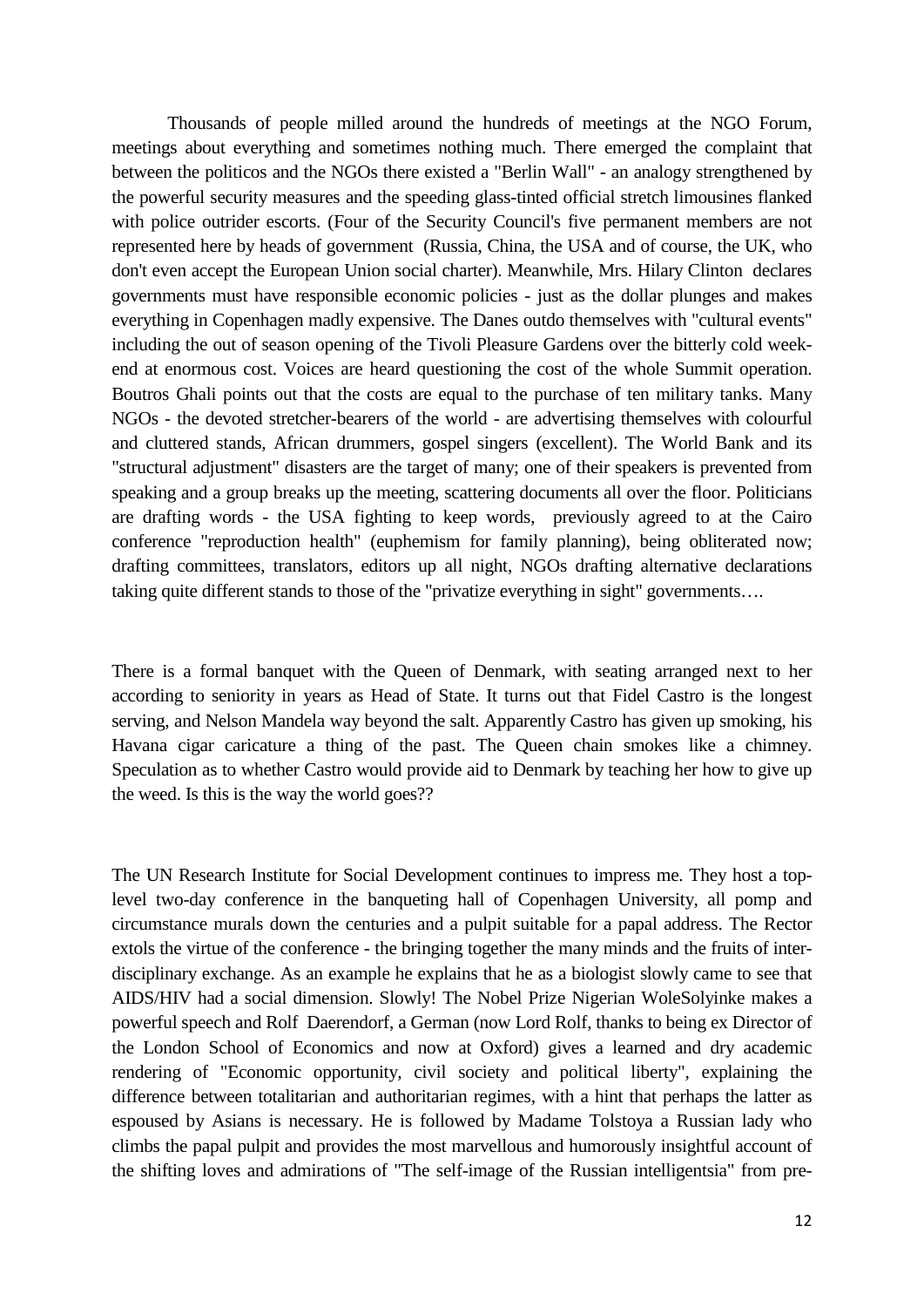revolutionary to the present Yeltsin days. I can't resist asking, in the interest of "interdisciplinary fruition", whether she would comment on Daerendorf's presentation and vice versa. He chickens out, declaring it isn't his field. She begins similarly but then warms to the theme that she hasn't the slightest clue of what he was talking about. The audience enjoys this immensely and the Director of UNRISD assures me that I am a kindred spirit. So where will my next assignment be?

I meet many people and sniff out ways of helping Lithuania, introduce Sister Albina and Regina to the Director of UN Volunteers, who seems interested to assist on the basis of the merit of the programme and not just in appreciation of the two Druckers (son and father) who are known to UNV. And so it goes.

One needs Olympic-type training for these jamborees, I suppose. I return for some planning to Lithuania. Sister Albina returns to Lithuania from Copenhagen with pneumonia from its draughty wind-chilled environment and is in hospital. I feel worried - if my effort to bring her into the international world precipitates her into the next, my present path to beatitude will end badly.

In March there is a full contingent of American faculty members here to plan for the future. Oh dear! The struggle with the Kaunas University straightjacket of hours and credits and lunatic pseudo-standards invented for control of disciplines (indisciplines?) which have no mandate or even much interest in the realities outside of academia in Lithuania! There is a certain fascination for some of my colleagues in trying to put the non-interlocking pieces of the jigsaw together in order to satisfy, or seem to, more or less incompatible incomprehensible objectives.

After these meetings I stayed over as requested for a couple of weeks and things began to happen rather faster than it is easy to keep up with. A major disease in Lithuania is that information is considered a matter of top secret capital (a source of power, I suppose), which you don't spread around and nobody conveys anything to anybody; you simply stumble over information by sheer chance. I had until now only fed my Kaunas Lithuanians with materials about, and urging their approach to, the United Nations. I took the view that they must make the contacts for themselves because if I made the running nothing would outlast my being around. However, they had since November at last made good contact and been very pleased to have done so. This freed my hand somewhat and so I now went to Vilnius to see what was happening with UNDP's intention to support the return next semester of our Australian/Lithuanian colleague, Lucija, for the coming year and to try to hasten and nail down the UNDP paper work.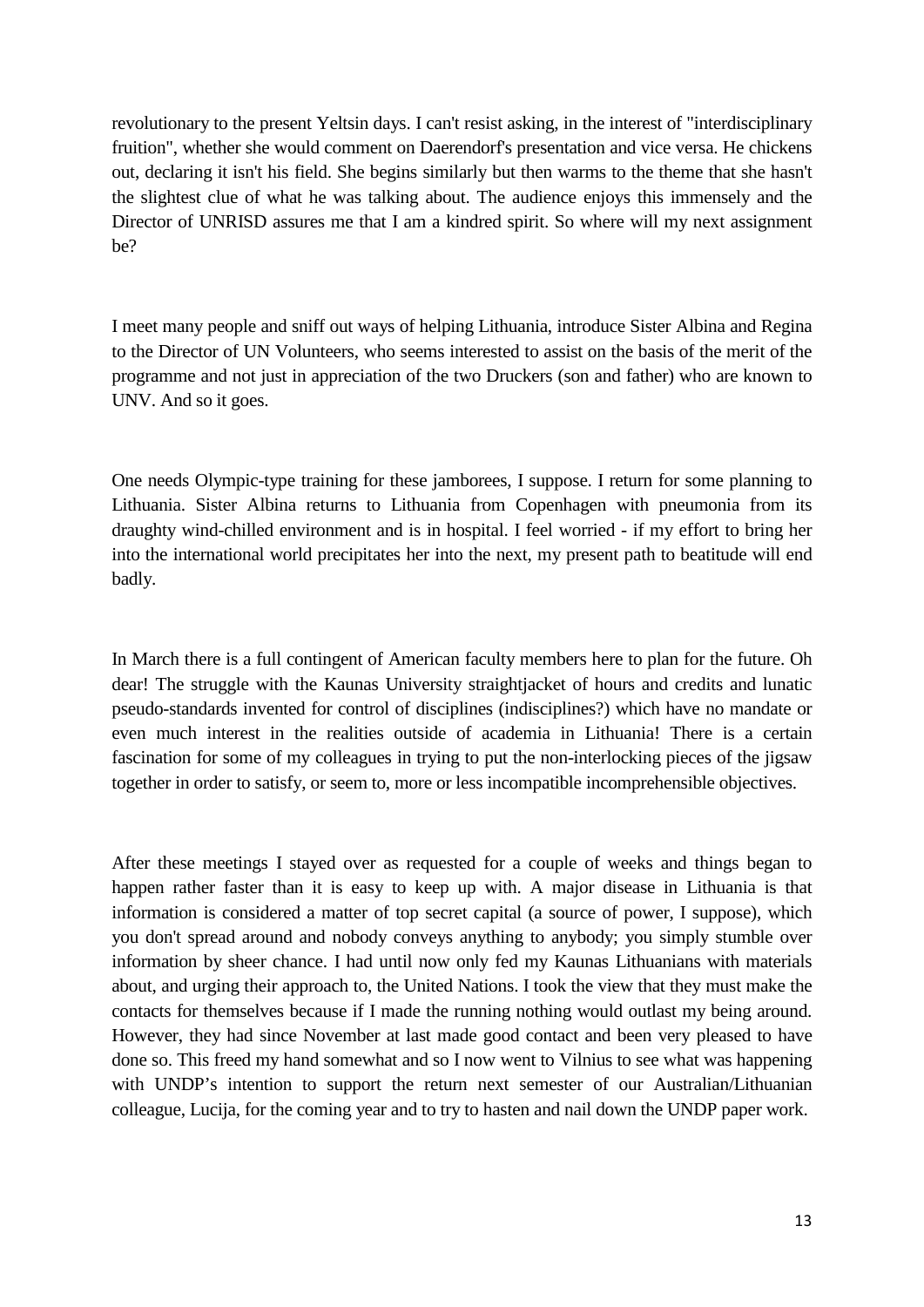Now in Vilnius, in keeping with the usual absence of information flow, I made the "discovery" that already some such preliminary work had been done on social security and public information processes; something on children; the aged; the printing of a directory of 126 Lithuanian NGOs (not including Caritas Kaunas but including such as an NGO for those "commandeered" for work on Chernobyl at the time of the meltdown), none of which we in Kaunas had heard anything about. The social agency directory, which had been one of my pet insistences, was something of a leap forward. Now how about my proposals for an NGO support centre staffed by volunteers, and much else, which might well finance posts for our graduates?

The UN Resident Representative greeted me with an "Ah, we meet at last" and made a totally unexpected proposition. It was intended that a wide-ranging package of UN support in the social field be presented to the Government (to include Lucija's position I had initiated and a proposed women's crises centre). The UNDP Representative requested me to head up (which I declined as it should be a Lithuanian) but at least be available to serve on a team of five or six to prepare the documented proposals in 10 working days in April and asked me to suggest other members for the team. Suddenly it seemed if it actually worked out, I would be back again in a couple of weeks on a consultancy assignment with UNDP and the government. Of course a ten-day UNDP teamwork document to support such far-ranging developments was wildly ambitious but I reckoned that if I and Kaunas did not do it with them, they would do it without us and if we did not get more firmly into the act we would become something of a backwater. The worrying thing was that here in Kaunas we had, as usual, so little idea of what was going on at the Vilnius level.

Meanwhile, back in Kaunas I had made another attempt to involve the municipality in my Citizens Information and Advice and Referral Service (CIARS). I had learned, the day before my departure, that the municipality had considered the outline proposal I had provided to them and the idea had taken official hold and was to be adopted by the "Healthy Cities Project of Kaunas". (The municipal elections that week-end had moved politics to the right - considering where the left has been this was no disadvantage - and removed some opposition to the University). I understood that the University wanted to be the co-sponsor of CIARS and thought that the University and the municipality would go the NGO route for it, and I urged that we plan sufficiently ahead to involve our students and not rush into instant political window-dressing.

Back at UNDP Vilnius in April, we were supposed to be a group of five or six covering the widest aspect of social affairs. In fact we were just two and a little bit. The little bit was an ex-Minister of Social Affairs now at UNDP and into statistics, charts, and policy formation...no time to get involved with us really, except to ask at one of my ideas, "Who is going to pay for it? The Ministry won't"....UNDP was in a hurry as the UN Representative was being transferred to Jordan next month so some of the material was being prepared by others in other ways and we were taking up a small portion of time. The idea proposed to me of my "providing an overall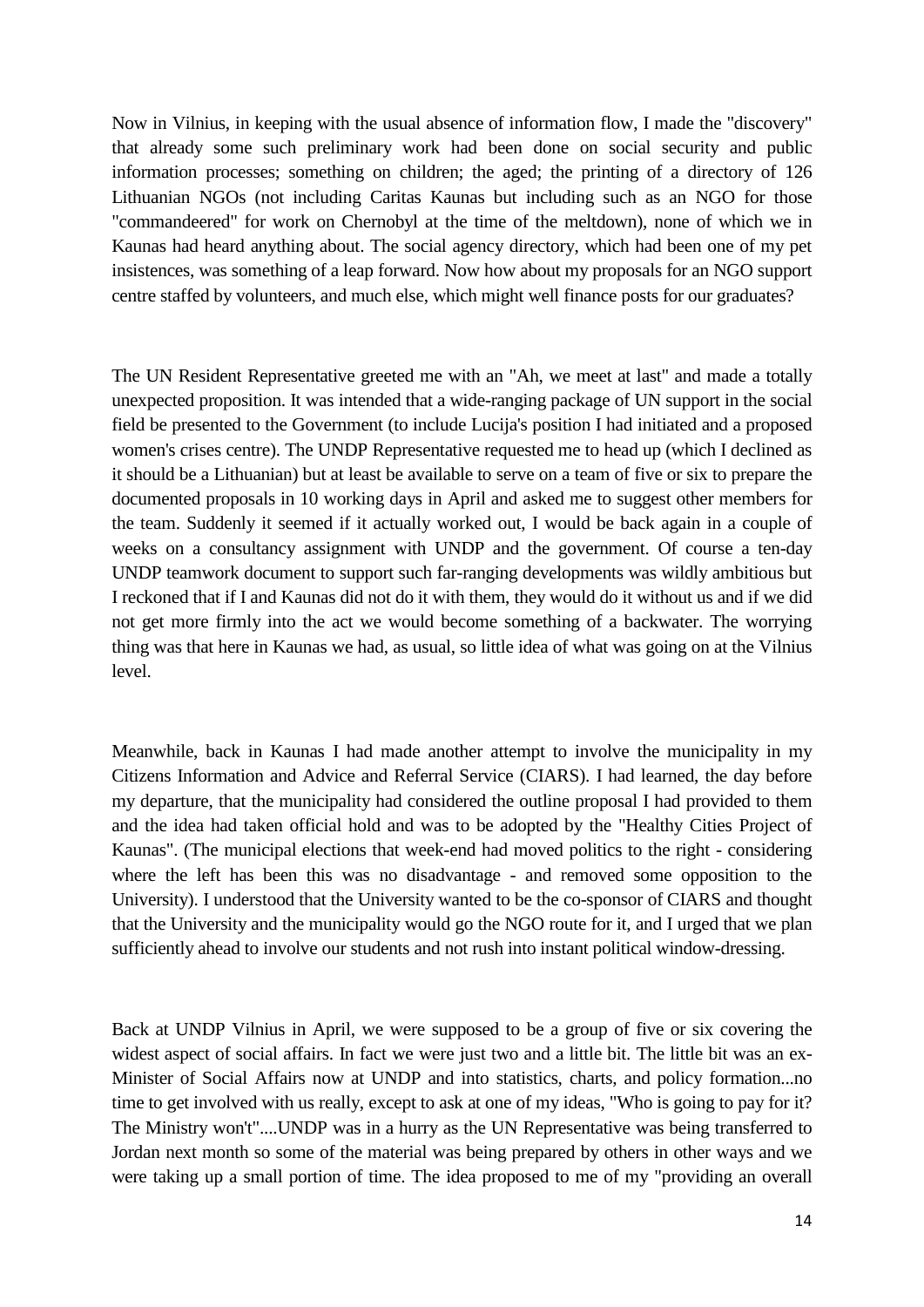conceptual framework" had shrunk, and therefore trying to incorporate the different initiatives into an interlinking operational package became somewhat of a lost cause. Meanwhile there was a "public information strategy....without intermediaries"? mainly media and "hot lines" for a cutdown social security system. The old system seems to have worked under the Soviets, but now without funds had fallen apart and was under much criticism. "Although we were under an occupying Russia, in fact we had a better standard of living than the Russians themselves". … The information strategy, it would seem, was for the prospective targeting of beneficiaries ("some don't need it!") and to raise the retirement age (men to 65; current life expectancy for men 62! Well, it saves money.... Why not make retirement age 80 and really save?).

Meanwhile I push the idea of a grassroots, nation-wide information facility like the Citizens Advice Bureau, which I have prospects for actually breathing into life in Kaunas at least. However, opinion is sharply divided as to whether anyone will do unpaid work, even for a few hours. Mainly I have the brief for social work education and training throughout Lithuania, which seems to have sprung from the UNDP Representative's initiative although I can't see clues to the government's deep interest; even so, I produce project documents.

I decided I should have a word on the Vilnius UNDP activities back in Kaunas. The transport arrangements fell apart at the last moment. To get me there a taxi was hired and cost \$50; on the way back I caught an "express" train pleasantly chugging through the wooded countryside and occasional grubby areas of industrial activity for \$1.75. That day Boutros Ghali was quoted as saying the UN is bankrupt...it really wasn't my fault....the USA owes the UN \$3000 million.

I could not at UNDP really pinpoint Kaunas for special treatment as neither the Government nor the other Schools would have been enchanted. I pitched for the idea that the Schools must share scarce resources, with one exception: I tried to see that Lucija, with her Lithuanian background, would be supported on the grounds that the role of supervisor educator in the field was a new and essential innovation for Lithuania, in a Master's degree which was not being offered elsewhere yet. For much else I banked on an effective Association of Schools of Social Work and wrote in a salaried post for an organizing secretary ("Secretary General" would not do, as it had communist connotations) for the embryonic association which was mainly supported by Kaunas, at the moment anyway. Nevertheless, the Association would need to lead the way to review the current and future needs for social work in Lithuania and make sense of training, education and professional organization of social work within government and out.

I discussed this fully with the Vilnius and the Siauliai School people. I included in the proposal funds that would support UN national Volunteers, (our graduates?) and, if necessary, international and some consultancy funds. Assuming this proposal was accepted much would depend on the Association of Social Work Schools identifying "scarce resources" and being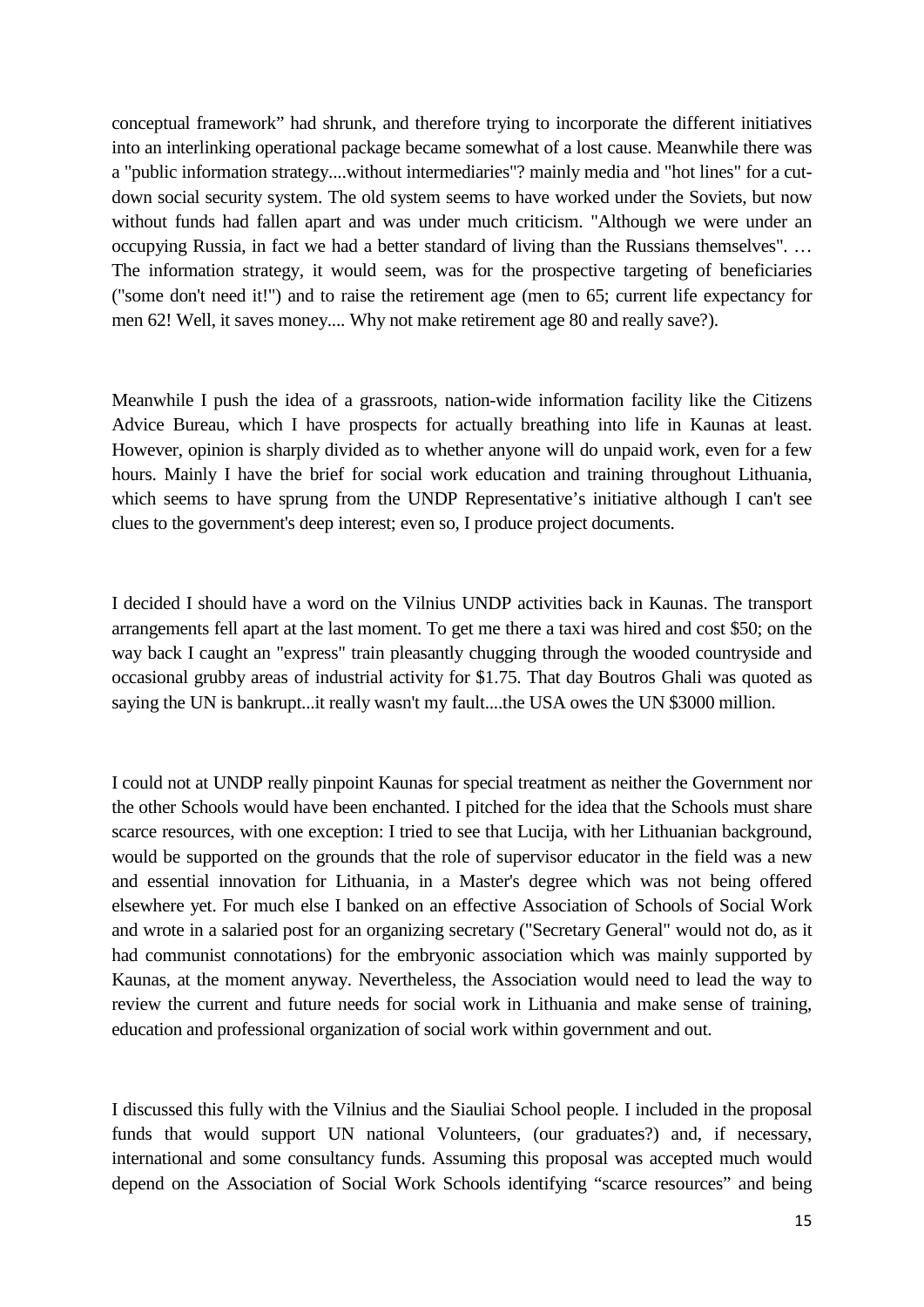willing to share appropriately. As for funding, my own role as Kaunas would like, there seemed no diplomatic way of ensuring this. Lissner, the UN Representative talked of perhaps my being in Lithuania at some point when the proposals were implemented. Perhaps I might be included as one of the resources which the Association of Schools might request, but I could not see this being an exclusively Kaunas-focused likelihood. (I reckon that by now I am one of the scarce resources myself (as well as modest!) and ought to be shared around too, even to the "social Work"School with a curriculum consisting largely of "church architecture, church music and morals and ethics..."). On balance, given the parameters of UNDP/government bureaucratic rigidities and the very limited time available without opportunity to test out possibilities either with the Government or all the Social Work School interests, the proposals were drafted as best I could imagine, given my limited appreciation of the political (big P) ins and outs...We shall see.

Located in Vilnius, I explore the old town and find a basement dive with reasonable food. There is a portrait of Henry Miller on the wall. Henry Miller of Paris "porn"? Yes, a club meets here each week to discuss the "eternal verities". I make contact with the professor at the University who greets me with a bottle of champagne and the information that this will be the first time either he or his wife will have been to a restaurant in nearly three years, since their eldest son was killed by four "hooligans" Ugh! We first go to what looks like a fairly closed-up office block, but enter through Rito's (ex-Soviet air-raid?) Shelter where a string of coloured lights leads us along a winding passageway to a surprisingly crowded restaurant decorated with neon signs like a mini-Broadway, really hopping, with only room at the bar. Somehow I am reminded of the Isherwood-like beer-hall tunneled below the rubble in Hamburg that I entered more than 40 years ago....

We are escorted to an equally unexpected restaurant nearby, all nouveau art chromium rails and black decor with a guitarist and trombonist performing somewhat mournfully... (this is Lithuania?) Quite by chance I discover at the next table that a large black man in a startlingly striped shirt is someone from Washington to whom I had drafted a letter for Kaunas perhaps a year ago (I think they never followed up). He is with the Central and Eastern Europe Law Initiative, CEELI, whose name I was given by a seat-mate on a flight from Frankfurt to Geneva. My interest has been the need for a course on Law for Social Workers and the establishment of an embryonic Citizens Advice Bureau type Free Legal Aid resource. I am introduced to his colleague who is here on a long-term assignment trying to stimulate the work of law schools and the drafting of post-Soviet legislation. It turns out that he lives in San Francisco and has strong family connections from the east end of London. His wife is an environmental scientist and hits it off with my Vilnius professor who is into animal protection, having been educated in Moscow in the field of thought processes of dolphins!!! A good grounding for social work? Strange world around here, around everywhere perhaps if there is life enough and time to get around.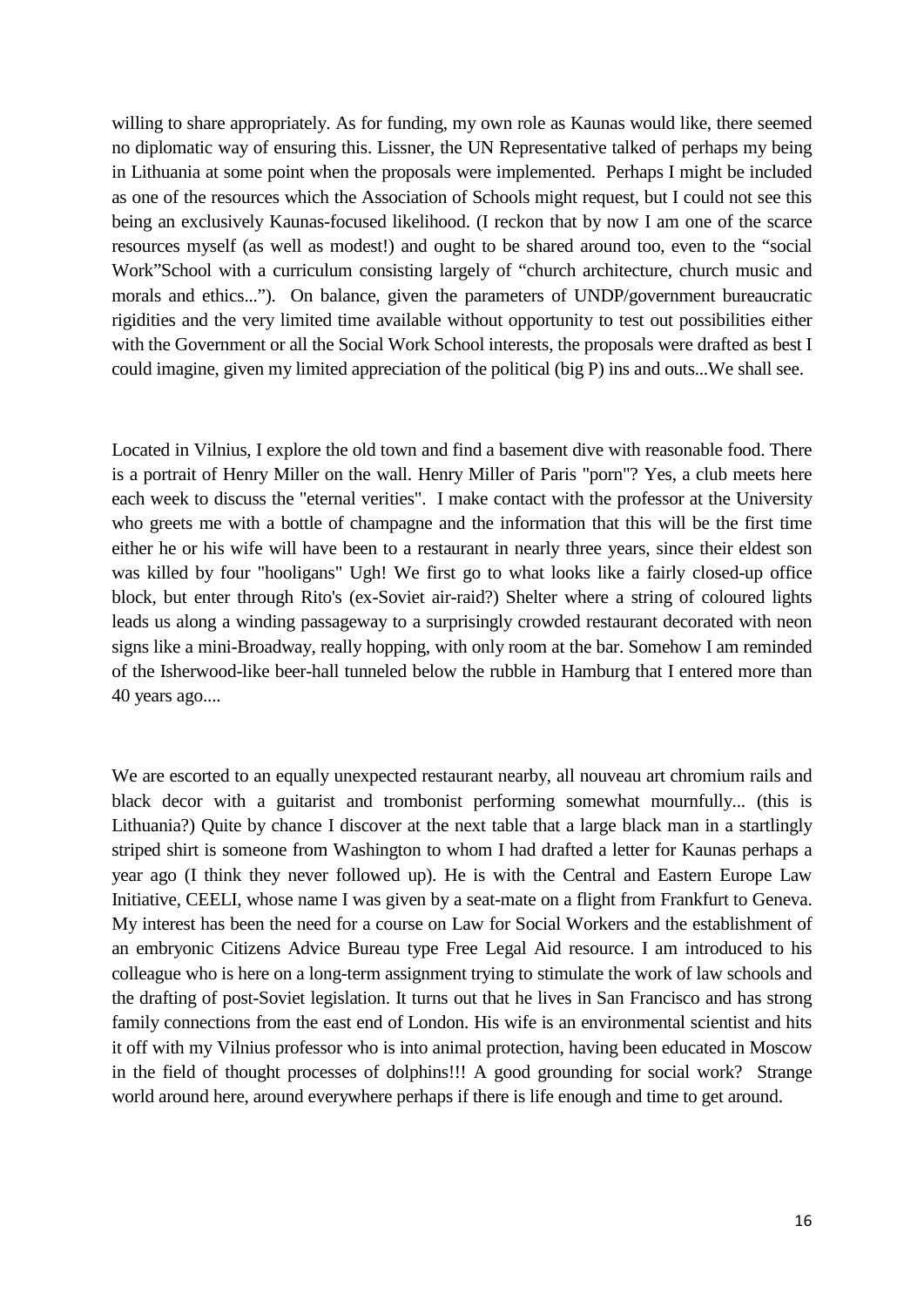We put the UN-stitched-together proposal document together, a salad of half-received ideas drowned in a turgid dressing of words and jargon. The UN Representative gives it his nod for presentation to the Government the following week. What a way to run a world...and then who knows? He is leaving, and his undoubted support for social work might not be continued with a new Rep. I get away to Kaunas for a few days. By and large I think I have earned my UN keep.

From Kaunas I travelled to Siauliai to the University where one of the professors was supposed to be supervising a student thesis. It took forceful action to get him to talk about this, as he was intent on providing all kinds of hospitality, including a visit to the Hill of Crosses, now a particular pilgrimage and tourist site.

………. In the middle of May after my departure, a dozen or more students successfully defended their Master's thesis. These theses or "research" have been the source of much tension. I am reminded of Stanton and Schwartz's The Mental Hospital, which evidenced that "pathological excitement required for its continuation a continuing covert disagreement between staff members in immediate charge of the patient". Disagreement here around "research" there is, and not too covert either. …… RESEARCH…is consumed with the idea that comparisons are of the essence and unless you have at least fifty of something to compare with fifty of something else, all manner of truth will not out, irrespective, it would seem, if such truths can be used for any practical purpose. Instead there is a demand for scientific rectitude and statistical proofs in a situation where descriptive observation of more or less everything is missing and the time allotted to the students constricted to make even good descriptive stuff, analysis and implications virtually impossible to achieve. Academia!

There is a parallel in the statistics being designed for the Ministry of Social Security by the ex-Minister at UNDP who knows that no matter what, there is little likelihood of expenditures for the fast greying population, now that the Soviet system has withered. It is likely that we may now get better numbers, at considerable cost, to tell us what we can't do anything about. (In fact the Human Development Report was provided for the UN very glossily produced with a reproduction of a painting by the national hero, Cariolonis, on the cover. "Good fiction", some Lithuanians declared).Paralysis by analysis is the phrase. Anyway our American contingent is vocal, especially as they are supervising some of the theses (although fatally not on the spot in Lithuania continuously). I stubbornly advocate anything better than guesswork leading to action, and we foreigners keep on insisting on all kinds of legitimacy for descriptive theses, conceptual discussion and implications, and where statistics are of importance, importing computer programmes that make students' analysis look as sophisticated as Einstein in contrast to the steam-age numeracy around the place.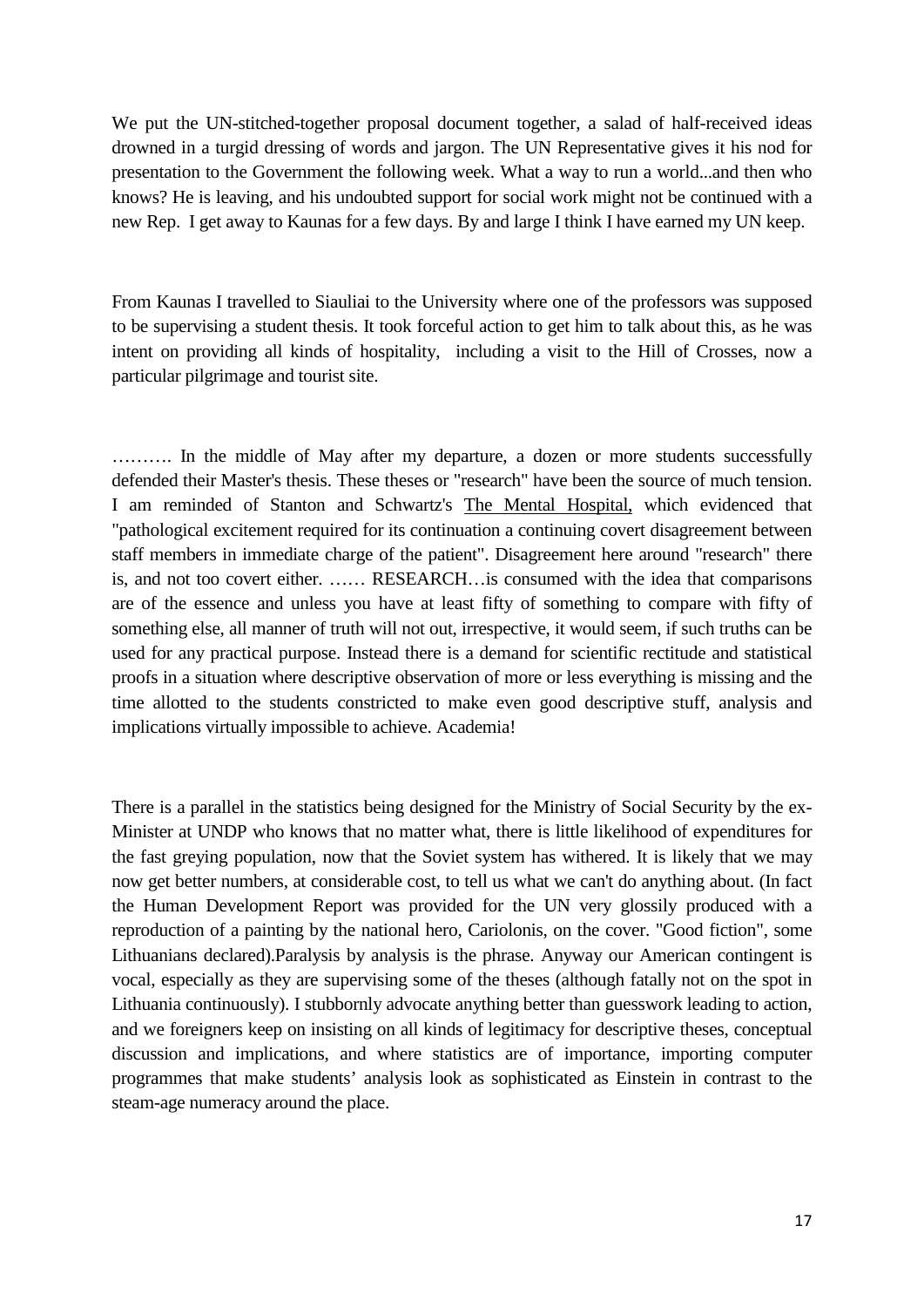Another source of problems (apart from the anticipated growing ambivalence to foreigners) is that against my advice the first-year students were placed en masse in the psychiatric centre…… Some concern has been expressed at my emphasis that of the Kaunas programme should be increasingly shifted from exclusively personal/clinical to programme and policy development.

I was back in Kaunas for the beginning of the academic year and managed to broaden the range of student placements which now covers not only agencies literally from the pre-natal to the hospice for the dying, but also NGO organization under UN auspices, the municipality services, Healthy Cities (social "mapping") including quality (my CIARS) as well as quantification etc. and provides a daily range of fascinating first-hand knowledge of unknown grass-root Lithuania, and what is and is not being done. Also we have managed to arrange placement continuity in such a way as to eliminate the need for panic planning every summer.

Once delayed at Vilnius airport as the freezing weather closed in there were encounters with a consultant from Kent County Council in the UK whose claim to fame seems to be that they no longer have children in institutions and have come to show Lithuania how to place their children in foster care - this in a situation where many families can hardly afford to care for their own children; Philip Morris business men making a big investment in Lithuania - a cigarette factory. (Did they know the lung cancer rate in the country and that young girls were now taking up smoking with a vengeance? "That's good" they responded gleefully); the delegation from the European Parliamentary Union who has been in Vilnius for a week regarding support for NGOs - another well-kept Lithuanian secret as far as we in Kaunas are concerned; and the ex-Minister of Social Welfare from Sweden, who had been involved with the inflow of refugees from Nazi Germany, now heading a commission on the pollution of the Baltic Sea (170 heavy metal and seriously destructive "hot spots", not to mention the more numerous relatively benign threats to the planet).

### 1996

Soon, I was off again to Lithuania for a brief follow-up on activities. All was not well. The students as ever are a delight but the necessary on-going input to provide the creative atmosphere and enthusiasm and maintain the many vital activities to stabilize and develop the programme has fallen away. It was clear that the Centre now has to part company with the current Lithuania Director.

Astonishing obstacles began to be put in the way of carrying out the agreed programme. It came to light, that the Latvians, who were to convene the Baltic conference in which we were committed to play a vital part in establishing accreditation of the schools of social work throughout the three countries, within the European Union, had now cancelled this enterprise, as they had been told that our Centre was no longer interested and "had other priorities". This was absolutely not the case colleague. The Centre's relationships with other public bodies and agencies were also found to have been placed in jeopardy. This was very much my business.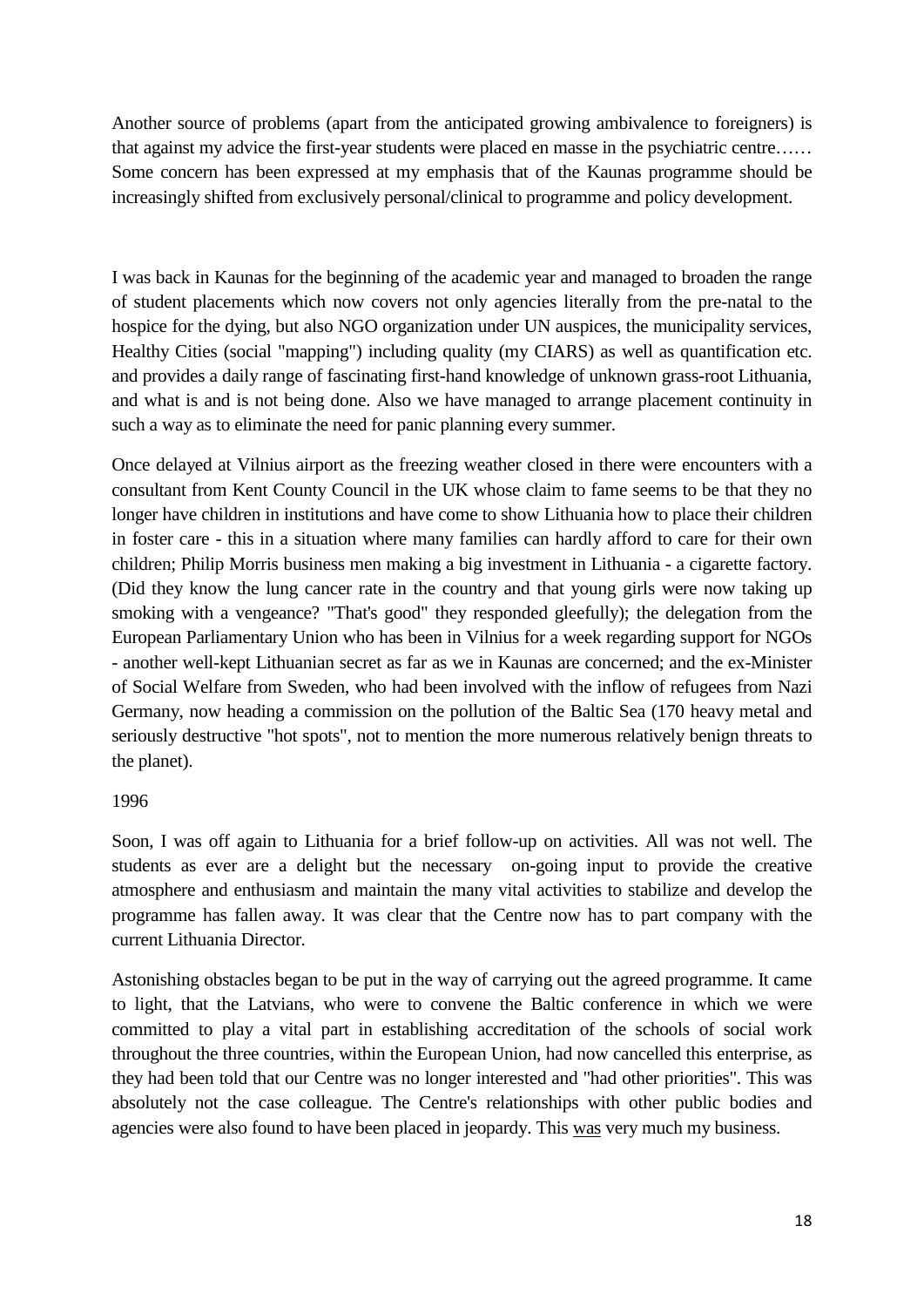I was asked to write "A personal perspective of events, March 1994 - October 1996" and contributed to this very painful situation being dealt with, at least for the time being. "Damage control" seems to be the jargon in vogue.

Meanwhile, time and energy for my community-based work was curtailed somewhat for I found myself unexpectedly having to teach an introductory course; in the previous year I had prepared a former graduate to take over this course. The University decreed that the graduate was unacceptable, (despite her excellent teaching at the medical academy), because she had no Ph.D. (in a country where PH.Ds in this discipline do not exist!).

Actually I like doing this course, the students are at a very eager stage and it is necessary to initiate them into an alien style of learning and teaching from the one that they have been used to. We take their own life experience as a valid basis for approaching human behaviour (especially as life experience in soviet Eastern Europe is something of which we have little firsthand experience in the West). My colleagues are collecting oral histories of our students' families and from survivors from the Holocaust site at the Ninth Fort outside Kaunas. I encourage/insist that students play a very active role in presentations and discussion in class, derived from their own backgrounds and from the experiences we provide for them in observing what is happening in Lithuanian services, agencies and institutions. This differs dramatically from the infantilisation that they are used to in diligently writing down what the professor declaims as universal theory and handing it back for his approval and pass mark. The demonstration of non-authoritarian, relationships between teacher and student, learning to learn together, is an essential primary matter in this post-communist world. It is also clearly the appropriate model for social worker/client. It is thrilling to see their initial disbelief and puzzlement turn slowly to something akin to enchantment and enthusiasm.

This year the introductory course was added to my "Social Development" sequence provided to the second-year students. Inevitably these students had picked up that all was not well at the Centre and were reacting accordingly. It made work with them in class unrelaxed and much less fun. I found myself occasionally haranguing them to show concern for the broader socially significant aspects of their narrower perspective of the situations in their field practice. I was therefore quite unprepared for the excellent quality of what they produced for me as part of the University compulsory exam that I set as providing a preliminary "Lithuanian social activity agenda" arising from their work. They wrote on the average about 20 pages, which made translation and assessment a long process for me. I aim to get, from their production, material for them to present to the first-year students and a basis for work plans which can be assigned, started or picked up, and followed through by students subsequently placed and by the staff of the agencies.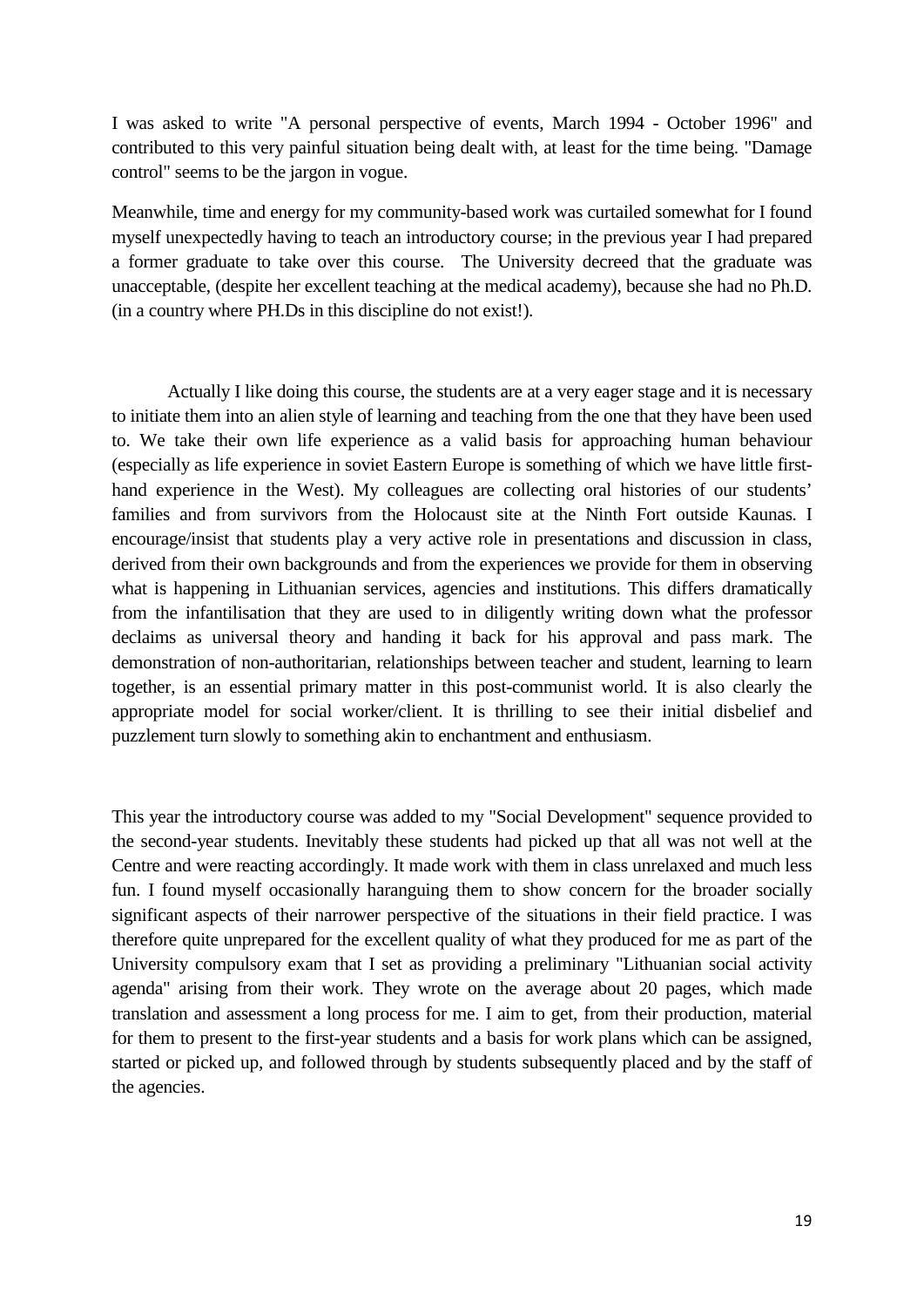On my last week-end in Lithuania this time round I managed to get away to a brilliant autumnal village called Nida…. However, a new set of problems awaited me in Kaunas and needed to be dealt with. Information in Lithuania is treated like a precious personal and secret possession, as dangerous as nuclear material. Once discovered, it must immediately be placed in a concrete sarcophagus in case anything should leak out and consequently information is hard to extract from those who are supposed to know. (A public-financed service is reported to have declared: "It took us a lot of work and expenditure to collect together information. Why should we share it with the non-government organizations?") As for the public, they are, to put it mildly, bewildered at the new laws, rules and regulations, especially as implementation remains obscure. I have long seen the necessity for a Citizens Information, Advice, and Referral Service (CIARS). To this end I had initiated wide-ranging discussions with the agencies, services, and institutions, municipal, non-governmental and at the Ministry of Social Security and Labour in Vilnius; written a United Nations proposal, and required a mature student for the Masters Degree to assist an agency in the development of a proposal for such a service.

The approach proposed has a number of features, the most important of which is the process of establishing such a service, which would bring together government and non-government personnel in a joint operational activity (the intention and philosophy of which is constantly given lip-service in official Lithuanian declarations). This process consists of the donating of time (perhaps as little as three hours a month) to serve in an unobtrusive "shop front" where the public is invited to come and ask anything they wish to know. If at first the staff volunteering their time would not have at hand all the answers, they would ask the questioner to return within (say) 10 days or so. By then other such staff members would have done what was possible to find the appropriate information. The volunteers would have a dual identity, that of their parent agency and that of the CIARS, working on an intimate daily basis with other workers from the many other agencies. This would have the effect of eliminating the familiar rivalry in a situation where there a competitive spirit is engendered by the need to attract the very limited funding opportunities existing in Lithuania. The matter of seeking money has an unfortunate habit of undermining the oft-declared need for cooperation, coordination, integration, and collaboration.

Such a CIARS would truly put to the test whether the NGOs can, and will, be public-spirited enough, along with the municipality, to actively and operationally work together on a joint venture; their willingness to learn about, and from, each other in sharing existing information; to seek out what the public specifically expresses as its need to know; to cumulatively compile a commonly available data-base; and share with the appropriate authorities what the public brings to their attention and they discern as gaps and inconsistencies in policy and programmes which need to be addressed.

Against this background, I "discovered" (i.e accidentally fell over) the information that a potential donor had arrived in Lithuania from the United Kingdom (UK), for one or two days in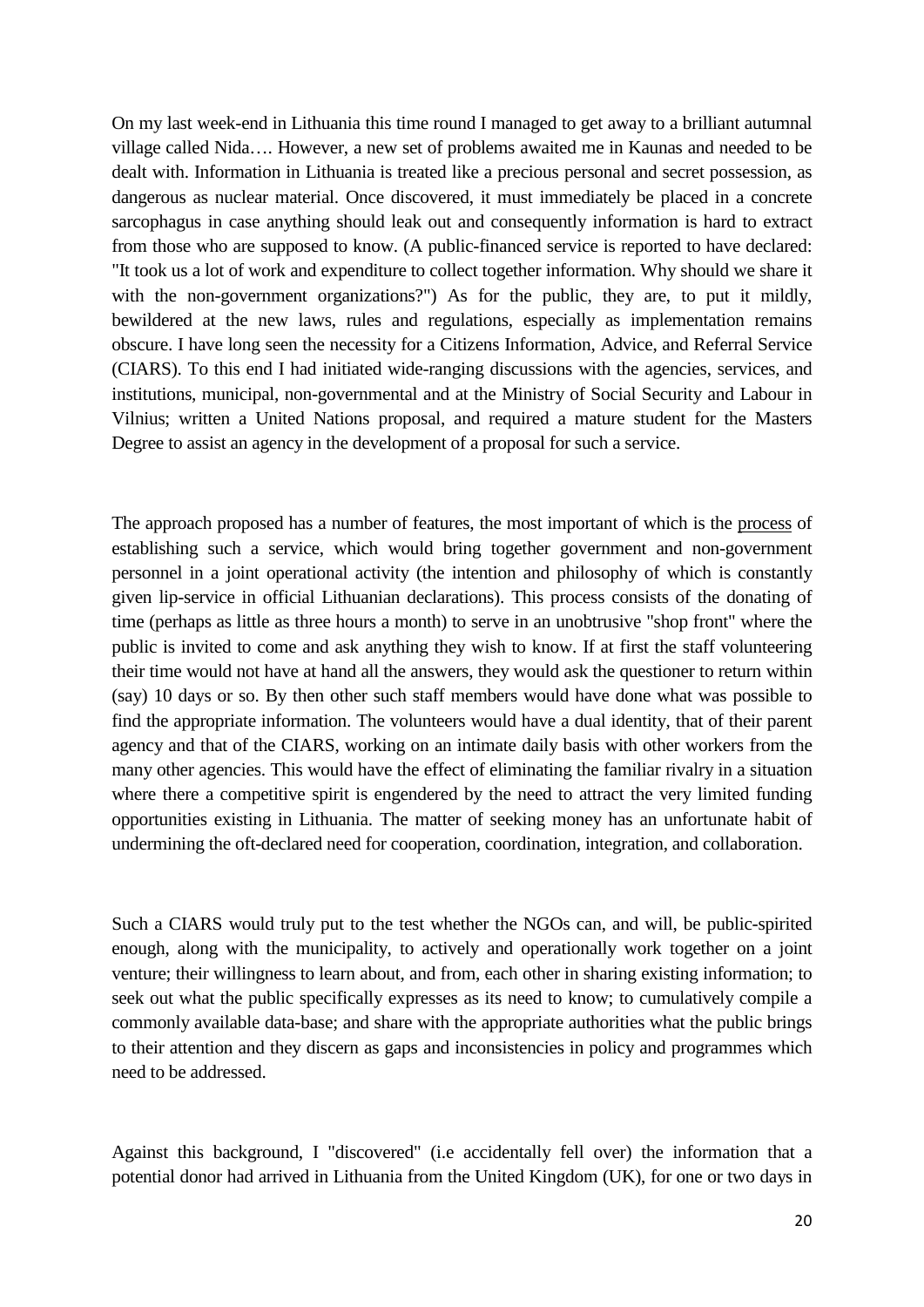July and (a rarity, this) had actually got out of the capital, Vilnius, and visited Kaunas, the second city, where we are located. He had come to introduce the concept of the British Citizens Advice Bureau (CAB) and presented himself as a potential securer of funding from PHARE, an institution of the European Union. Of course, as is the way with information in Lithuania, immediately before I fell over this discovery I had been discussing CIARS with the Ministry in Vilnius and they had not mentioned their meeting with the UK man. Nor, I belatedly learned, had the United Nations Development Programme's (UNDP) formal proposal - that I had been commissioned by the UN to write - and the knowledge of promised substantial UN funding, ever reached that Ministry 0f Social Welfare via their own Ministry of Foreign Affairs. (Herein lies another story). I telephoned the CAB man in the UK and learned he was about to reappear again in Lithuania for a couple of days the following week. He expected that the Kaunas people would have by then set up a national organization and prepared his drafted funding proposal (including the three Baltic countries) for submitting to PHARE. Of course nobody had done anything since his departure nor did they seem to understand his proposal other than that maybe very large sums of money might somehow be conjured out of the sky.

Discussion with the UK man found us in total agreement in the need for an effective Citizens Advice Bureau (CAB) in Lithuania. However, his grasp of Lithuanian realities and mine derived from different planets. Nor, although he listened, did he seem to hear about the dead-end fate of many of the similar strategies he had in mind which had already been pursued. We had major differences of opinion in regard to the process and procedures for setting up such a service. He approached from a familiar Western sophisticated direction and presented the problems as one of funding and how to obtain it from PHARE. He had drafted a budget of Lithuanian mindblowing proportions. (Professional salaries amount to about 300lt (\$100) a month!). He looked to find 765,000 ECU (say one ECU  $(\$1.5) = \text{s}$ ix Lithuanian lintas), 4,590,000lt for the three Baltic countries "....because PHARE would respond more favourably to a multi-country proposal.." The time frame for applying was within five months. Bizarre, in the light of the fact that Lithuania, let alone Kaunas Municipality, was finding it impossible to get its own local act together.

Nevertheless for those ambitious vultures who could ignore reality, the possibility of money on this scale began to reactivate rivalries and outright hatreds and undermine much of the careful work already done in attempting to bring agencies together.

This scenario is typical, in my experience; all over the world there is a tendency for donors to look for a quick fix, irrespective of realistic local and national absorption capacities, time frames, and detailed bottom-up community work and organization. They hope all can be achieved by throwing enough money at problems, and they need to be able to show that they are actually doing something by creative bookkeeping cash flows to recipient "beneficiaries". Here in Lithuania, as everywhere, we were now experiencing the way in which projects are proposed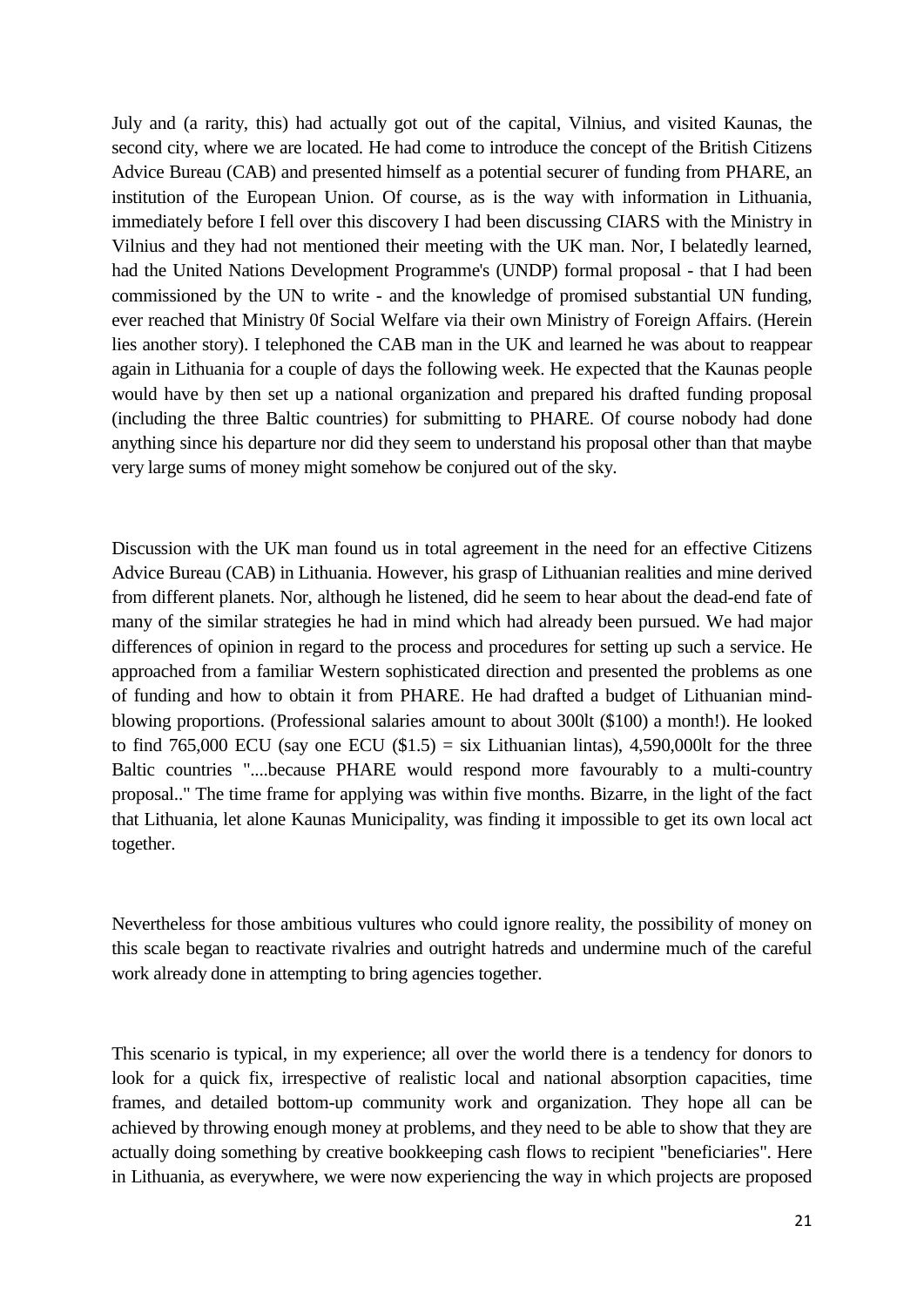and designed to meet the ideas and procedures of international donor agencies, rather than donor agencies being invited to support genuine national and local needs and situations. (A good illustration of the subject matter for a professional paper). I shall try to get round to it, once I have provided some more local damage control and attempted to get things (another cliché in vogue) back on track.

By and large, despite all that has occurred, the frustrations and infuriating autocratic ambience at the university and outside, and the lost time and effort in getting the programme safely and solidly into Lithuanian hands and minds, the Centre has attained many goals. Its practicum programme is second to none; its mode of un-authoritarian teaching is unique in Lithuania; and the research theses of the 32 students who have already graduated have been acknowledged as being of a high academic standard. The Centre has already contributed much in these early years and has the potential, if it survives the current damage, of realizing so much more in the future.

# Feb 1997

Lithuania? ………. Too much reliance on the unreliable and too little vision/effort focused on broadening the potential constituency for support outside the university. Given the range of our fieldwork contribution to the agencies and with thirty-two existing graduates we should have been able to draw upon some pressure, protestation and support against the destructive forces aroused against the programme. The whole Lithuanian scene and our work there would make a very interesting case study of innocence in tackling the petty university micro politics of power and the necessity to build a countervailing power base (in a society historically consumed and now totally confused with the nature of power and personal aggrandisement). A story relevant not only in a place like Lithuania (where it is writ large) but perhaps in relation to any social action oriented programmes within tradition-bound mini and macro cultures anywhere.

A colleague, Bob Mullen (teaches at Swansea) is about to publish the book he has compiled from interviewing the elderly people including the surviving Jews in the Kaunas synagogue, The book "Visions of Pain, Lithuania in Transition" should be in the press soon. Also for some really depressing reading look at "Surviving the Holocaust: The Kovno (Kaunas) Ghetto Diary" Avraham Tory, Harvard University Press. I have suggested to the Chicagoans and others the possibility of my making a working visit (lecture tour?) to the States. Something might come of it.

# 1997

The events of this year include a return to Lithuania for seven weeks at the beginning of the academic year in August; a follow-up meeting of the World Summit on Social Development;

Lithuania My UN assignments have dwindled away as the UN Volunteers headquarters moved from Geneva to Bonn but I returned again to Lithuania. There has been a real find - an educator, Njole , from the University of Technology who knew little of social work but a lot about how to organise things and to build good relationships with others. I also had exclusive access to my familiar translator, now a fully qualified psychiatrist. I found that my Social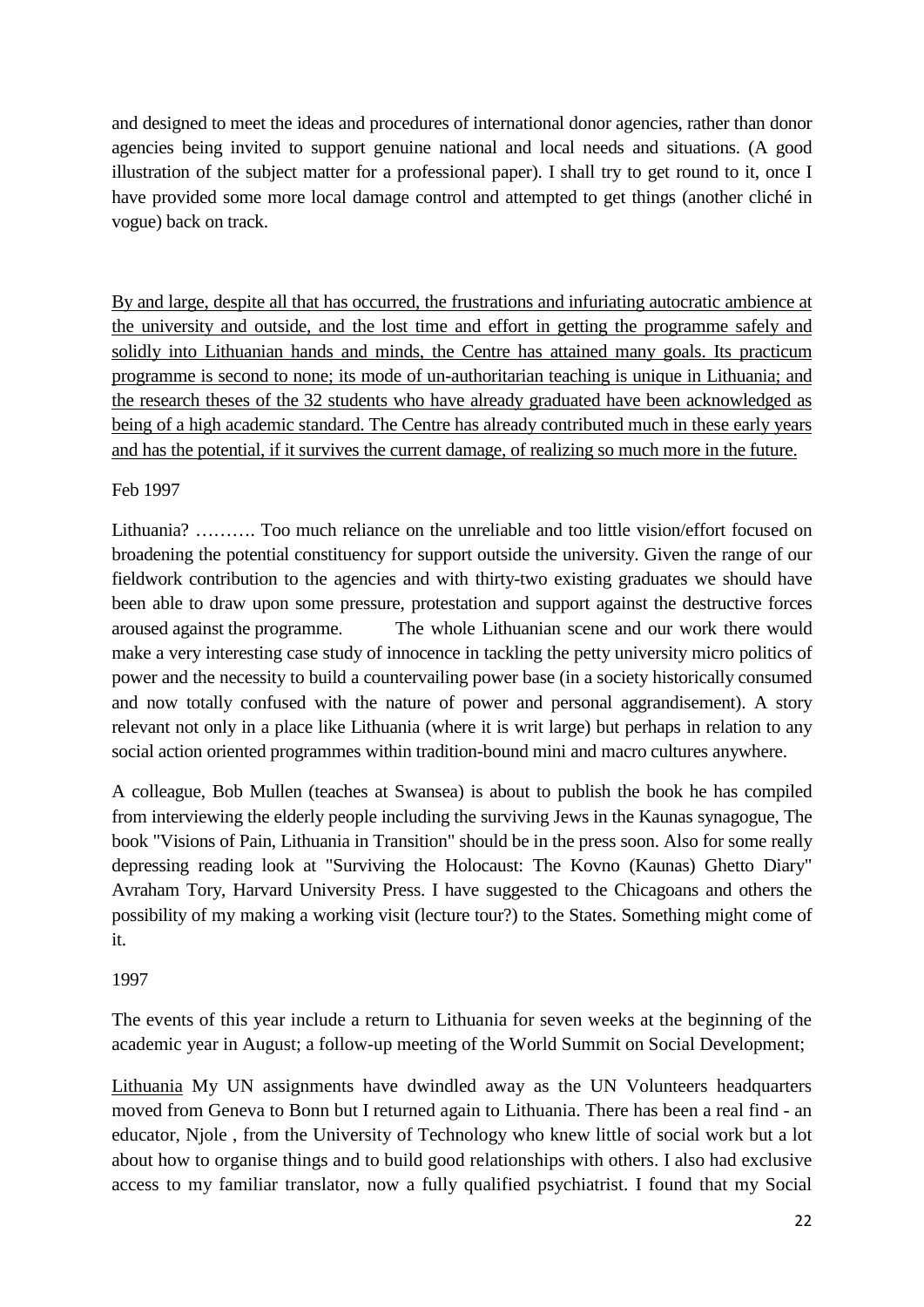Development work with the second year was reasonably well received again, but my introductory course with the new students was now in the hands of a former student of mine who was certainly OK but not one of the two I had had "apprenticed" with the view of taking over this sequence. However, I tried to be as helpful as possible, without grieving too much at the loss of the pleasure of getting to really know the freshly eager group at the beginning of things.

This was my longest absence from the Baltic scene, 10 months. Much had taken place so I kept a low profile to begin with, but slowly Njole began to ask me about things and soon saw me as more or less as a long-term culture carrier and historian around there. We then set out to try and repair the serious damage that the programme had sustained despite the energies and commitment of very well-meaning colleagues in the face of Machiavellian dealings by a rigid bureaucracy and autocratic university government. Late it was, but we set about reestablishing the Association of Schools of Social Work in Lithuania: made contact with the Baltic group again; got stuck into the Dutch donors in the social work field who were steamrolling on and wanted to have career structures, education and training written in concrete without seeking the participation of the schools (although to be fair the Association had become defunct); and tried to resurrect the Citizens Information Service prospects. There is a possibility that there will be some active follow-through this time. However, I fear the whole programme will fall into all shadow and no substance unless we can get a field work supervisor in place soon, to take over from our Australian/Lithuanian who feels it is time to depart after four creative hard pioneering years.

Lithuania: the economy and Europe There is a British MP, Paul Flynn, who is a signatory to an open letter to the European Union urging the inclusion of Lithuania. I wonder if he got any further than Vilnius the capital, and maybe the coast at Klaipeda. He seems to know a different planet from mine. Lithuania, as far as I can see, has little of international economic value to offer, other than very cheap labour and the prospects of exploiters destroying its forests.

Back to Lithuania. Apart from having one of the 10 most dangerous Chernobyl-type nuclear power stations in the world, which it can't afford to close down not because of the loss of power and revenue (mostly from Belarus, pace the lack of heating in my apartment) but the sheer cost of dis-assembling it safely. There are also in Kaliningrad, across the border, Russian nuclear submarines rotting away and no money to dis-assemble them and make them safe either (more costly than building them in the first place); and the 180 "hot spots" in the Baltic Sea where lies "the up-to-date harbour" of our British MP.

Lithuania has dairy agriculture and potatoes. Much of its former Soviet-serving industry is closed or in disarray. Russia has now a huge import tax, so potatoes can no longer go to the ex- Soviets. The EU insists on the upgrading of quality for export to the rest of Europe. This will mean huge loans for updated equipment (horses are still very common in the fields). When all this has been achieved, although Lithuania might have an edge as agricultural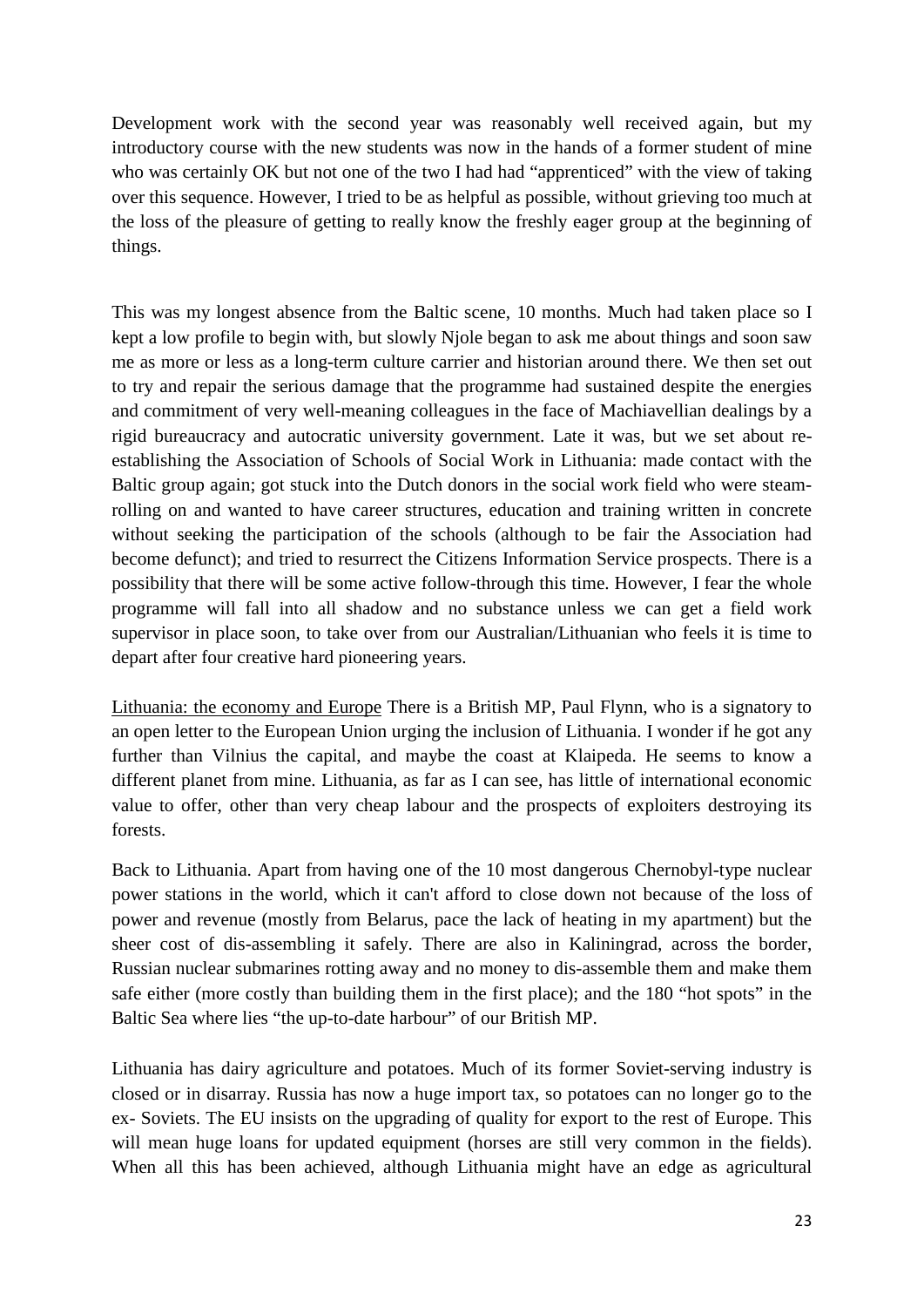wages are virtually non-existent (doctors, if they remain employed in public service, earn perhaps \$100 a month), what will subsidised Western farmers, with their mountains of butter and oceans of milk and payment for keeping land fallow, have to say about it? (A visiting expert declared that "...most of the population will have to leave the land...", much to the rage of one of my ex-students whose family lives in the villages and who had wanted to do social work there). Word is that the Lithuanian currency, 4 lintas to the \$, is unreal and will have to be devalued . I sure can't understand the babble of global economics!

### 1998

### Lithuania

At the end of August it was time to return to Lithuania for my seven-week session at the beginning of the academic year. I was met at Vilnius by a couple of graduates, Sniegole (Snow White), as devoid of English as I am of Lithuanian, and Violetta, an apple-cheeked young woman who now runs the Family Centre. We had visited her family in the country once on the way back from a student study week-end in Klaipeda. "My father sends his greetings. He always talks proudly of meeting someone from the United Nations"! They hugged me with smiles and laughter.

On the major highway (102 kms to Kaunas) our chatty eager exchanges are interrupted by an appalling accident just ahead of us. A BMW careers across the road and smashes into a highwheeled Ranger. The BMW plunges off the road and rolls over a couple of times down the embankment. The Ranger spins across the middle grass barrier, collides and is reduced to a jagged tin can. Dust, steam and earth clods are everywhere. The BMW passengers ("Mafiosi" by BMW definition, I am told) emerge from their flattened upside down wreck seemingly unharmed ("They have been drinking", our driver says). The others are not so lucky; a youngster with blood streaming from head injuries is extracted inert.

Mobile telephones are newly in with a vengeance. Just as well, half a dozen in the backed-up traffic are calling the emergency services. Among the gawkers in the vehicles that inch slowly past, there turns out to be "Lithuania's most famous dancers, they are also doctors". I suppose they must dance to make a living.

Eventually I arrive in Kaunas up on the forested hill over the centre of the town. I am to stay in the little house of mother-and-daughter doctors. Waiting for me there is sylka (herring) and mushrooms, black bread, pickles and cheese, little cakes. My room is bright and has a little balcony overlooking the immaculately turned earth in the pleasant garden, strawberries and apples, flowers with sunflowers twice as tall as ours in France. A far cry from my Arctic and potato diet on first arrival in Lithuania. In the town below, "The Sound of Music" has taking the place of "West Side Story" and "My Fair Lady" in the repertoire of the Music Theatre (to which I am addicted) when it opens for the season. BoneyM is giving a one-night stand. There is a fancy OMNITEL building now on Leisves Aleija, there are new phone booths too. Local calls used to be free. No longer. Telephones are to be privatised, the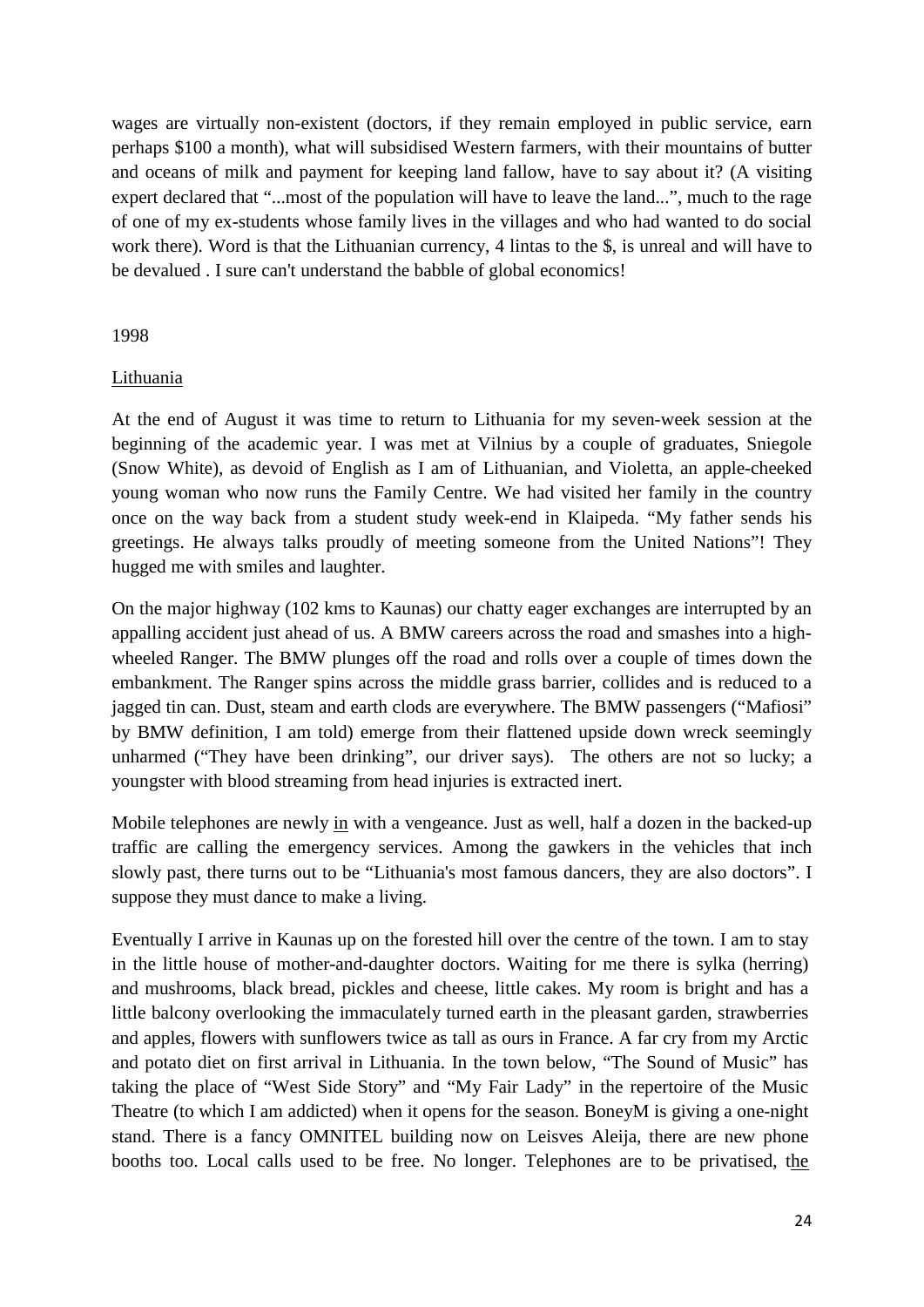Economist tells me. There are new fancy shops and many others gone. Many more cars and now, development (along with McDonalds, Barbie dolls, Lego and the like) - parking meters.

# University and Teaching

The University seems to have accepted the idea of Social Work as a discipline. However, still no decisions have been made by the "independent" universities regarding curricula and little agreement regarding fieldwork requirements in a country bereft of field teachers. Both academics and practitioners seem comfortable with suggesting, if only by omission, that staying with a varient of the current courses will lead eventually to some sort of comprehensive progress. This tendency is prevalent particularly in academia, where the development enterprise is tinged with a patina of hopefulness unjustified by experience. V S Naipul's warning about how it is wrong to " corrupt (one's ) view by injecting optimism or hope into what (one) is seeing" obviously is given short shift by development specialists, possibly because we personally do not pay the price for disregarding a clear reality. The real cost is borne by other people, on whose behalf the development community works, and who remain consigned infinitely to misery and want.

There now seems to be a drive for quantity which will bring in finances. The matter of quality seems not to be a serious issue. Fifty students a year in a new Kaunas BA programme and 30 new ones this year on the Masters. Other establishments are setting up social work programmes. "Who is to do all the teaching?" I ask and am answered: "That's why we are glad you have come!"

One of my problems in teaching in Lithuania is the cultural gulf between me, coming from the West, and the students born and raised behind the "Iron curtain". I am challenged to find a common basis of books and novels we had read, theatre, songs, poems etc. that can be drawn upon to teach, as I habitually do, to illustrate all kinds of human situations. Such sources I find and use to capture essences of human and society's behaviour in memorable ways that stodgy learned texts usually fail to do. (Surprisingly, eventually I found Jerome K. Jerome's "Three Men in a Boat" had been translated into Russian and had been a favourite in Soviet times!)

# Titanic

However, on my return this year to Kaunas I found that the three local cinema houses were screening "Titanikas", "Armageddonas", and "Godzilla". One goes to most things available when in Kaunas and I at least went to Titanikas. By-passing comment on the disaster and mayhem of Armageddon and Godzilla, constant contemporary themes, Titanic - which most of the students had seen - gave me the opportunity to find a common illustration (including Titanic's strong theme of class structure) for discussion of my psychological and sociological ideas of what has been happening in the human experience.

In relation to Titanikas, early this year we had crossed the Atlantic on a route that took us north of the St. Lawrence River over magnificently ice and snow-bound Canadian Labrador. From Frankfurt it had taken us about six hours flying time, which set me thinking again of that small cargo vessel in which I had first crossed the Atlantic, taking fifty times longer. Recently, when I had flown for 24 hours to reach Australia from Europe, I had mused how it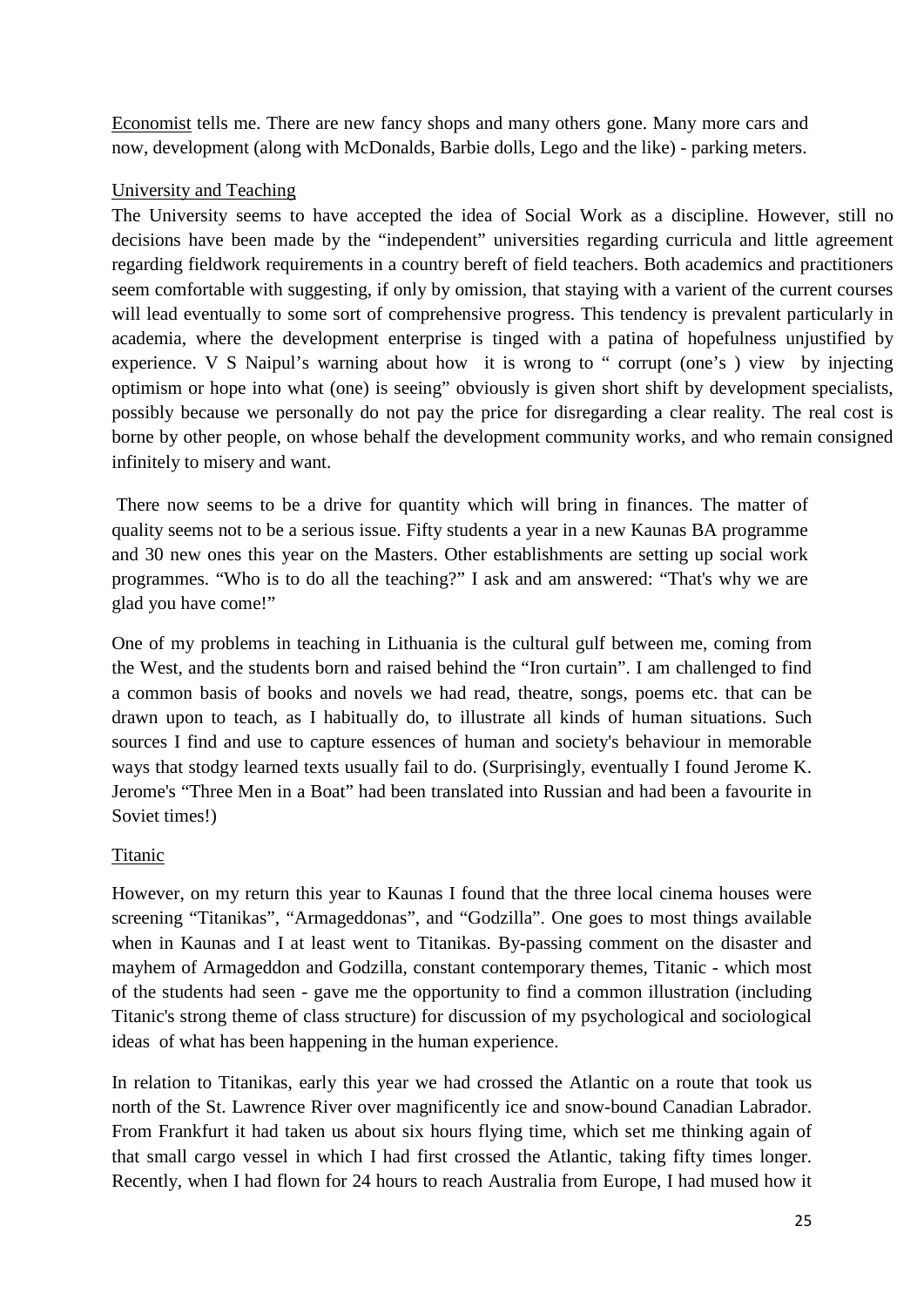would have taken me perhaps seven or eight weeks in an ocean liner when I was young. This speeding up of journeys by a factor of 50 occurred to me as also symbolic of the rate of change that has been happening in our world over a period of just 50 years or so, within my lifetime. I had used this idea of qualitative changes as "Change: Time, Distance and Identity" in my introduction to a paper I had given in Darwin.

One can still remember vividly the departures of ocean liners - the dressing up, the pre-sailing shipboard parties, the brass bands, the streamers and the gaiety amidst the tears as the ship slipped away from the shore, its horn drowning the last shouted farewells of the crowds on the quay. Thereafter, on a long sea voyage, a sense of community emerged as the passengers shared the experience of living together at close quarters day after day and the growing consciousness of the immensity of distances and new awareness of forces of nature - the receding solid land, the sea in its many moods, the appearance of marine and bird life, the smells, the sounds, the tastes, the sight of the sun, clouds, moon waxing and waning, the crossing of the equator, the North star disappearing from the vast sky (a lifetime's point of reference), all these enhancing a new sense of the eternal flow of the universe. This would be enriched by hearing from one's fellows who they were and what has been their experience behind and in front of you, the traveller. There is time within these far horizons to live, dream, and contemplate the very nature of being, where one has come from and what one is going to, to consider anew who you are and who you might become. There is time for lifelong friendships to be made and in such closed environments even romances and liaisons leading to marriage. The possibilities, in fact, as in the title of Laurens van der Post's book, to dwell on "Yet being someone other" (also well described in Peter Carey's novel Oscar and Lucinda).

Contrast this with the "processing" on modern-day airliners. Little of all this takes place between airport take-off and landing. There is a parallel here, in the conditions of modern travel, with the accelerated rate and nature of change in society; an increasing tendency to encapsulate living in space with the absence of an embracing sense of community; the disappearance of points of reference and the disorientation that this brings to the inner and fundamental sense of identity; and the loss of what it really is that we are seeking and gives meaning to travel and to life. Journeys, real journeys, take place within oneself, as well as geographically. The Titanic example and far-reaching change in travel and journeying served me very well in a truly thrilling seminar this time round in Lithuania.

### Ideas and Donors

What has not changed much in Lithuania is that donors still wind up in the capital city Vilnius, with no way of, or much interest in, assessing the absorption capacity of new ideas and of replication. There is an attitude that once outside funding has ceased after the common two years, everyone will be so impressed that Lithuania will find funding for itself. Wrong! We are constantly diminishing the so called "beneficiaries" if they have to dance around us and say and do the things that agree with us if we are to bring them all these "goodies".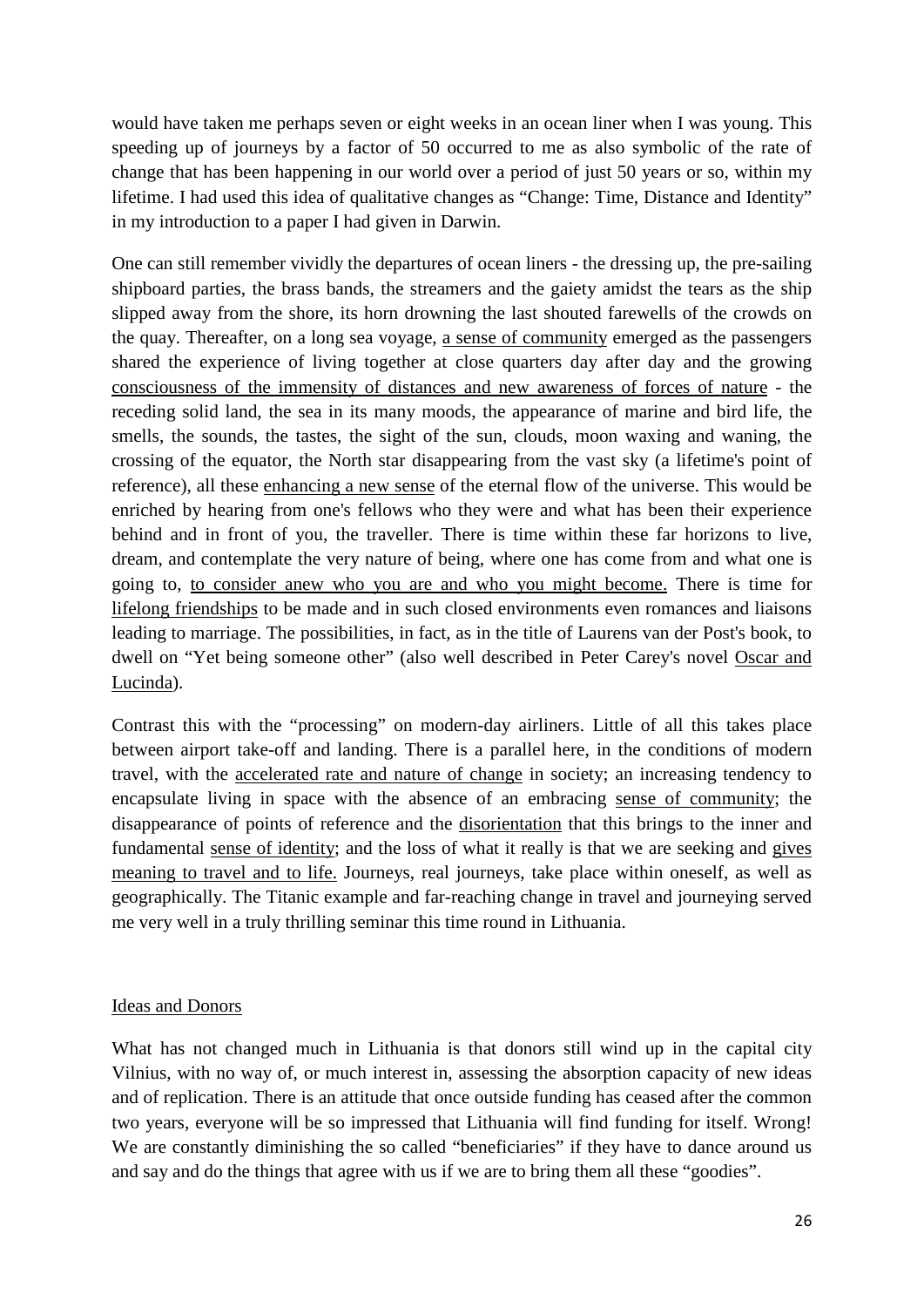These frequently include professionally unfocussed travel-agent's-delight trips abroad. One of our graduates, who is now doing her doctorate, is exploited at the University and works her backside off. She earns at most \$80 a month. She goes off to an international meeting in Cairo and is housed in a five-star hotel. The room rate is \$80 a night and she enjoys the laidon trip to see the sphinx. Who can begrudge her? But what is the conference about? It's about The Poor. I want to howl at all these agencies that home in, bearing gifts which are irresistible.

One such group whom I have howled at (based in Cardiff) is the British Citizen's Advice Bureau (CAB). I have been working for four years to get an effective organisation of this kind going. The CAB saga is a long and painful how-not-to-bring-aid story. Tripping as usual over non-distributed information of what was happening in Vilnius, I launched one more attempt with the Kaunas Municipality to make multi-dimensional sense in launching such a Citizen endeavour. This met with an unexpected affirmative response. On my last day in October before departing probably until next August, I was told "We will start next week!" Oh dear. However, the students are as stimulating as ever and give me much pleasure and hope for change.

# The UK

On to the UK. In Devon I gave a presentation on Lithuania to a distinguished group interested in what was happening in Eastern Europe, at the Centre for Social Policy at Dartington. It is intriguing to find that I could really say anything, as no one knows anything about the country. Others zip in and out of Russia and the like on lightning consultancies. My 20 months or so over a period of four and a half years is my claim to expertise!

# 1999

# **Procession 1999, 1939**

On my return to Lithuania again this autumn, **I** found that my familiar long- sought and very satisfactory apartment of recent times was unavailable. I was in fact to be somewhat homeless for the time being. The prospective apartment in the Old Town might be "three days", "three weeks", who knows? Meanwhile **I** was to stay quite comfortably but intimately with an exstudent and her family, also in the Old Town, in one of their rooms.

Next morning was the first of September and the beginning of the school year: Re-entry. All the children were in their very best get-ups. Proud parents clutched the hands of the tiny new scholars. The little girls had shoulder-wide white lace collars over velvet frocks and long white stockings or party dresses of pastel hues, the boys smart pasted-down haircuts, jackets with collars and ties or waistcoats and bow-ties. Each one carried a flower for the teacher. All traffic was required to keep on their headlights for the day.

At the University everyone gathered under the new great bronze insignia of King Vytautas Magnus (from whom the University takes its name) hoisted up on the facade The dignitaries in their rich coloured gowns led the faculties behind the banners and military brass band, followed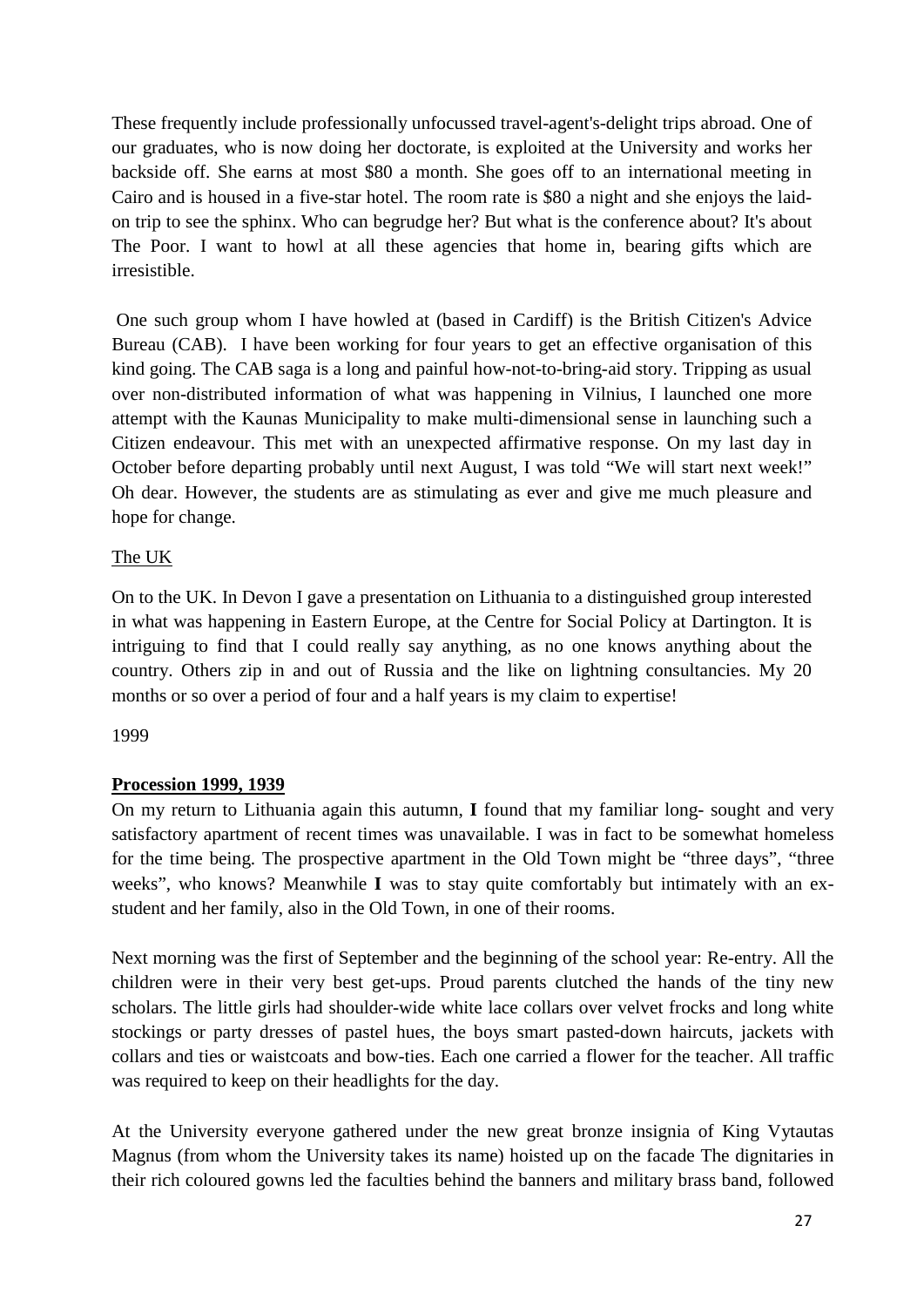by a multitude of students, the young men tall and lean, with brutal brushed-cropped hair, suits and ties, the girls a sensation, on chunky very high heels, with skirts more for decoration than concealment or long dresses fit for the ballroom. Long also was their hair, groomed as in the most seductive commercial advertising. All were carrying floral tributes.

The procession flowed along the main pedestrian mall, Laisves Alaije (Freedom Way), lined with linden trees, stopping to pay floral homage to the statue of Vytautas the Great. **I** saw in the watching crowd the little man from the synagogue, **a** survivor, who has a steady clientele of tourists arriving "in search of their roots". Roots mainly obliterated since the massive holocaust killings of the thriving pre-war population that took place at the Ninth Fort here in Kaunas.

(For me it was exactly 60 years to the day that **I** was in a different procession along the streets of London. There were many processions that Friday afternoon in 1939. We school children converged on the great London railway terminals, each stream joining the flood as three million youngsters were evacuated from the cities to rural destinations. For the first time the population of the industrial city heartlands would be encompassed by and live with rural communities, an event of such social magnitude that Britain would never be the same again. **I** related some of this to one of my procession partners and explained how we children, tired, bewildered, fearful and suddenly parentless and homeless, had straggled along the village and small-town streets and been distributed (billeted) to whomsoever as we were processed. Oddly, there is surprisingly little literature on this particular area of dramatic change.)

The University procession continued to the grounds of Caritas, where the Rector addressed the crowd from a balcony and a red-cloaked bishop gave his blessing before we proceeded to the Baroque cathedral. Mass was held with some ethereal singing as the wafer (no wine!) was placed on the tongue of the supplicants. If back in 1939 I had caught a glimpse of the future, what would I have made of myself and the procession on the way to a church in Lithuania in 1999 ??

# Accommodation no. 11

The matter of my current homelessness was first tackled by viewing a very dreary apartment with a noisy highway outside, a small yapping dog and the fumbling of keys that took a long time to work. I have lived in more than 10 different places in Kaunas, each somewhat better than the last, but was I now to slip six years back?

However, I was then shown an astonishingly well-done one-room studio flat with a view over the city. First I had to negotiate my way through a fantastic dressmaking boutique of wildly awful clothes for dancers and up six flights of stairs with no elevator. The rent by any standard was to be fantastic also and well beyond the budget of the University even if added to mine!

Next came a reasonable apartment on a noisy corner but with rent just admissible if I made a modest contribution. This apartment I thought was acceptable, especially as I could move right in. But then I was advised that there was a newspaper advertising very good office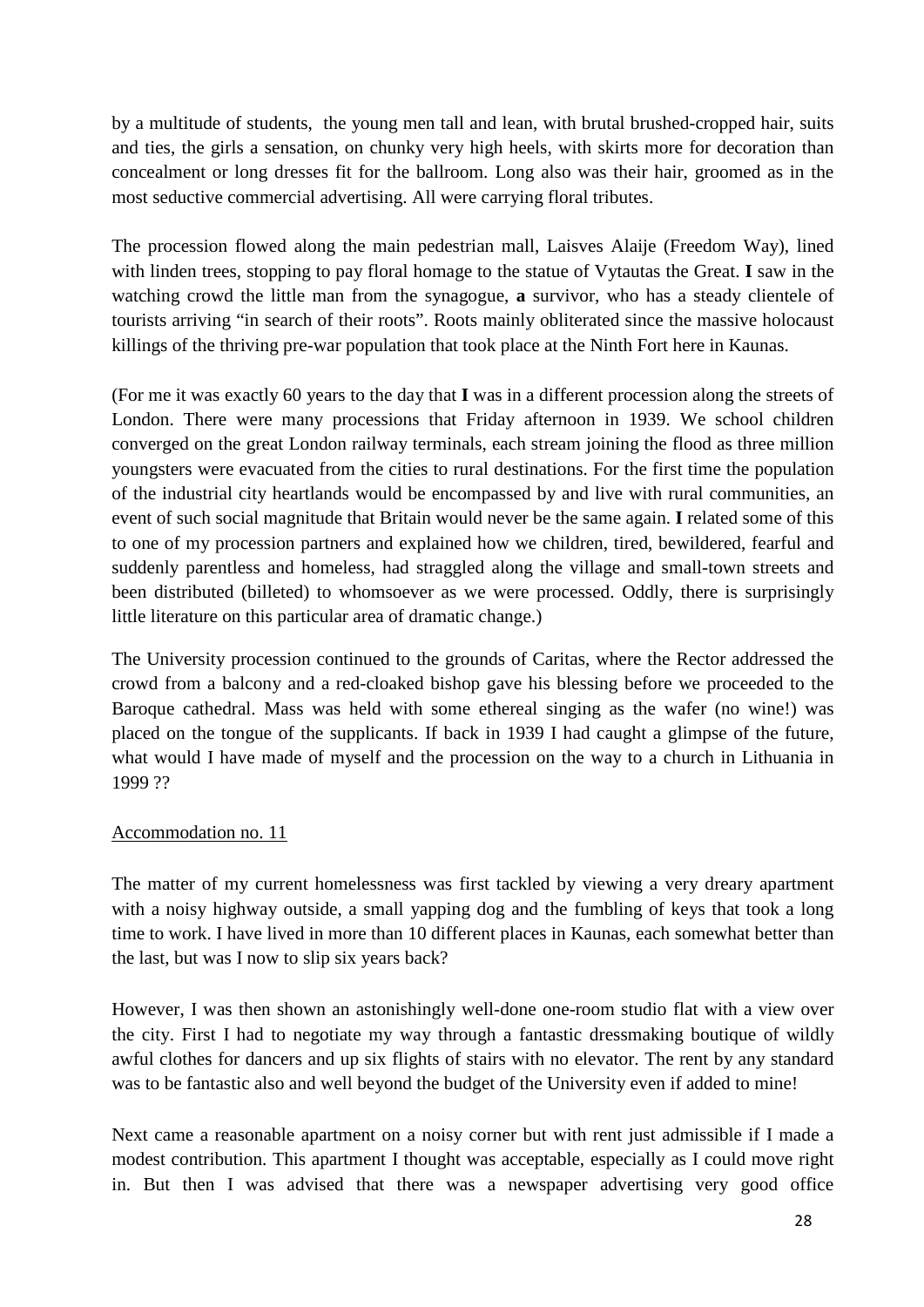accommodation now to be rented as a dwelling. I found it situated just about the spot on Leisves where I had been reviving my sense of 1939 homelessness and dipping into the wells of a longterm buried neurosis in such matters. Wonderful, nearer to the University than even my last very good location, with a balcony over Leisves where I could watch the passing show and, if moved to it, deliver my lectures to an admiring host of upward gazers just like the Bishop at Caritas that morning! All with a modem bathroom which had to be considered a wonder here in Kaunas. A couple of hitches, which included a look at the original intended accommodation under construction in the Old Town that could be ready sometime, and an offer of a cheaper place if the landlady could live there with me sometimes. Without even viewing the landlady, who knows? It didn't sound a good idea. However, the owner of the super place actually turned up to negotiate as promised. I moved in as soon as the bed was installed (without the crack in the middle, the familiar Lithuanian variety), a great piece of good fortune. Slovakia

I prepared to go back to Lithuania, although I had been allergic to conferences for some years, an allergy reinforced by recent experience in Helsinki. I had met a Freidrich Seibel from Koblenz, who seemed to know what he was about, and because of this I decided it was worth going en route to Lithuania to another conference in Slovakia. He and Lorenz from Ireland seemed to know what they were doing and had a better grasp of where Eastern Europe was at and what social work was struggling with. This conference looked as though it might provide real time for discussion and be seriously useful.

So I attended the ECSPRESS, "Building on Experience Evaluation" conference in Modra, near Bratislava ("Preparing the Social Professions for Tomorrow's Europe"). This conference was not set up in expensive hotels but in a very pleasant hostel for medical people among the hilly vineyards of a small hamlet 30 km above Bratislava. Consequently we weren't really in touch with Slovakia much but lived in an intensive talking community, wandering up to an inn in the evening for beers and more talk.

There is still a very decisive gap between those in Western Europe and "we" in the East, but some element of contact was made over the frontiers of divided perspective. The Westerners seemed full of the problems and achievements of arranging inter-cultural courses and exchange of students between the affluents - Britain, W. Germany, Denmark, Norway and Sweden ( I am reminded that none of our Lithuanian students sent to the USA have yet returned and begun to show their stuff, either in the Centre or in the field). A Polish woman described (in French) how Poland, in returning to Western Europe after the collapse of the Soviets, thought that they would be "coming home" but found that instead it was "like having to pay hotel bills".

Personally some good contacts were made with the Swiss, Geneva etc., whom I did not know; we might do some things together. Danes and Hungarians also seemed interested in finding a way of involving me. One wonders if the conference camaraderie and all the great ideas and intentions will find their way into action.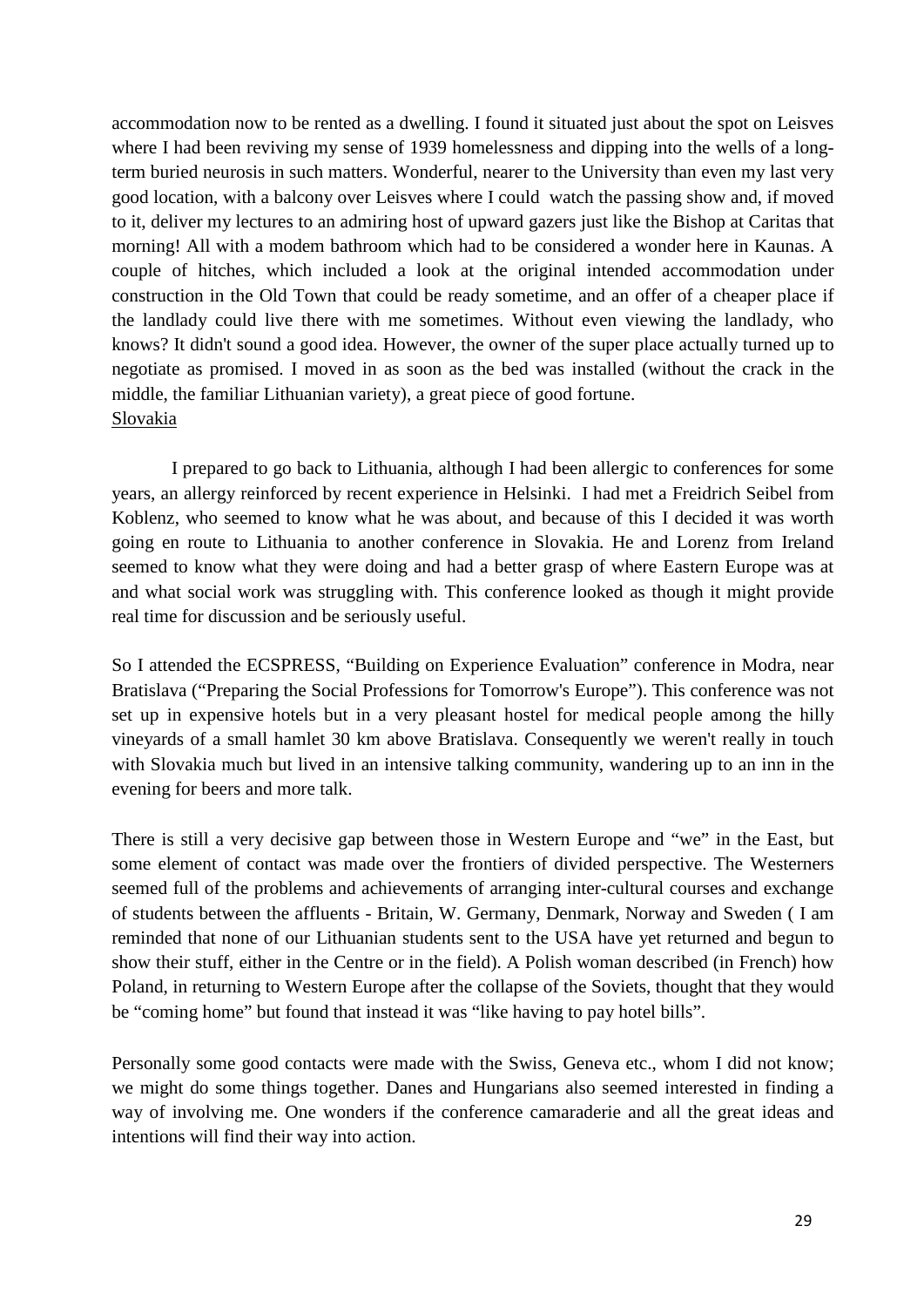I aired one of my hobby horses: There is a lot of social rather than work in social work conferences, excursions and courses. I advocated that all participants be required to write themselves a letter after these "good for travel agencies" sprees. The letter will say:

## Dear myself:

These are the important things I have learned from this excursion/meeting/conference/training. Now this is what I will do when I get back to my job back home: ....

A copy is kept for the evaluators of the programme activities. One copy (they themselves having addressed and stamped the envelope) is sent to each of the participants some six months later, with a note asking what actually of their self-identified implementation of their learning have they actually done.

If they have done something, tell about it so that others may learn.

If they have not, why not?

Did they misjudge the reality of their situation?

Did they come up against unexpected barriers to action?

Something can be learned from that and might become the subject area for another programme. If no reply is sent to this follow-up, then they are not likely ever to be invited again to spend public money on what apparently turned out to be a pleasure trip with no pay-off to society!!!

### Kaunas, Lithuania

So on to Lithuania via Vienna and Frankfort. Kaunas has changed a great deal since I departed last October. The parking meters had begun but now so many cars have protection against stealing that there is a constant chorus of bleeps and chirping as one walks by. Many very fancy stores have sprung up, some with expensive sports equipment, and there is an astonishing proliferation of shoe shops here on the main street. There must be some very affluent and multifooted people around. Gone are the one-item stores and small booths and shops in private houses. Bars are mushrooming and mobile phones are definitely in. Trolley fares have jumped onwards from the 1994 ten centas to 60, but even at the overpriced litas of four to the \$ that is still just about 15 cents. However, there is now much competition from zooming mini-buses at one litas a ride and the public transport seems to have many more inspectors to make sure you have a ticket punched in the primitive cancelling device.

The greasy spoons where I had eaten to survive are giving way to normal-looking eating places and more street cafes in the unusually warm Indian summer. At one of my favourite haunts I was still able to have pineapple pancakes and ice-cream, a pint of beer and a cappuccino for the equivalent of \$2.25. Of course I am now mainly entrenched in the commercial consumer centre of town and have no idea of what is happening in my earlier location in the surrounding highrise working or non-working estates. Zorba has been added to the repertoire of the Music Theatre. The violent blockbuster films of last year have been replaced by "Shakespeare in Love", the splendid "Barber of Siberia", "Notting Hill" and inevitably "Star Wars". There is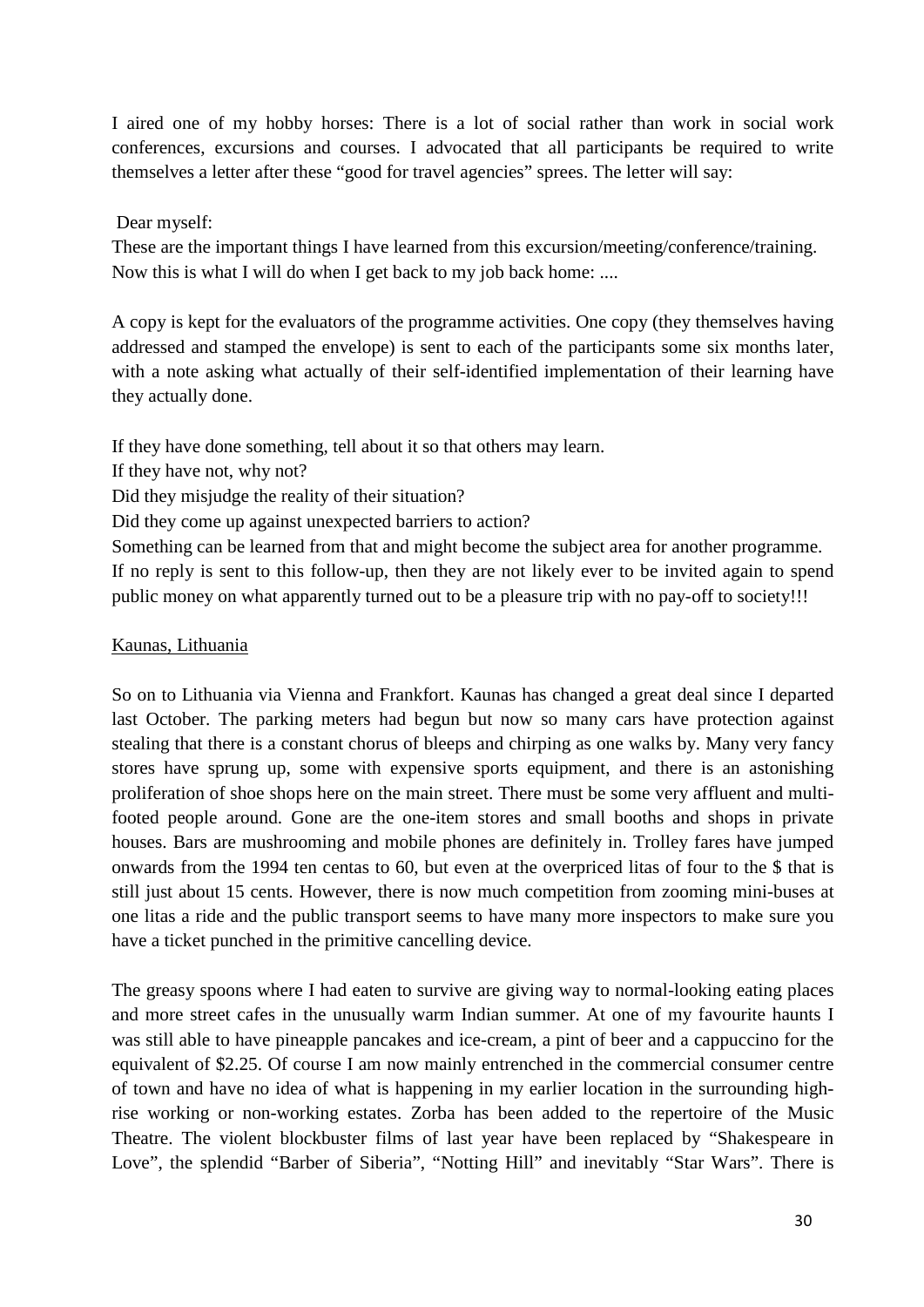also now an American-style bowling alley, and flowers are appearing in baskets from the buildings.

Our Centre at the University is almost unrecognisable, newly redecorated and remodelled. The very ancient men's toilet on our floor is now sealed: New toilets are on the floor below, although not going as far as to provide toilet rolls, but altogether a vast improvement.

There is no question that the ambience at the Centre is very much pleasanter and more positive, at least for us foreigners. The current Director is interested in understanding the ideas of experiential learning and listens to those from outside with much attention. Maybe too much so, for she is given to saying "up to you" to those of us that come her way from outside and offer their availability and this can make for a certain ad hoc-ness and lack of coherence in the overall curriculum. But the Director is certainly conscientious and works hard.

Characteristically of Lithuania having become newly open to the outside world, there is an influx of curious visitors and organisations bearing a variety of potential offerings. Inevitably these take up much time and provide the possibility of much prized international travel. It is not always the case that such exertion is directly related to social work or sits within a framework of priorities set by the Centre. Indeed the idea that the Centre establish priorities according to perceived need and available staff and resources is not strongly in place. Like so many such situations, there is a touching eagerness to follow opportunistic possibilities, so that priorities keep shifting and are set from outside.

It is true that where so much is lacking it is hard to turn down offers and difficult to suggest that assistance should be tied into the Centre's agenda and not that of the well-intentioned but selfserving fly-in-and-out potential donors. The attitude to my questioning of this going with the flow is well received but is explained by "yes, we are learning". Still missing is anything like a Lithuanian Law and Social Provision course for Social Workers.

Our MSW graduates who are doing some of the teaching are not content with the style of leadership which leaves much in the air and uncertain implementation of what has been decided. They are also burdened with motley courses unrelated to social work to get a PhD in order to teach at all and are in the meantime exploited by the University for little pay with uncertain prospects. The university politics are wearying as per usual.

There are also external forces of confusion. The European Union, aiming to have Lithuania and the East share educational qualifications with Western Europe, has driven the Ministry of Education to try to "standardise". This means that overall education curricula are being revised but little or no attention is given to the particular nature of social work learning and teaching. Not that Western Europe's social work organisations are giving strong and measured assistance. There is a growing number of institutions, especially in Scandinavia, who are seeking a nod of OK from Lithuania to find funding to do what Scandinavia imagines would be helpful. This includes a strong predilection for financing (much welcomed no doubt by travel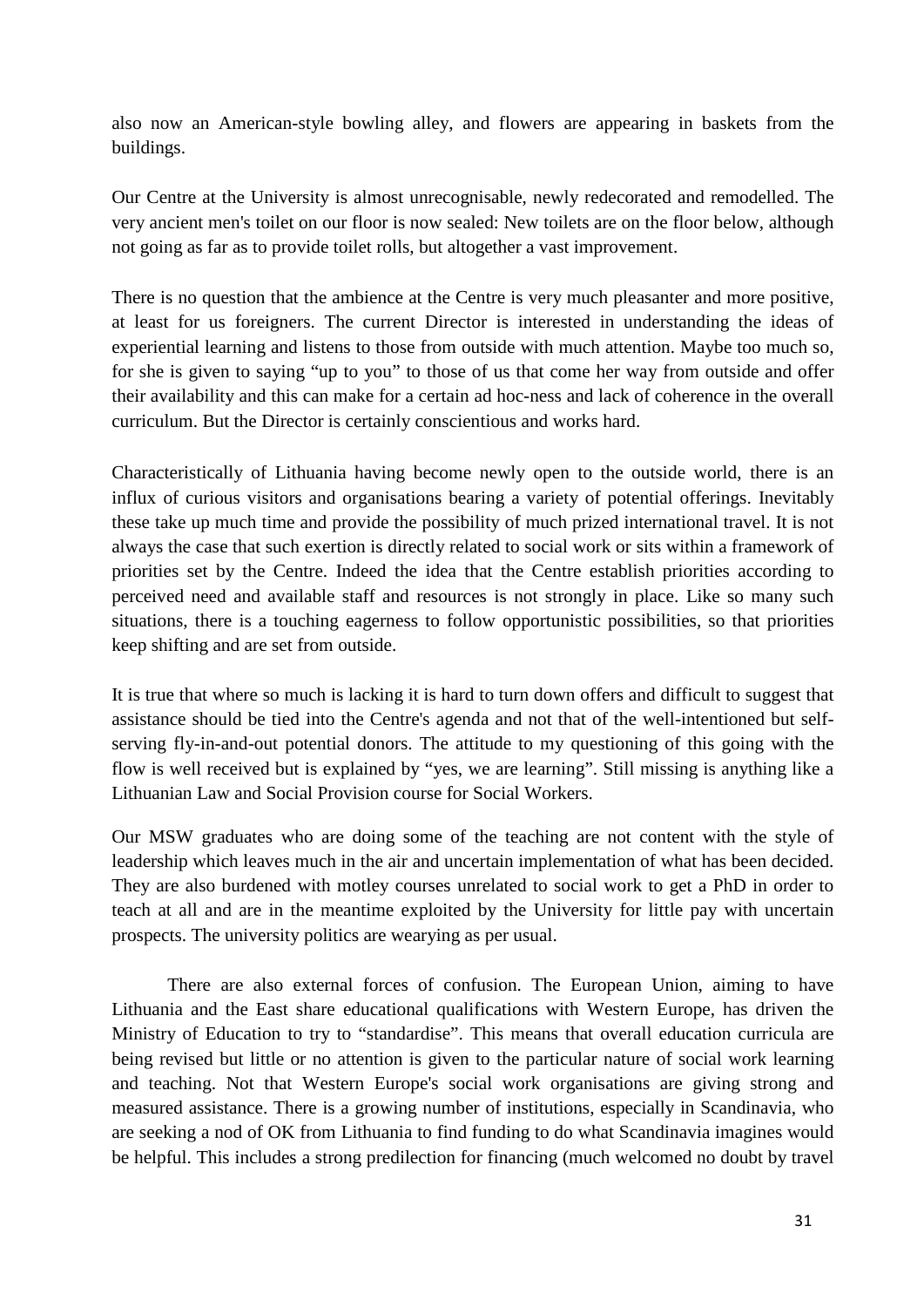agents and air lines) for short-term student and staff exchanges. The recent conferences I have attended demonstrate how dismal is the thinking.

However, the lure of money means that the idea of social work is definitely IN in Lithuania, a mixed blessing. Pressures from outside and uncoordinated offers of "help" and programmes are bursting out all over. As the early attempt to set up a nation-wide Association of Schools of Social Work, which might have had a professional say, was sabotaged, there is no coherent voice other than those warmed close by the fire in Vilnius. Government in the capital, Vilnius (102 kms from Kaunas and light years away from Lithuania), and through it the municipalities, are much concerned with quick fixes for degrees for currently in-post Soviet-era personnel, by time-serving qualification "courses". Disturbingly, until now our Centre at the University has had no on-going role in relation to the social services or the "training" activities in the Municipality or the County of Kaunas.

Generally, practice and field work are unavailable and thought to be unnecessary (our early experience with Municipality in-post students was disastrous). Thus at Vytautas Magnus we now have dreamed up for undergraduate students a social work option for them to take in their third and fourth year. Now in '99, 13 such students arrive at the Centre and next year and thereafter they will be added to by 50 a year! The MSW has 25 rising to 30 each year, so that by 2001 there will be a total of 160?

What then is to be done about field placements? What will be the employment opportunities and the situation in relation to the MSW, when a student has a bachelor degree in social work, which will undoubtedly be seen as a qualification? Field work is not properly recognised or organised anywhere else in Lithuania on the scale that is required at the Centre. Even at the Centre the field programme is lame, despite the field oriented efforts of one and a half graduate staff. By their reckoning there are currently only five satisfactory field placements. Reinforcement from some of the best graduates is not possible as they are sucked into the pseudo-academia of their Ph.D. and their limited practice experience and orientation are superseded. The influence and required impact on establishing and improving upon a social work presence in existing locations and innovating new services are not possible because of the insufficient staff resources of the Centre. I spent little time on this occasion involving myself with outside services, government and international agencies, not altogether because I had three programmes to teach, but because I felt that unless there were active follow-up, it made no sense to stir things further.

I also travelled less and never went to Vilnius at all…….

In my teaching I approach Social Development by examining students' experience of the field agencies in which they have been working for a year. This circumvents much didactic abstract theory and instead extracts and constructs from the basis of their recognisable Lithuanian reality. It also serves to give some back-up to field supervision beyond that which can currently be provided. I try to get them to identify what needs to be done by social workers in collaboration with appropriate others - not necessarily currently their responsibility while students - at the "micro" agency level, the "mezzo" inter-agency/network level, and the "macro"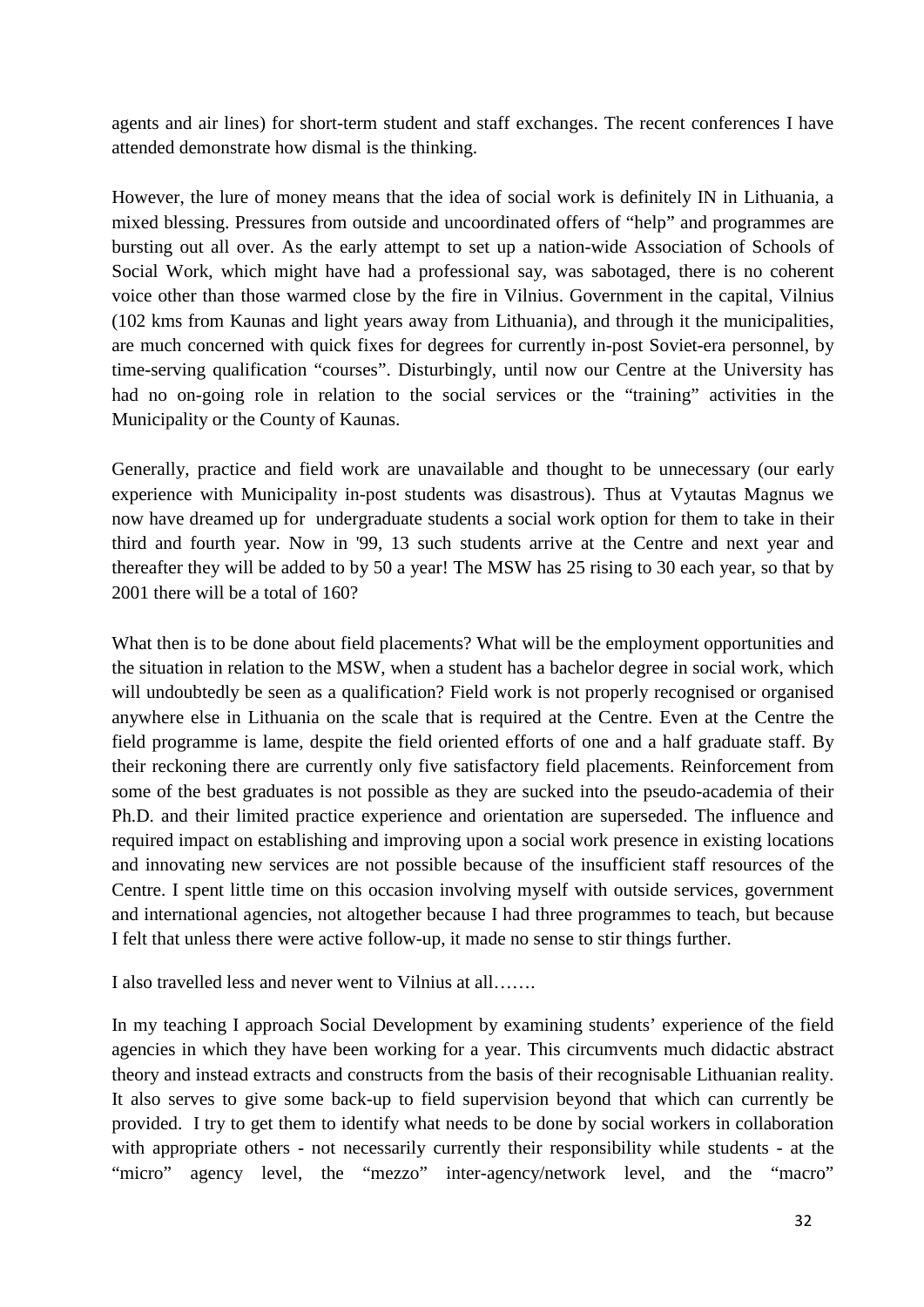national/international level. This should provide a working agenda for future field assignments, but I have had very limited success in establishing this kind of continuity so far. At the end of my course they are asked to look at the Centre itself and do a similar analysis.

The second-year students have confided that from their perspective there is a degree of repetition and particularly that the graduates who give classes offer a version of what has already been gone over, and add little of their own. What is troubling me is that the enthusiasm of this first group of Bachelors and the starting first-year Masters is not to be found among the present second year. What has happened to them, and what have we done or not done? They are certainly less fun!

# Achievement?

Perhaps in these paragraphs I seem to have concentrated on the half empty glass rather than the half full. It is an achievement that the programme survives at all. There are many good people and improved personal relationships with the Social Science faculty and the University itself, who although thinking of us as an odd lot, do begin to listen. A bright spot is that under my colleagues' efforts the MSW theses are reflecting more of a practice-based content than the erstwhile statistics-of-anything as a concept of academic scientifically acceptable logic. There is to be a new attempt to get Klaipeda and Vilnius University people together for some coordinated thinking.

Overall, I think we lost momentum and have nowhere near achieved the over-grand hopes I nursed for really structuring our work at our Centre in order to influence the fundamental social in the developments in Lithuania (doing it "different", which was the way I was invited in the first place).

Nevertheless, it has been a worthwhile endeavour professionally and personally. The students always give one a good feeling and even express pleasure, appreciation, and a little loving beyond the exaggerated elitist respect of the University culture. For example, one student said, "I thought I would be brave and come for advice on my thesis". This despite what I believe to be my informality, availability, and lack of status posturing. She subsequently confided that she had been in an undergraduate language class some four years back when I had been asked by the teacher to come and speak English English and this had determined her to become a social worker. What a responsibility I must answer for!

Another very bright young women student, an active feminist (conspicuously carrying around the book Men are from Mars, Women from Venus) had a programme on Lithuanian television. She was always well-dressed, spoke very good English, having had opportunities to travel denied to most others, and sailed through her studies in a somewhat slapdash manner. She was mortified when I graded her well below her expectations and made an appointment to talk out her difficulties in making up her mind about her future in social work (not too enthusiastic); an American wanted to marry her but this would mean going to live in Chicago, she was much rooted in Lithuania and had an elderly mother that she could not easily leave alone. I let her talk it out and weigh up the prospects for herself.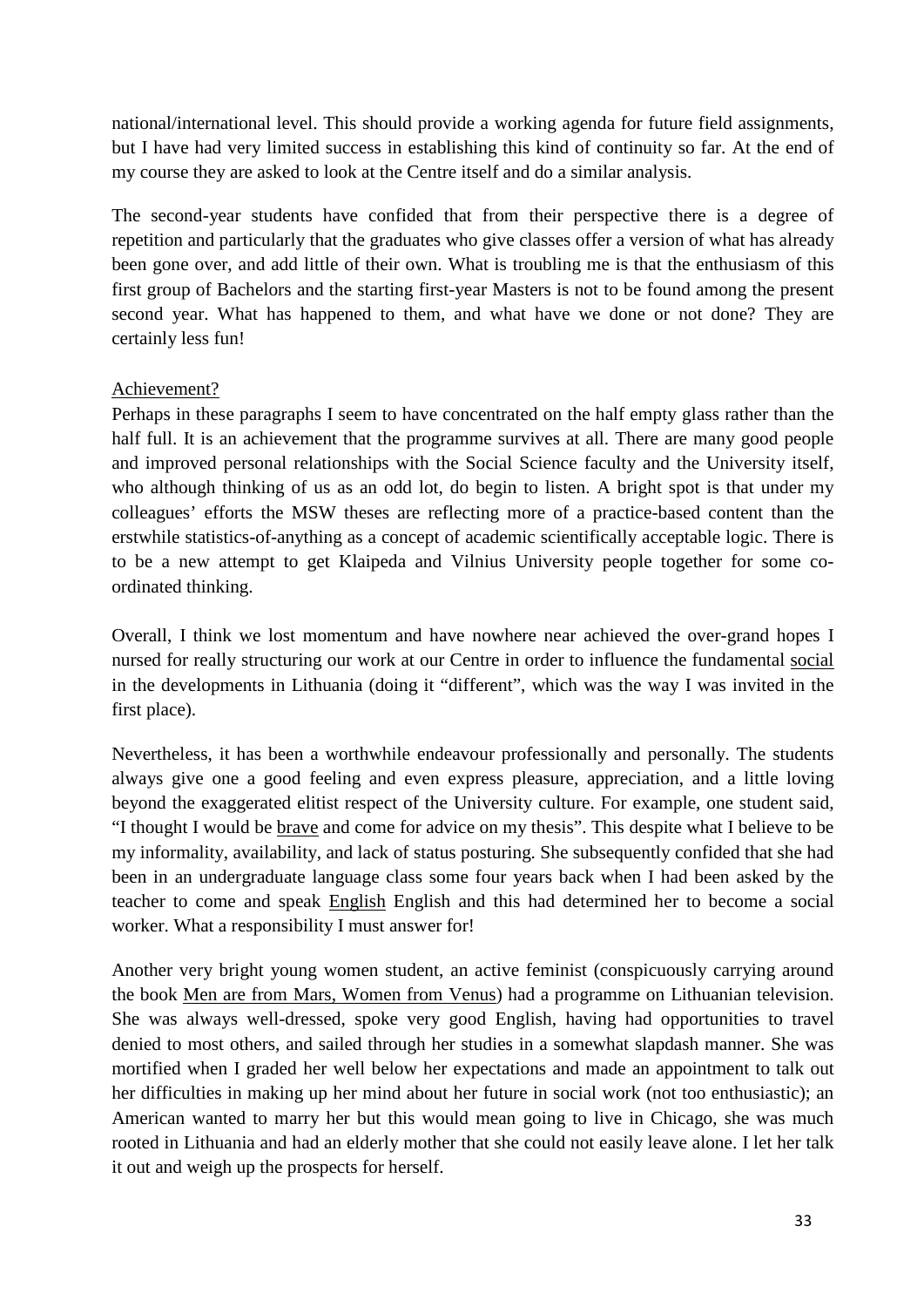I received an e-mail: "David, hope all is going well with you. Just wanted to say Hi from Chicago and. that I'll never forget your lectures and conversations we had. Thanks a lot! Lots of love". I answered: "I guess you decided. Best of good fortune. Should you need, I have a good friend and colleague in Chicago I could put in touch with you." She replied: "Decision. To be honest, still hesitating...!" Regarding contact with my good friend in Chicago, "Would appreciate it very much! Thanks a lot".

This year the young psychiatrist who had been interpreting for me for some time was no longer available and one of the graduates who was doing odd jobs took her place. She had seen that the Municipality was advertising for a chief of their social service department. Already in place was a graduate from the sociology department and it was possible that the Municipality was just going through the ritual of advertising. Our graduate was uncertain of herself and somewhat reluctant as the probability of some work at the Centre was in the offing. She talked out her reluctance to apply and to be rejected but I encouraged her, reminding her of how she had shown her capacities in other situations where she had had much self-doubt. She gave it much thought and decided she would apply.

Just now I heard from her as follows: "Dear David, I got the job... You were right. It was worth trying. Now everybody in University congratulates me with a hint of surprise. I have to confess that I feel rather funny now. I will start my new job next Tuesday. I will send to you a letter from there, if they have an e-mail. When I think about this new position, I realise how much help I will need from all of you. I think we will be able to talk more about the information centre now (what do you think?)"

The Information Centre is an ambition I have had for the past six years and have been urging the Municipality to set up along with the non-governmental organisations as a demonstration. It might well be that now at last we have a direct opportunity to do all kinds of things from the Centre for the whole city!

It seems that the funds which have financed my work at the Centre are coming to an end. Before I returned home I received a citation from the University and a framed one from the Archbishop! "...Be assured that you will be remembered by those whose lives you have influenced...." Assurances have been given that some project funding will be sought from who knows where for my return. But after the memorial tone of my ecclesiastical citation we shall have to wait and see.

### 2000

*"Government Organisations now head for crises zones as fast as journalists do; a war, a flood, refugees, a dodgy election even a world trade conference will draw them like a honey pot….. In Kosovo itself the ground is now thick with foreign groups competing to foster democracy, build homes, and proffer goods and services*".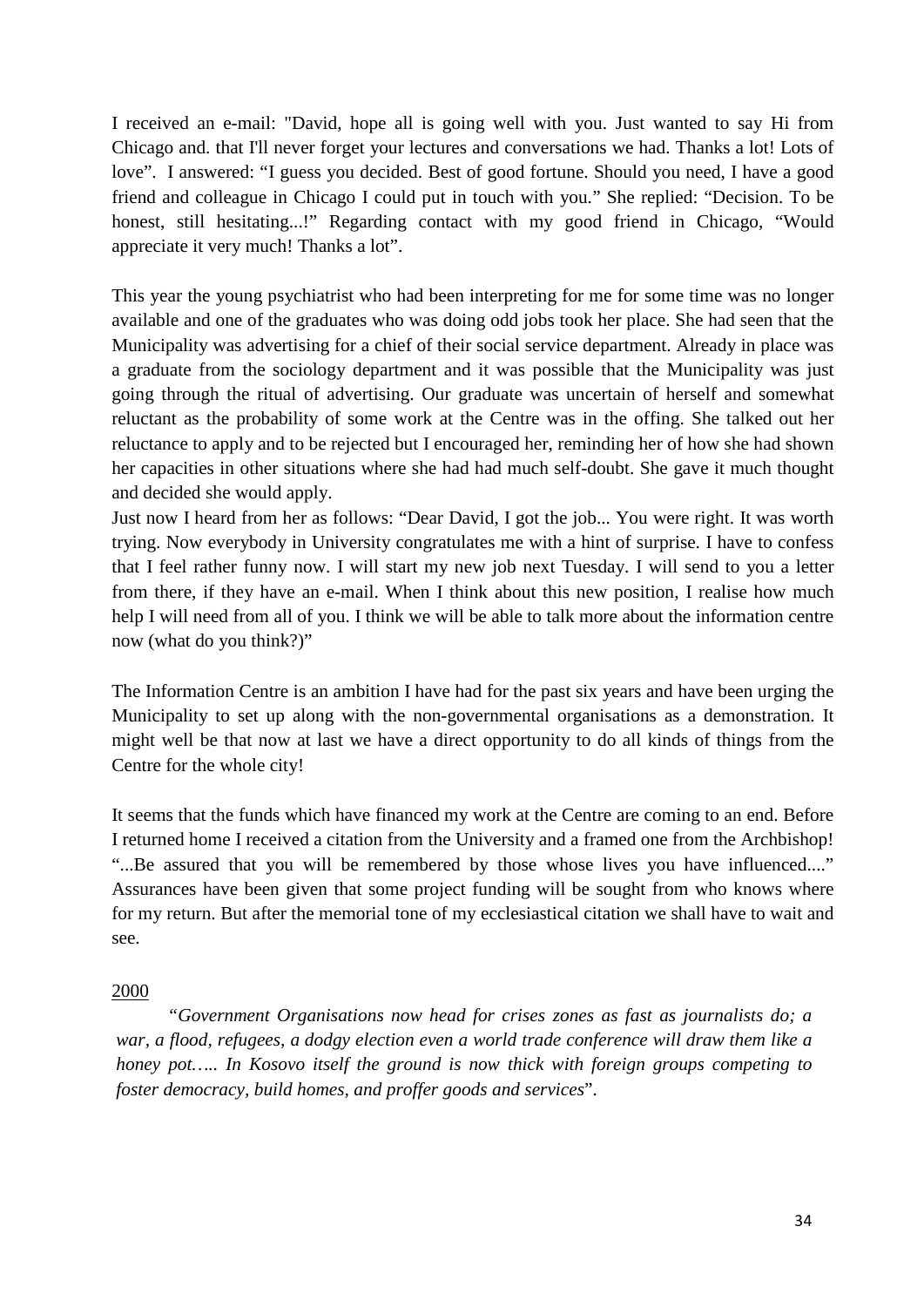From my own experience, our professionals are not to be much found in such situations nor do I see our learning from them embodied in our teaching. My new article, "Whither International Social Work 2000?", addresses such issues as:

How is it that the social work profession that professes an international relevance has failed to appear on these scenes in such numbers as to critically influence the humanitarian organizations in regard to people-centred bottom-up assistance and self-determined and directed development processes?

Can we still think of ourselves as being committed to such values as are emblazoned in the rhetoric of our national and international social work organizations?

Fascinatingly, one reviewer more or less advised the trashing of my article, another that it become the subject matter and lead article of a special issue of the journal. No middle ground! The article has been accepted and awaits publication.

Last year in Lithuania I unexpectedly was formally presented with a plaque from the university and a framed citation of thanks and gratitude from the Archbishop. I was inclined to interpret the sentiments expressed and the formality as perhaps a memorial ceremony. Later, having been told sadly that there was no longer money to be found for my poor token expenses, I was at the last minute invited to a conference to be held in Kaunas and to spend some of my usual time in teaching once again.

This time I found myself provided with housing in unexpected splendour. It was my twelfth different location in Kaunas, where I had gradually climbed from penury to up-market. But now I was a bit embarrassed to invite Lithuanian friends, as the relative luxury and space I had been given contrasted so startlingly with where most locals reside. Having arrived from a 5am start from Geneva, I went down for some household shopping opposite in the Old Town and failed on my return to be able to spring the last of the 15 turns of the keys to the three doors. My previous struggle with Lithuanian locks was already a saga in its own right. It was dark, wet, and bleak outside. I found myself on the stairs whimpering with frustration and tiredness, and of course had left my phone numbers inside. In desperation, I thought I could remember where a former student lived. She was not home but her husband welcomed me with his incomprehensible accented French, even worse than mine. However, their small son made me feel at home while I waited, by producing an English language booklet that described in appalling detail the bloodthirsty mottoes of the Lithuanian platoons and brigades set up at the time of Liberation. A bizarre return to Kaunas!

As usual, when rescue came, the key turned in the lock immediately and reinforced the symbolic legend of Drucker's recurring inability to unlock the mysterious barriers to getting inside Lithuania. I am thinking of field practice at the local prison to see if a burglar can teach me some entering skills. Ah well, thereafter all was well, I fed the cat downstairs that had adopted me and suffered CNN news and the Olympics on television!. (The whole of Lithuania came to a standstill as they watched how their team all but beat the USA at basketball.)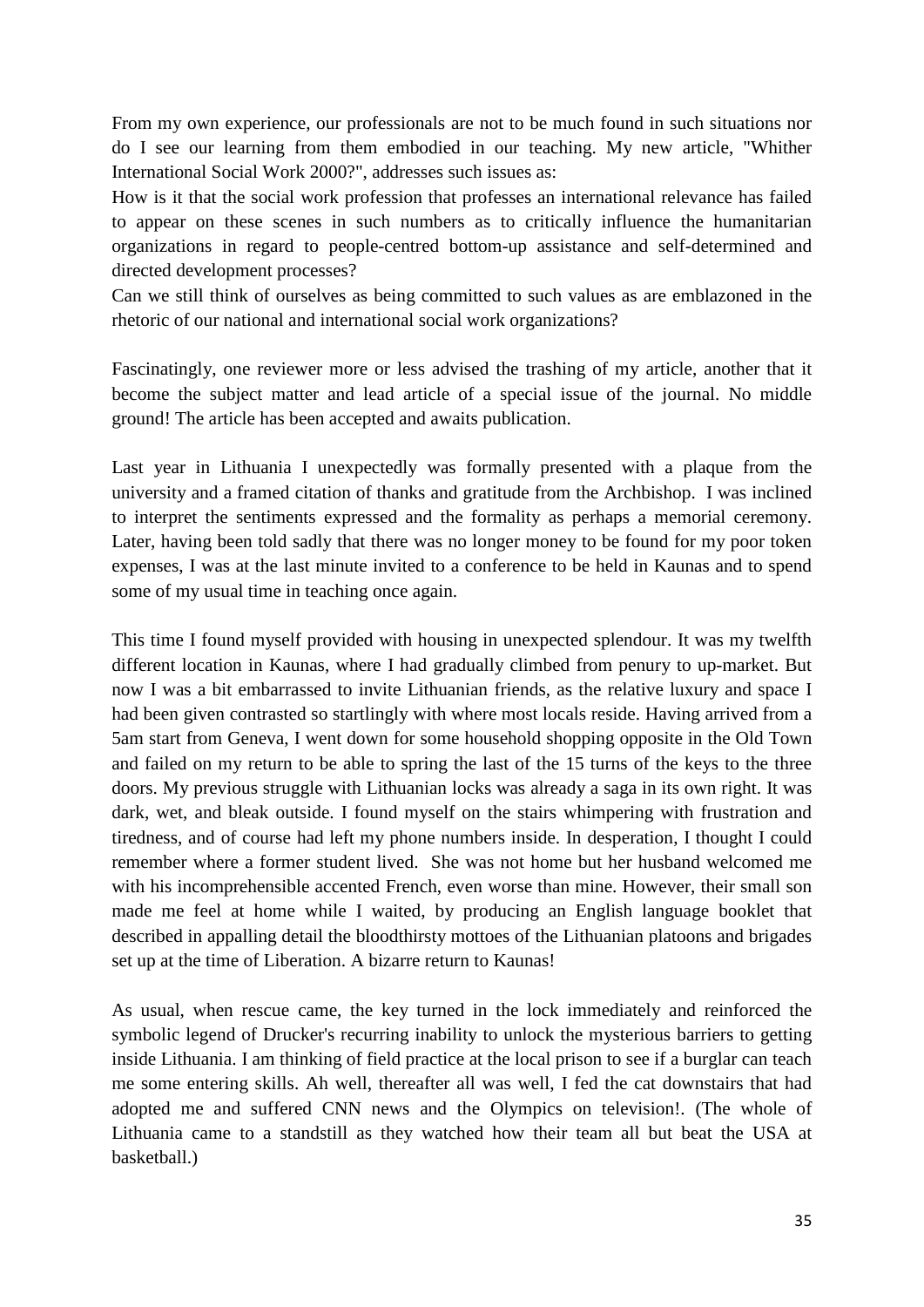Suddenly here in Kaunas was this relatively instant conference. It appeared to me that speakers seemed to have been asked to lecture on apparently whatever they thought might be appropriate and did their best, but with discussion time glaringly inadequate to see whether what was presented had any meaningful resonance in the audience and for application. What it had to do with Lithuania and its situation was unfathomable. The great triumph seemed to be that the conference had been sponsored jointly by the University, the Technical University and the municipality, who usually were somewhat antagonistic to each other. (I suppose ECSPRESS had found unexpected European Union money for sexy countries of the former Soviet Union).

Ironically a grand reception was held in the baroque cake-like Town Hall in the very room where the fascinating spectacle of conveyer belt weddings takes place on Saturday mornings every 20 minutes. Ours was a strange and opulent union. A chamber quartet and a veritable banquet and drinks were laid on, but as far as I can discern not even a honeymoon, let alone on-going co-habitation, was in the minds of those engrossed and consumed by the busy activity and the display.

A host of pleasurable social events and receptions had also been provided, but no arrangements had been made for visiting field agencies. Classes and fieldwork were discontinued for the duration and time and effort were taken up to discuss sending Danish students for fieldwork to Kaunas, where we are seriously handicapped in providing adequate placements for our own students. Later brand-new bachelor student entrants were asked: "Who would like to go to Sweden for two weeks?". "It will give them new ideas to bring back." This despite our not knowing what ideas they would take with them or their capacity for perception and discernment in a foreign and affluent culture. Indeed, student exchange arranging seems to be one of the prides (and status perks?) of some of the British, Norwegian, Dutch, German and Swede academics. All this within the Lithuanian ambience of not being able to absorb or utilise the ideas that are already around….

One happy conference-goer (accommodated in the comfortable Neris Hotel and having walked along Laisves Aleija ("Freedom Way bears comparison with the Champs Elysées and Unter den Linden", says the blurb) with its burgeoning constantly changing expensive shop fronts, amazing number of unaffordable shoe shops (presumably Lithuania is populated by human centipedes), exotic cosmetics and designer optician stores), recited a litany of other countries he had visited and was moved to myopically praise Lithuania for its lack of beggars and its vigorous economic appearance. Oh cynical me, who actually enjoyed much of the partying, but can't quite disentangle it from the nagging awareness of students having to withdraw because they are not being funded with the necessary \$360 a year support, not to mention the miserably paid professionals and no funds for fieldwork or for supervisors.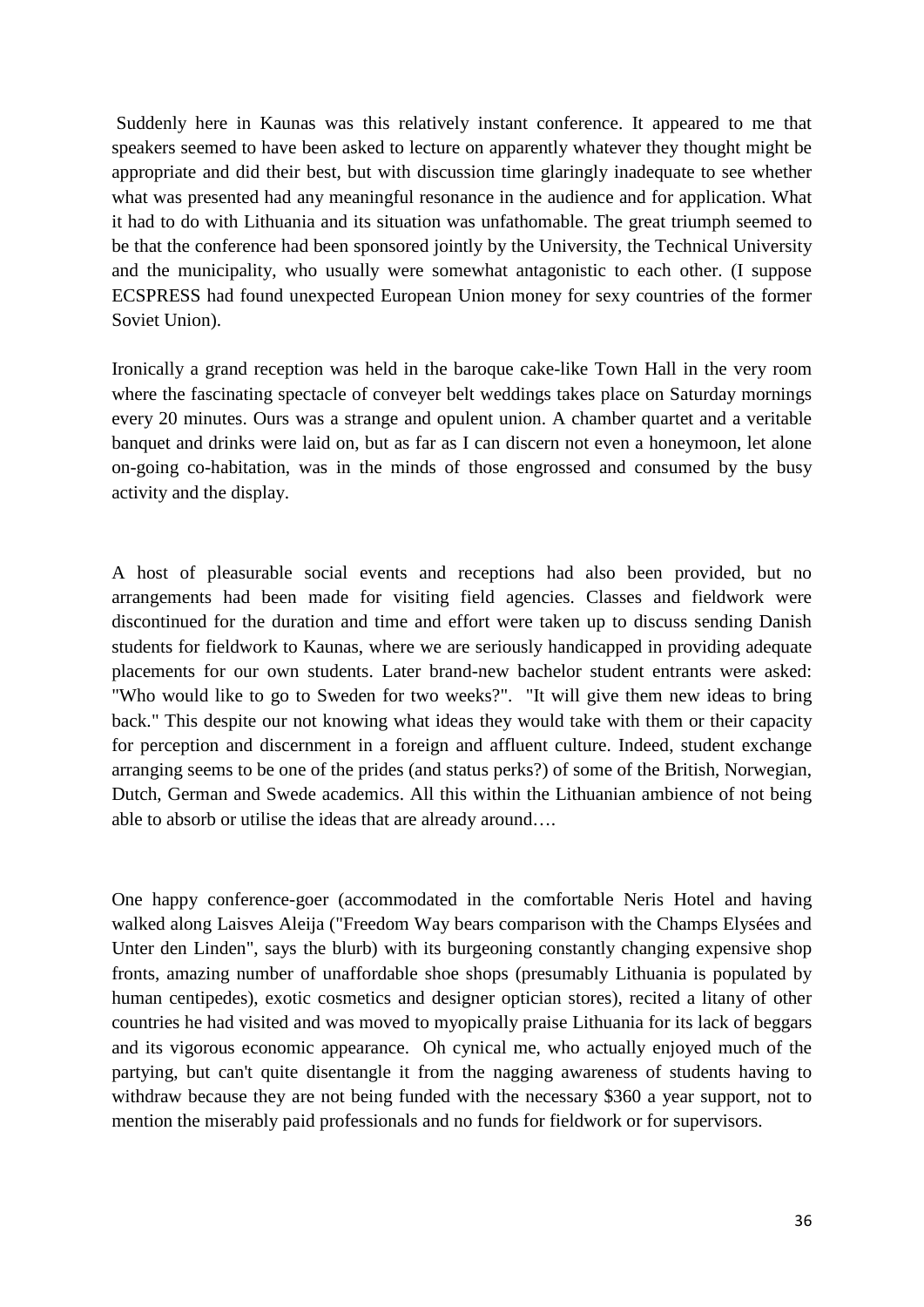Generally in the Lithuanian situation there is little setting of priorities and staying within them. There is an enchantment and magic in the expectation that those coming from outside, who "have project, will travel", will know best. It results in pretty flowers that are doomed to wilt, having no roots, and for which anyway there is no appropriate soil or climate prepared to receive them.

There is also the humiliation of being on the receiving end with a tin cup and smiling, while raging inwardly at the well- provided-for passers-by and their largesse. In Lithuania, as in the world over, it is very very rare to respond appropriately to well-meaning donors who come, consciously or otherwise, with their own agenda. Never do you hear: "Thank you very much for your kind offer, but could you find your way to assisting us with ….(our own worked-out priorities, plans and needs) ".

It is difficult to begrudge the foreign glitter, especially of offered expensive foreign tours of observation, for those such as in Lithuania, who have had so little opportunity to see the outside and need more or less everything. But a new elitism emerges. Nigerians have a name for them, "The Been-To's". Just one example: A young woman student in Kaunas taking Modern English Literature, mostly early USA, like Faulkner and Irish James Joyce, told me she had been able to take advantage of an offer to study her subject in a university in Japan! (This conversation took place through the thick haze from the many young female smokers. Phillip Morris, having established a big factory in Klaipeda, has logo-dressed Lithuanian blondes with blue-black wigs giving away cigarettes in the restaurants and the bars.) There is also the resentful longing of the "Me too's" who are not selected and the mindless aping of the worst of what goes for Western Kultur, which includes the internecine pettiness and pretensions of academia.

There is the instant response to whatever happens to fall literally from the sky (i.e. 35,000ft, from donors flying in). (A silly simple example: staff wearing white coats in a socially innovative institution, the "Generation House", set up to give unmarried mothers an opportunity for 12 months to sort out themselves and their future, while at the same time housing old people in an attempt to set up mutual caring of a grandparental kind. True, no stethoscopes peeking out of the pockets of the white coats, but in terms of what I teach as scenery in the theatre of social work, the medical message is unmistakable. "It helps the staff to keep their own clothes clean", says one of our very good graduates now running the show. "Blue, Red, Floral would not serve the purpose?" I ask. "They were donated, you see." "Ah, if someone donated funny hats, would the staff be wearing them?" Laughter of recognition rather than feelings of attack, I think, as they know me well). "How much would it cost to buy dyes?". "You know, we have never really thought about it". Later, at a meeting at the University, they and I laughed some more, some of it this time at my British eccentricity in the hallowed academic halls. The students give one hope in a very gray atmosphere.

Meanwhile another of our graduate students, D, a very committed Lithuania nun, returned from Loyola in the USA (students less attached than she clearly would not have come home again) "defends" her doctoral thesis. It is based on Lithuanian immigration in the Chicago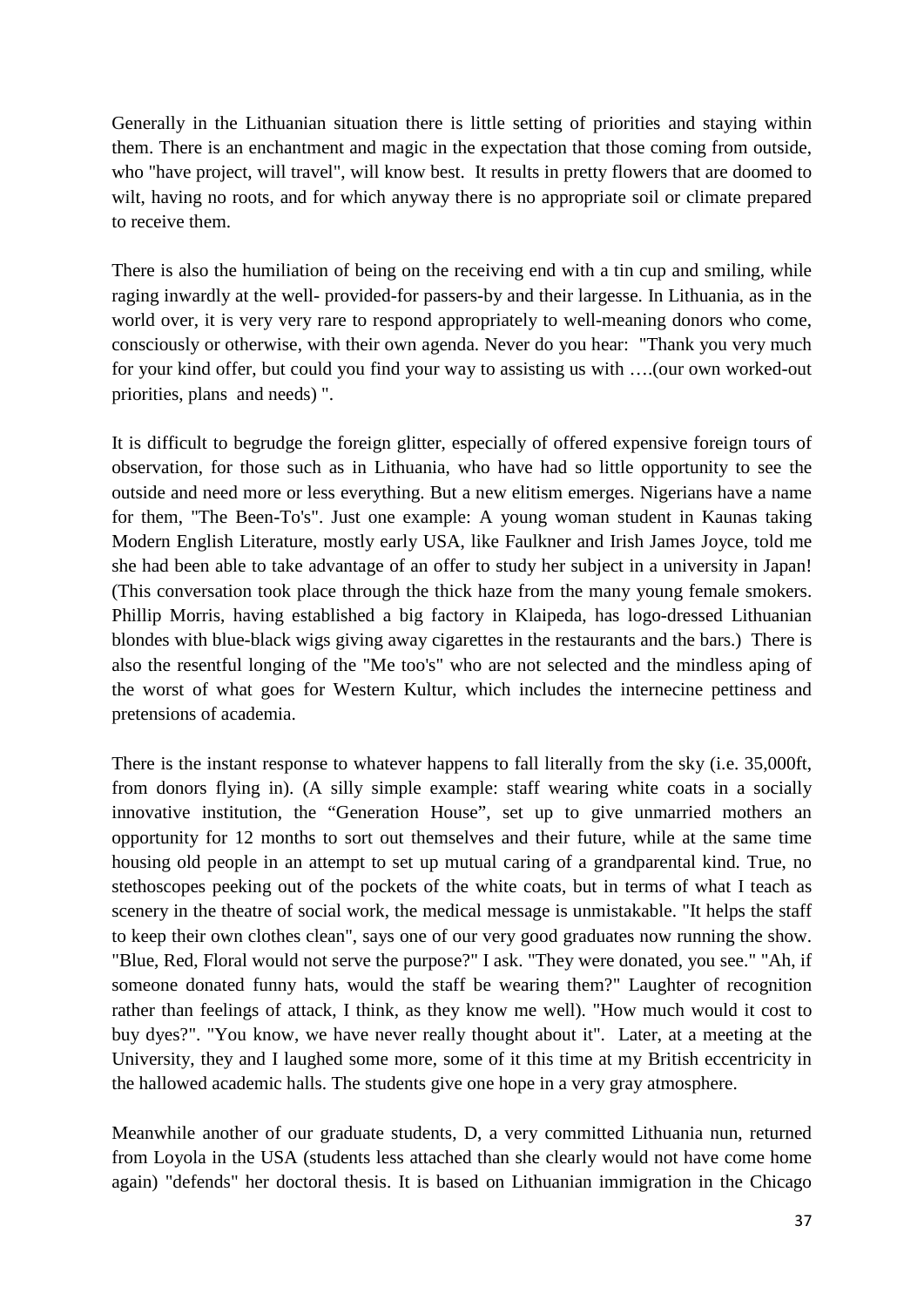area. (Interesting distinction of motivation and adaptation between earlier migration and the more recent, and also between the mind-set of male and female migrants). This was brutally attacked by professors who insist that the dearth of statistical data rendered the material hopelessly "unscientific".

D (who had been a student of mine and whom I met up with again when I was in Chicago a couple of years ago) was stoutly defended by her thesis supervisor, a professor out of Loyola. Fortunately and happily present was a very small group prepared grudgingly to accept concepts of qualitative research. (Lithuania being a largely Catholic country, I cannot help thinking of the first book of Genesis, something like: "Darkness and chaos moved across the waters, and the Lord said 'let there be light', and there was light, and he saw that it was good!" Not a statistic in sight and the first piece of recorded qualitative research in history. I used this oddball reference once before when I wrote "People First, water and sanitation later" for WHO). But there is now a problem of actually hiring D despite the insistence that only those with doctorates are allowed to teach, and the rarity of such a social work and modern- oriented teacher as she. Worse, R, an outstanding graduate who has written her thesis based on her work here in Lithuania with deaf children and the problems and accommodation made by their parents, can find no place in the teaching at our Centre in the University. Mainly a matter of politics, personalities and, of course, money. Although God knows the staff are paid so little.

At staff meetings with dedicated, unpaid, overworked and weary dwindling numbers of supervisors, issues of an administrative kind arose once more. I recalled that I had written down in memos, way back in ancient 1994, the decisions, guidelines and rules agreed upon earlier on the self-same issues. I later did an archaeological dig among my diskettes and resurrected relevant material, and hope they will become frequently visited sites. The lack of continuity and building upon foundations is endemic. I must not continue this litany of the difficulties, there are good and hopeful things, but one fears, as the poet says: "Things fall apart, the Centre will not hold".

#### 2002

**.** 

Soon after my arrival in Czech Brno I received a very late request to come to a meeting in Kaunas. I agreed to attend for what I understood was a review of their first ten years and where the programme should plan to go now. "The time has come to evaluate the development of the VDU Centre and the profession". Well, I am the kind who protests that the glass is half empty and perhaps am not given to too much appreciation of the half full. I produced a paper for the discussion,<sup>[1](#page-37-0)</sup> and discovered that the expected highly focussed meeting of us old hands had grown to become a large conference with continual addition of subjects and something/anything for everyone. Reasonable pride in such a programme slid over into much self-congratulation, glorification and advertisement by relative late-comers to its establishment. The conference provided little of "review", "evaluation", "outcome" or "impact", and climaxed without outlining anything concerning where the programme still needs to go and planning its future goals and direction.

<span id="page-37-0"></span><sup>&</sup>lt;sup>1</sup>The search for compatibility between the cultures of academia and social work in producing practitioners in the context of a social development mission, and devising effective professional organisational linkage from social work experience to macro social policy issues", D. Drucker, 2002.